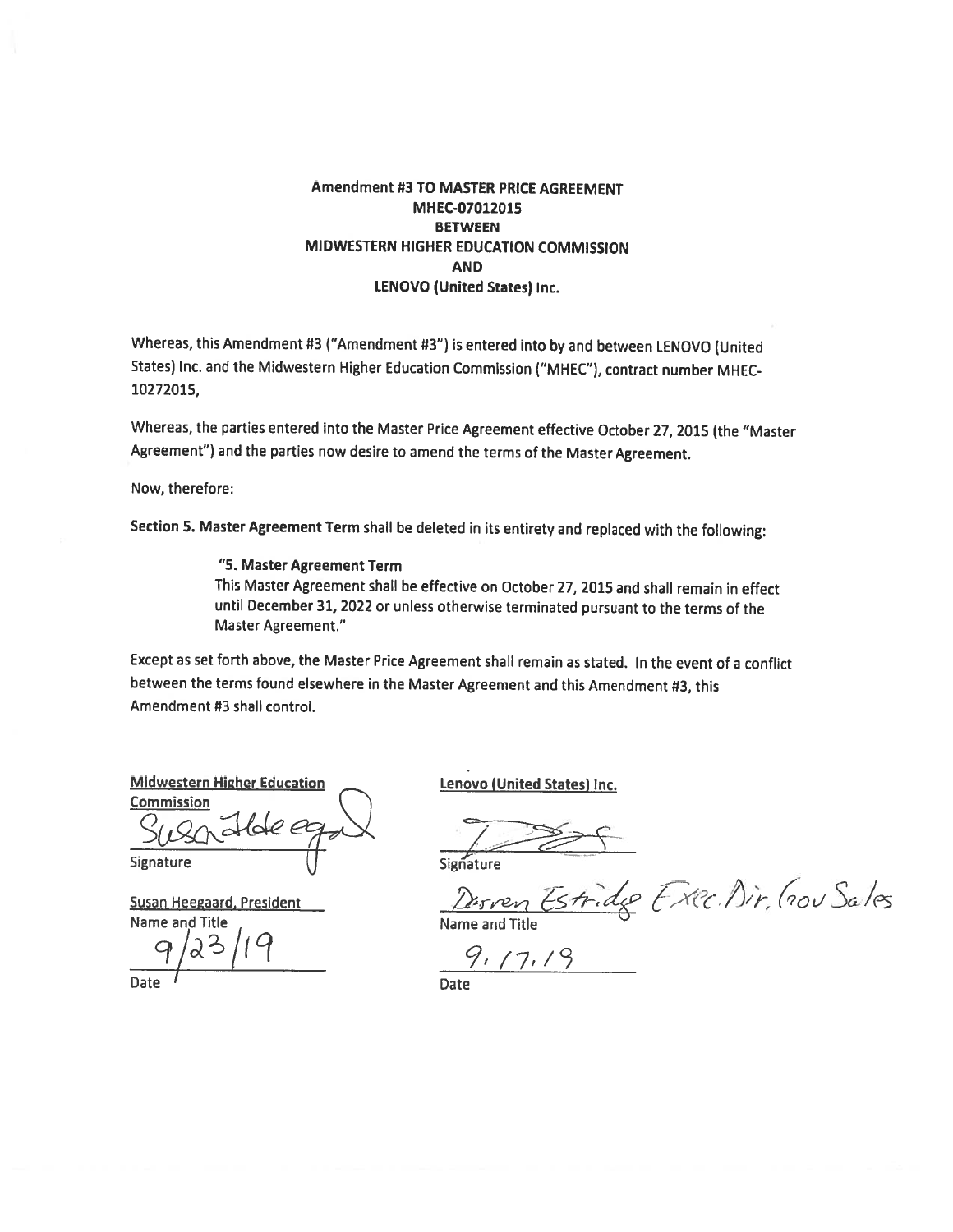#### **Amendment #2 TO MASTER PRICE AGREEMENT** MHEC-07012015 **BETWEEN** MIDWESTERN HIGHER EDUCATION COMMISSION **AND LENOVO (United States) Inc.**

Whereas, this Amendment #2 ("Amendment #2") is entered into by and between LENOVO (United States) Inc. and the Midwestern Higher Education Commission ("MHEC"), contract number MHEC-10272015.

Whereas, the parties entered into the Master Price Agreement effective October 27, 2015 (the "Master Agreement") and the parties now desire to amend the terms of the Master Agreement.

Now, therefore:

Section 5. Master Agreement Term shall be deleted in its entirety and replaced with the following:

"5. Master Agreement Term This Master Agreement shall be effective on October 27, 2015 and shall remain in effect until December 31, 2019 or unless otherwise terminated pursuant to the terms of the Master Agreement. The Master Agreement may be mutually renewed for three (3) additional one (1) year terms unless terminated pursuant to the terms of this agreement."

Except as set forth above, the Master Price Agreement shall remain as stated. In the event of a conflict between the terms found elsewhere in the Master Agreement and this Amendment #2, this Amendment #2 shall control.

**Midwestern Higher Education Commission** 

**Signature** 

**Susan Heegaard, President Name and Title** 

 $1018$ 

Lenovo (United States) Inc.

Darren Estridge, Senior Director, Public Sector **Name and Title** 

December 5, 2018 **Date**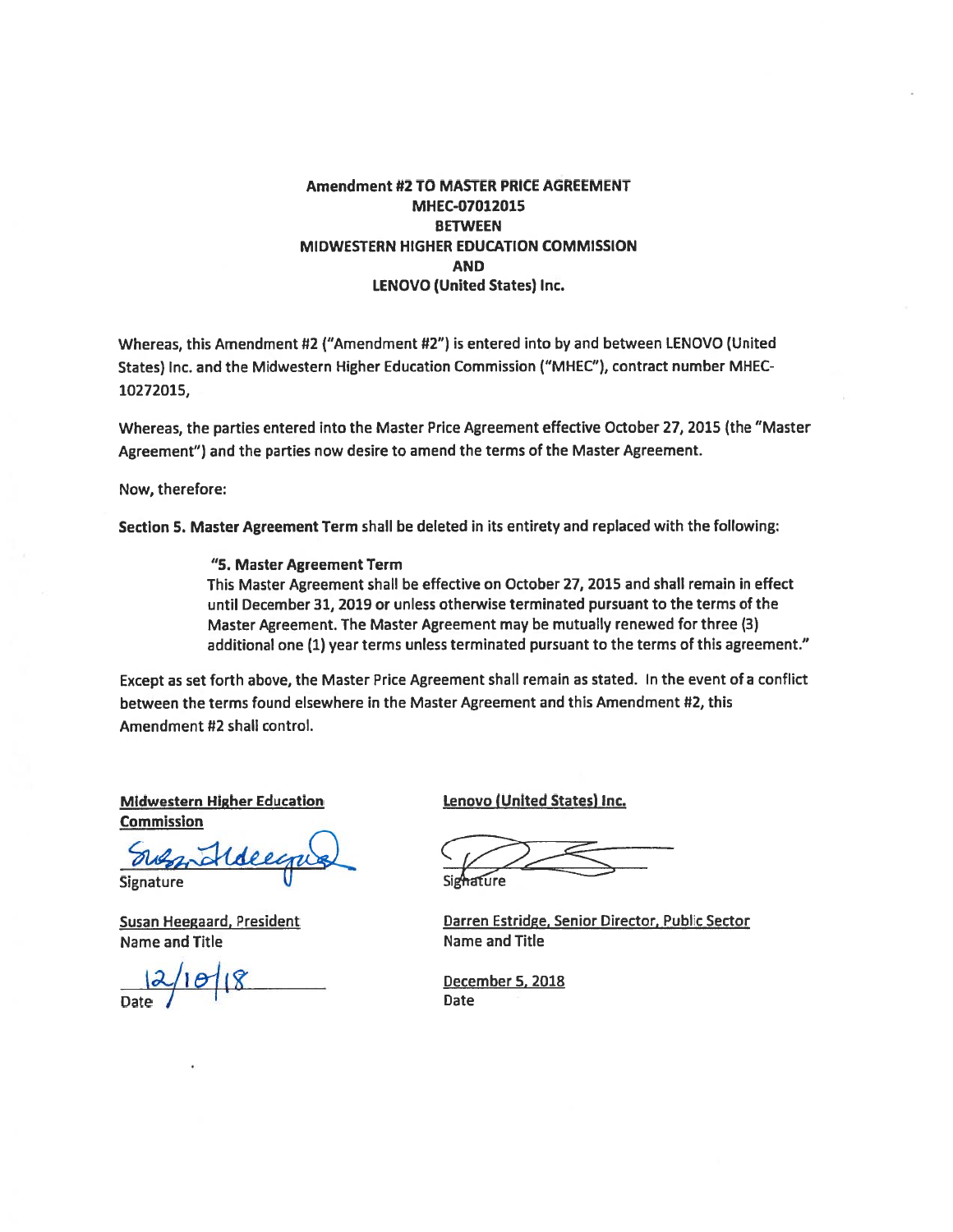#### **Amendment #1 TO MASTER PRICE AGREEMENT MHEC-10272015 BETWEEN MIDWESTERN HIGHER EDUCATION COMMISSION AND LENOVO (United States) Inc.**

Whereas, this Amendment #1 ("Amendment #1") is entered into by and between LENOVO (United States) Inc. and the Midwestern Higher Education Commission (MHEC), contract number MHEC-10272015, effective as of February 15, 2018 (the Effective Date"),

Whereas, MHEC has entered into separate agreements with the New England Board of Higher Education (NEBHE), the Southern Regional Education Board (SREB) and the Western Interstate Commission for Higher Education (WICHE) respectively to allow entities in the NEBHE Member States, the SREB Member States and the WICHE Member States access to MHEC's Technology Initiative contracts, including this Master Agreement; and

Whereas, the parties entered into the Master Price Agreement dated October 19, 2015 (the "Master Agreement") and the parties now desire to amend the terms of the Master Agreement.

Now, therefore:

**Section 1. Definitions, Subsection 2. Eligible Organization**. Section 1., Subsection 2. shall be deleted in its entirety and replaced with the following:

> **2. Eligible Organizations:** This Master Agreement shall be the framework under which Eligible Organizations can acquire Products as defined in section 1.10 Products and acquire Services as defined in section 1.14 Services from Vendor. Eligible Organizations shall include:

- a. All not-for-profit private and public institutions and/or systems of higher education (colleges, universities, community colleges, technical institutions and equivalent institutions) located in a Member State, NEBHE Member State, SREB Member State or WICHE Member State;
- b. All K-12 schools and school districts located in a Member State, NEBHE Member State, SREB Member State or a WICHE Member State;
- c. All city, county, and other local governments located in a Member State, NEBHE Member State, SREB Member State or WICHE Member State;
- d. All state governments and their departments of a Member State, NEBHE Member State, SREB Member State or WICHE Member State;
- e. Eligible Organizations located in a Member State, NEBHE Member State, SREB Member State or WICHE Member State that terminates its association with MHEC, NEBHE, SREB or WICHE respectively, will no longer be eligible to acquire Products or Services pursuant to this Master Agreement. Termination by any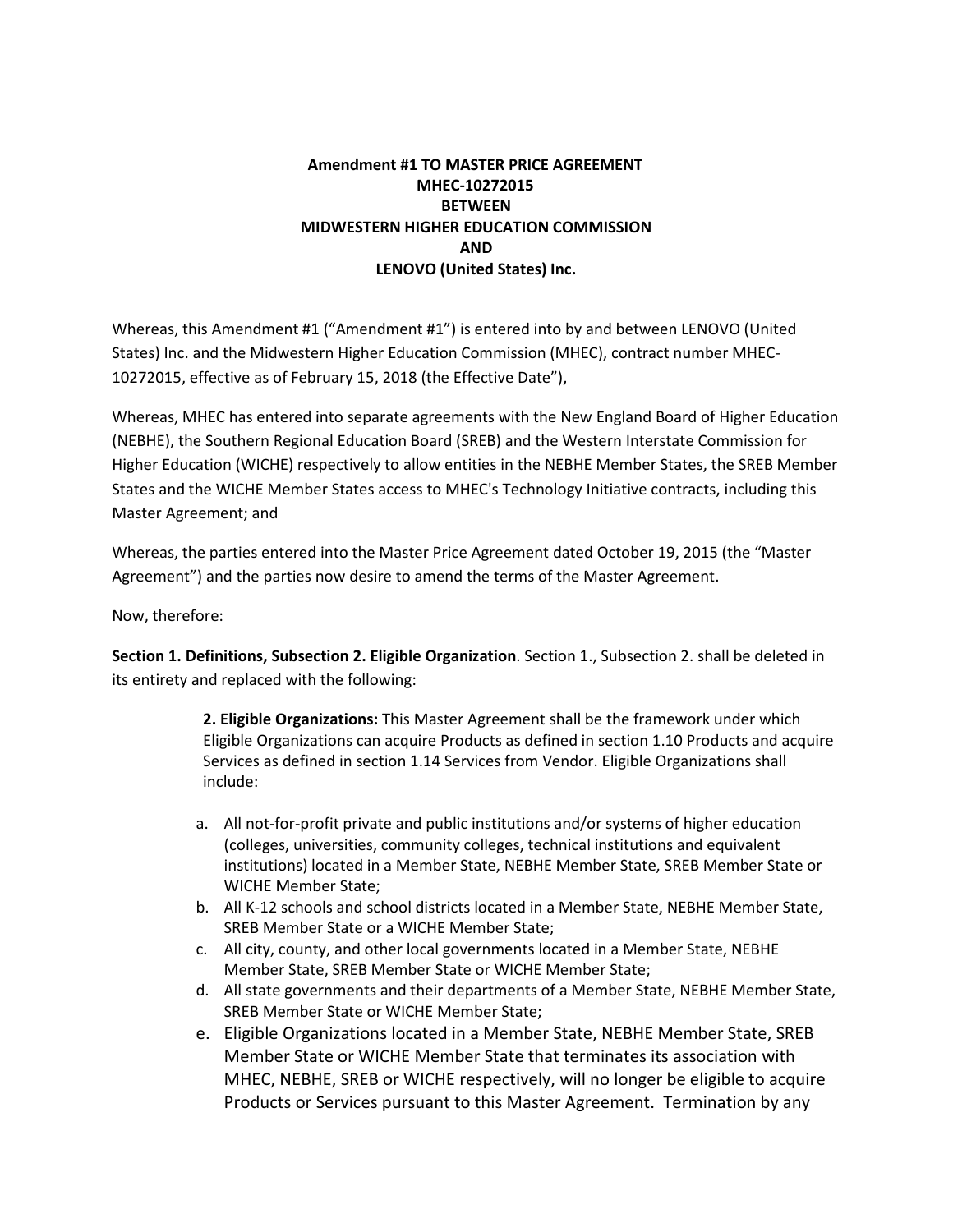Member State, NEBHE Member State, SREB Member State or WICHE Member State shall not prohibit or restrict Vendor from negotiating or contracting with such Member State. NEBHE Member State. SREB Member State or WICHE Member State or entities within such states outside of MHEC. MHEC shall promptly notify Vendor in writing of the termination of any membership in MHEC, NEBHE, SREB or WICHE. If any Member State, NEBHE Member State, SREB Member State or WICHE Member State so terminates its membership, such termination shall not effect the validity or enforceability of or constitute a default under any Order then in effect with any Eligible Organization. Similarly, MHEC shall promptly notify Vendor if other states join MHEC, NEBHE, SREB or WICHE after which such states shall be deemed to be a Member State, NEBHE Member State, SREB Member State or WICHE Member State for purposes of this Master Agreement.

Section 1. Definitions, Subsection 19 - NEBHE Member State. The following Section 1., Subsection 19 is hereby added to the Master Agreement:

19. NEBHE Member State: refers to any state that is a member, or an affiliate member, of the New England Board of Higher Education ("NEBHE"). For purposes of this Master Agreement the current NEBHE Member States are Connecticut, New Hampshire, Maine, Massachusetts, Rhode Island, and Vermont.

Except as set forth above, the Master Price Agreement shall remain as stated. In the event of a conflict between the terms found elsewhere in the Master Agreement and this Amendment #1, this Amendment #1 shall control.

**Midwestern Higher Education** Commission

Fres deny

 $3/6$ 

Date

Lenovo (United States) Inc.

Jamie Royster, Senior Director, Sales Name and Title

February 27, 2018 Date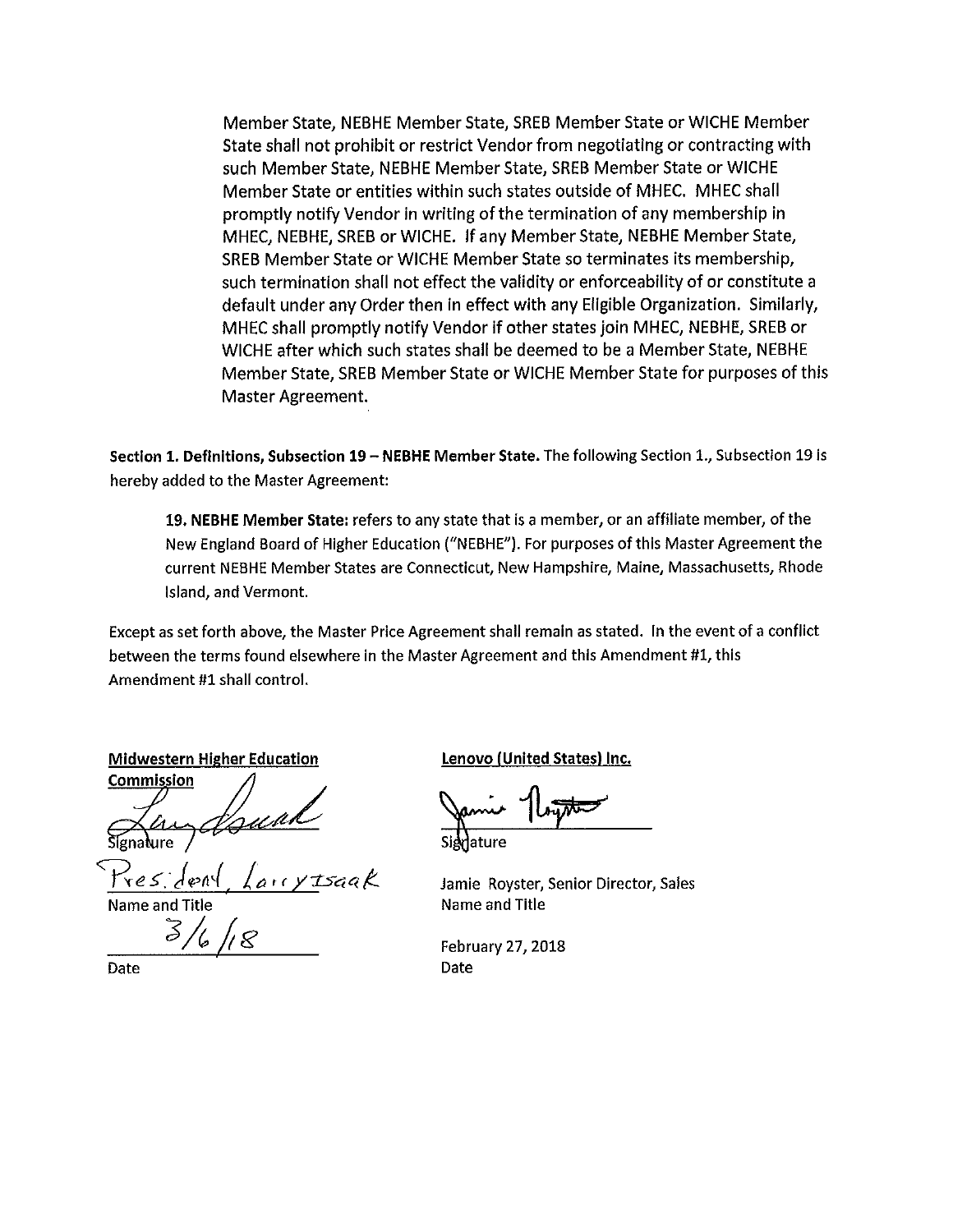# **MASTER PRICE AGREEMENT BETWEEN** MIDWESTERN HIGHER EDUCATION COMMISSION **AND** LENOVO (UNITED STATES) INC. EFFECTIVE OCTOBER 27, 2015 through DECEMBER 31, 2018

THIS AGREEMENT, and amendments and supplements thereto, is made between the Midwestern Higher Education Commission (hereinafter MHEC) located at 105 Fifth Avenue South, Suite 450 Minneapolis, MN 55401, on behalf of the Eligible Organizations located in the MHEC member states, and Lenovo (United States) Inc. (hereinafter Vendor) 1009 Think Place Morrisville, NC 27560. For purposes of this Master Agreement MHEC and Vendor are referred to collectively as the "Parties" or individually as "Party".

Whereas, the Midwestern Higher Education Compact is an interstate compact of twelve Midwestern states, such states being Illinois, Indiana, Iowa, Kansas, Michigan, Minnesota, Missouri, Nebraska, North Dakota, Ohio, South Dakota and Wisconsin (Member States); and MHEC, a nonprofit 501(c) (3), is a statutorily created governing body of the Compact established for the purposes, in part, of determining, negotiating and providing quality and affordable services for the Member States, the entities in those Member States, and the citizens residing in those Member States; and

Whereas, MHEC has established a Technology Initiative for the purpose of which is to determine, negotiate and make available quality and affordable technology products and services to the not-for-profit and public education related entities in the MHEC Member States; and

Whereas, MHEC has entered into separate agreements with the Southern Regional Education Board (SREB) and the Western Interstate Commission for Higher Education (WICHE) respectively to allow entities in the SREB Member States and the WICHE Member States access MHEC's Technology Initiative contracts, including this Master Agreement; and

Whereas, Vendor offers certain quality technology related products and services; and

Whereas, MHEC conducted a competitive sourcing event for Computing Hardware and Related Services in August 2014 and upon completion of the competitive process awarded to Vendor: Category 1: Desktop Hardware; Category 2: Laptop Hardware; Category 3: Tablet Devices; and Category 4: Server and Storage Hardware; and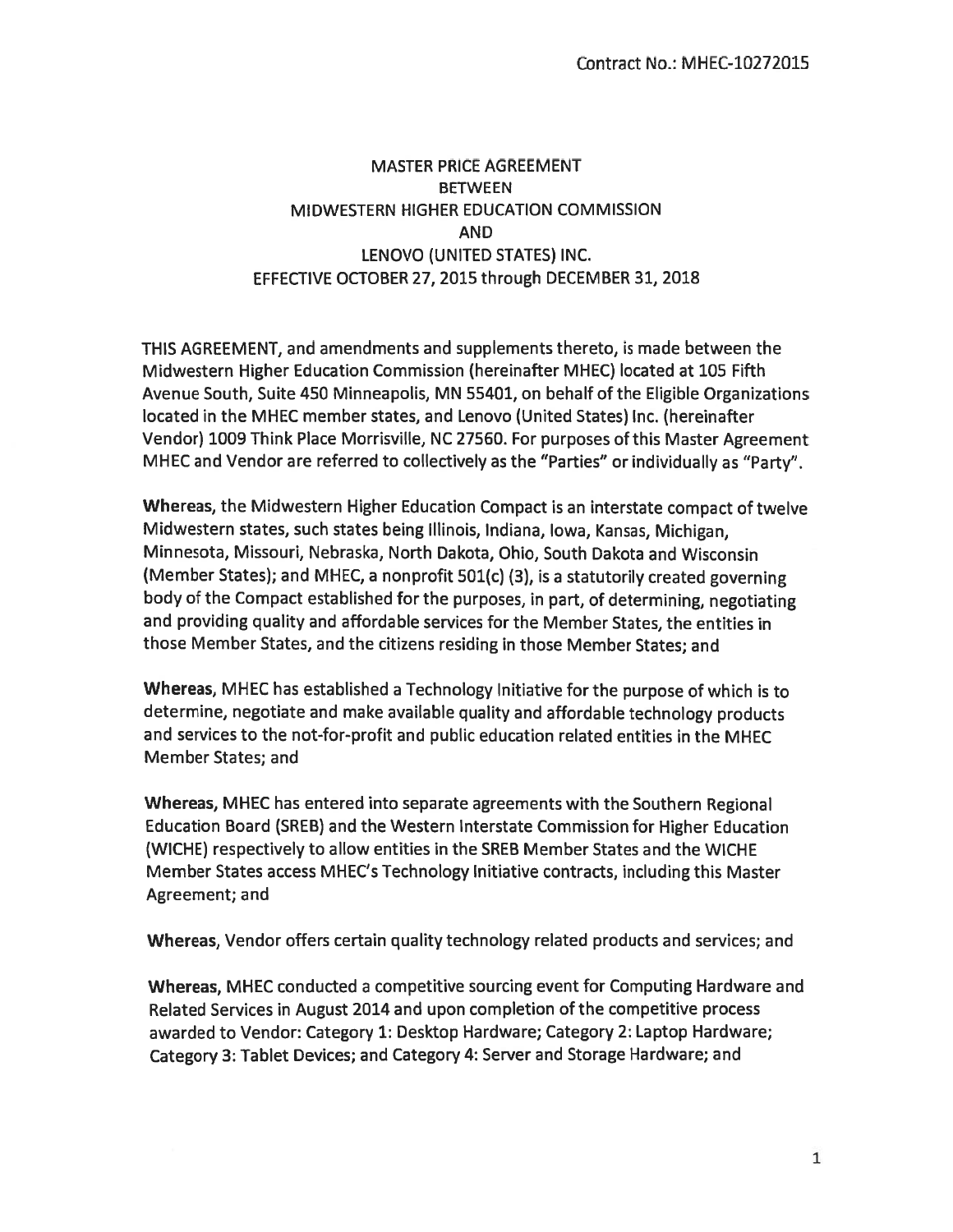Therefore, in consideration of mutual covenants, conditions, and promises contained herein, MHEC and Vendor agree as follows:

### 1. Definitions

- 1. Documentation: refers to the license made available by Vendor to Procuring Eligible Organization of documentation relating to any Hardware or Software as well as any manuals provided by Vendor with the Hardware or Software and relating to the Hardware or Software.
- 2. Eligible Organizations: This Master Agreement shall be the framework under which Eligible Organizations can acquire Products as defined in section 1.11 Products and acquire Services as defined in section 1.14 Services from Vendor. Eligible Organizations shall include:
	- a. All not-for-profit private and public institutions and/or systems of higher education (colleges, universities, community colleges, technical institutions and equivalent institutions) located in a Member State, SREB Member State or WICHE Member State;
	- b. All K-12 schools and school districts located in a Member State, SREB Member State or a WICHE Member State;
	- c. All city, county, and other local governments located in a Member State, **SREB Member State or WICHE Member State:**
	- d. All state governments and their departments of a Member State, SREB Member State or WICHE Member State;
	- e. Eligible Organizations located in a Member State, SREB Member State or WICHE Member State that terminates its association with MHEC, SREB or WICHE respectively, will no longer be eligible to acquire Products or Services pursuant to this Master Agreement. Termination by any Member State, SREB Member State or WICHE Member State shall not prohibit or restrict Vendor from negotiating or contracting with such Member State, SREB Member State or WICHE Member State or entities within such states outside of MHEC. MHEC shall promptly notify Vendor in writing of the termination of any membership in MHEC, SREB or WICHE. If any Member State, SREB Member State or WICHE Member State so terminates its membership, such termination shall not effect the validity or enforceability of or constitute a default under any Order then in effect with any Eligible Organization. Similarly, MHEC shall promptly notify Vendor if other states join MHEC, SREB or WICHE after which such states shall be deemed to be a Member State, SREB Member State or WICHE Member State for purposes of this Master Agreement.
	- 3. Hardware: refers to Vendor's full line of new or refurbished Lenovo branded desktops, laptops, tablet devices, and server and storage equipment and components made available for sale by Vendor to Eligible Organizations under this Agreement.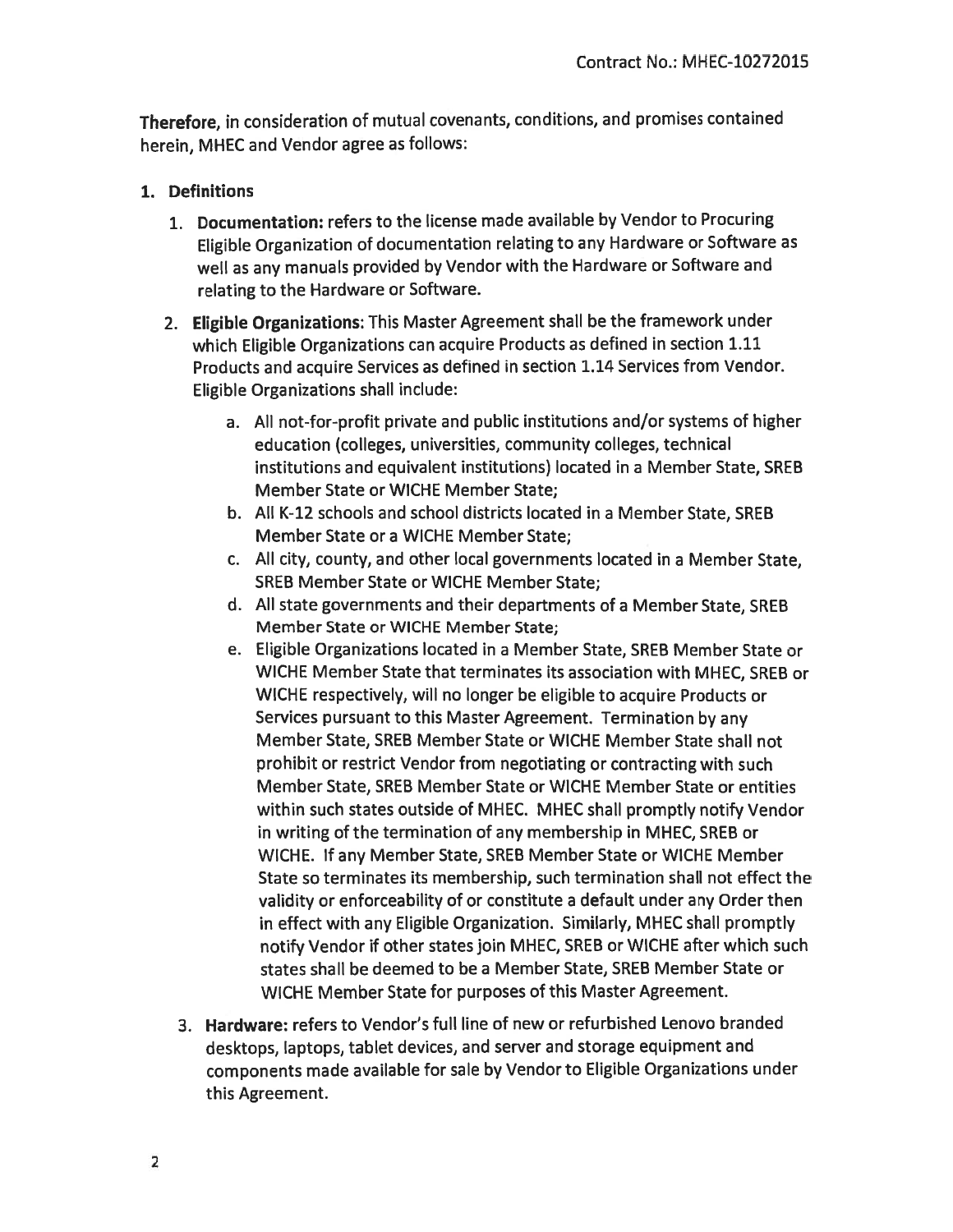- 4. Large Order Negotiated Prices: refers to the price offered to specific Eligible Organizations under defined additional terms and conditions. Selection and pricing of large order negotiated prices shall be by mutual agreement of the Eligible Organization and Vendor. Large Order Negotiated Prices shall apply only to those items that meet the applicable additional terms and conditions negotiated by Vendor and the Eligible Organization.
- 5. Machine: means a server or storage hardware Product identified by a Machine Type as well as its features, conversions or upgrades. The term "Machine" does not include any software, whether pre-loaded with the Machine, installed subsequently, or otherwise.
- 6. Member State: refers to any state that is a member, or an affiliate member, of the Midwestern Higher Education Compact ("MHEC"). For purposes of this Master Agreement the current MHEC Member States are Illinois, Indiana, Iowa, Kansas, Michigan, Minnesota, Missouri, Nebraska, North Dakota, Ohio, South Dakota and Wisconsin.
- 7. Order: refers to an Eligible Organization's purchase order or other ordering document evidencing its intent to procure Products or Services from Vendor or Reseller under the terms and conditions of this Master Agreement.
- 8. Price Agreement: refers to an indefinite quantity contract, which requires Vendor, or through Reseller, to furnish Products or Services to a Procuring Eligible Organization that issues a valid Order document.
- 9. Procuring Eligible Organization: refers to an Eligible Organization which desires to purchase under this Master Agreement and has executed an Order.
- 10. Products: means any Lenovo branded or third party hardware or software that Lenovo makes available for purchase by Eligible Organizations under this Agreement. Hardware Products include personal computers (desktops, laptops, and tablet devices), servers, storage devices and accessories and the relevant components of each, including firmware. Software Products include computer software Programs (whether pre-loaded or provided separately) and related licensed materials such as documentation.
- 11. Product List: refers to the complete list of Products and the corresponding prices for those Products made available for purchase by Eligible Organizations under this Master Agreement. The Product List contains an item number, item description and the maximum price for each Product. Price List for all Products will be set forth at http://www.lenovo.com/mhec and may be modified from time to time pursuant to the terms and conditions of this Master Agreement.
- 12. Promotional Prices: refers to prices that are offered nationally or regionally to a specific category of customers intended to include Eligible Organizations for defined time periods under defined terms and conditions.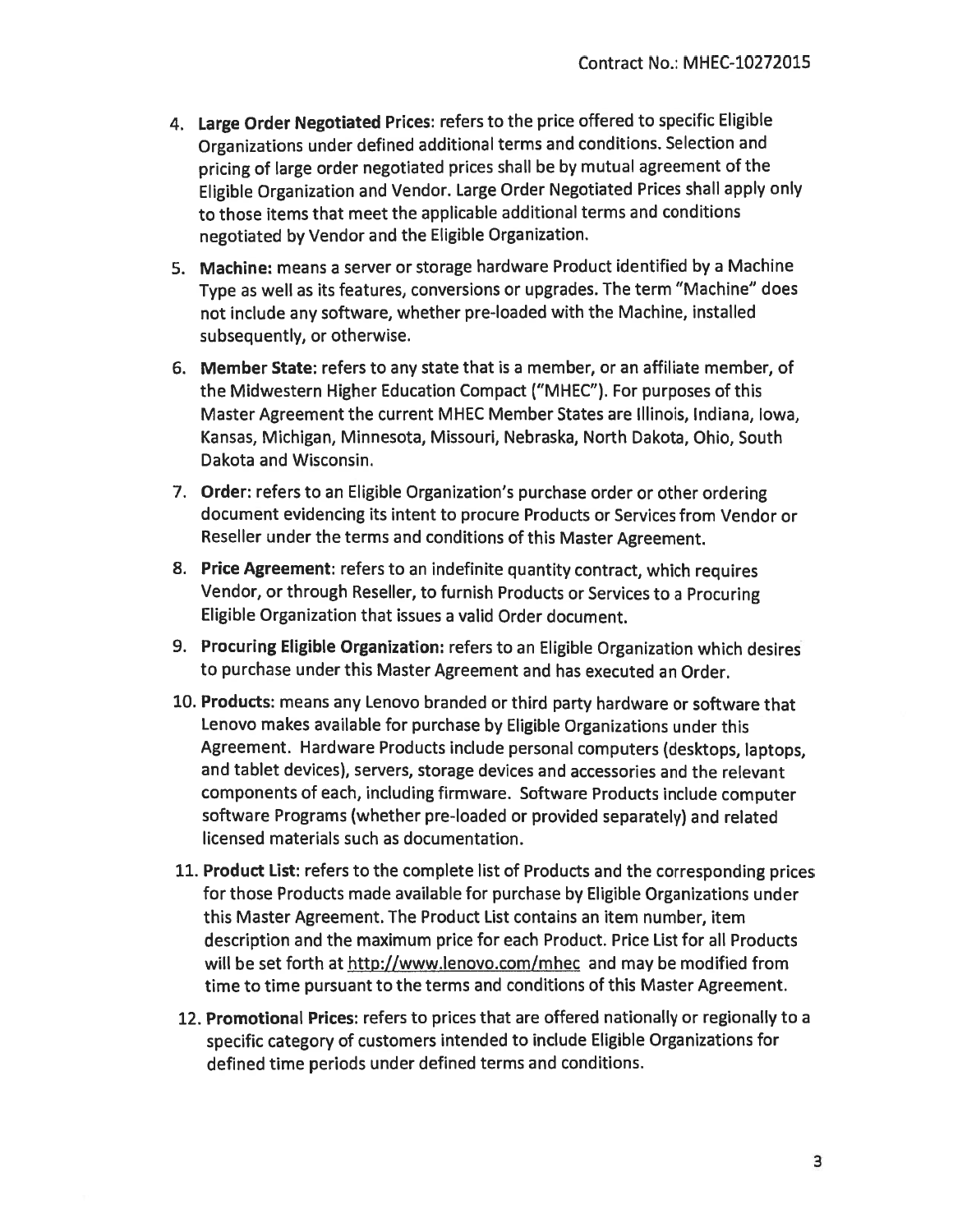- 13. Reseller: refers to Resellers authorized by Vendor to resell Products and Services to Eligible Organizations in Member States, and which have agreed to the terms and conditions set forth herein, as evidenced by their execution of the form set forth herein as Attachment D. Vendor will certify and register Resellers by ensuring that when reselling to Eligible Organizations, Resellers adhere to terms no less material than those set forth in this Master Agreement. At any time during the term of this Master Agreement should MHEC protest the inclusion of a Reseller on this list for cause, Vendor will require that Reseller to undergo recertification. Vendor must maintain and provide a list of authorized Resellers to MHEC.
- 14. Services: means the performance of a task; the provision of advice or assistance; or access to a resource such as an information database related to Products that Vendor makes available to Eligible Organizations pursuant to a Statement of Work under this Agreement. Eligible Organizations purchasing Services, including professional Services, training and/or on-site consultative Services, shall negotiate the terms and conditions of such purchase with Vendor through a Statement of Work under this Agreement.
- 15. Services List: refers to the complete list of Services made available for purchase by Eligible Organizations under this Master Agreement. The Services List contains the item description for each service. Pricing shall be provided based on unique requirements to each Eligible Organization. Where travel is necessary to perform the Services, additional reasonable costs may be levied. The Service List is set forth as Exhibit B and may be modified from time to time pursuant to the terms and conditions of this Master Agreement.
- 16. Software: refers to Vendor's full offerings of a) desktop related software, b) laptop related software, c) tablet devices related software, d) server and storage related software (including third-party software) licenses made available to Procuring Eligible Organization under this Master Agreement. Software does not include source code.
- 17. SREB Member State: refers to any state that is a member, or an affiliate member, of the Southern Regional Education Board ("SREB"). For purposes of this Master Agreement the current SREB Member States are Alabama, Arkansas, Delaware, Florida, Georgia, Kentucky, Louisiana, Maryland, Mississippi, North Carolina, Oklahoma, South Carolina, Tennessee, Texas, Virginia, and West Virginia.
- 18. WICHE Member State: refers to any state that is a member, or an affiliate member, of the Western Interstate Commission for Higher Education ("WICHE"). For purposes of this Master Agreement the current WICHE Member States are Alaska, Arizona, California, Colorado, Hawai'i, Idaho, Montana, Nevada, New Mexico, Oregon, Utah, Washington, Wyoming and U.S. Pacific Territories and **Freely Associated States.**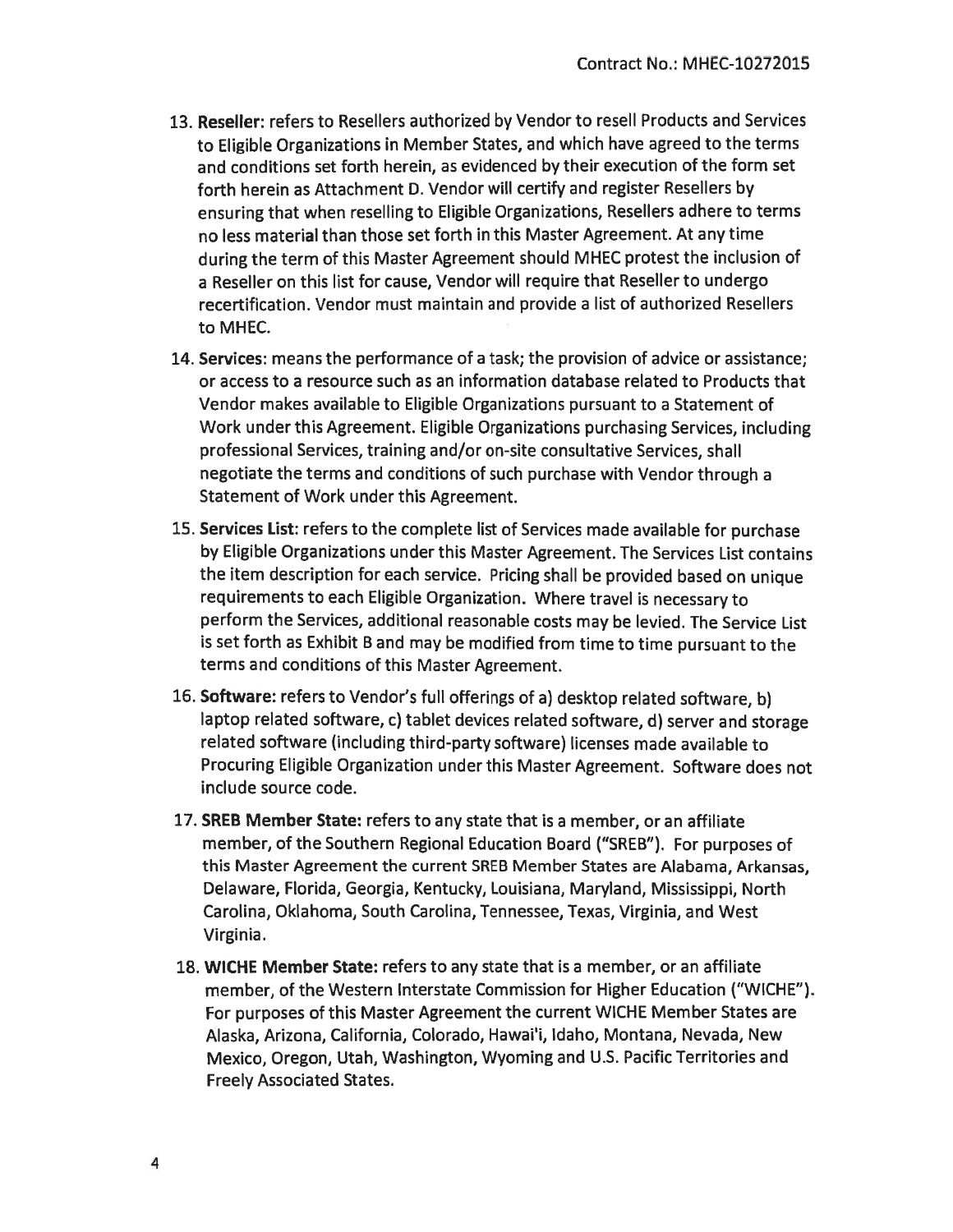### 2. Scope of Offering

Procuring Eligible Organizations shall purchase from Vendor or Reseller, and Vendor or Reseller shall distribute to Procuring Eligible Organizations Products and Services in accordance with the terms of this Master Agreement. All Eligible Organizations are qualified to purchase under this Master Agreement, including those Eligible Organizations currently under a separate agreement with Vendor or Reseller. This Master Agreement is a Price Agreement. Accordingly, Vendor or Reseller shall provide Products or Services only upon the issuance and acceptance by Vendor or Reseller of a valid Order. Orders may be issued to purchase any Products listed on the Product List or for any Services listed on the Services List. A Procuring Eligible Organization may purchase any quantity of Products or Services listed in Vendor's Product List and Services List at the prices stated therein. For Large Order Negotiated Prices, Eligible Organization and Vendor or Reseller may negotiate quantity discounts below the Product and Services List price(s) for a given purchase order. As it sees fit, Vendor or Reseller may offer under this Master Agreement Promotional Price discounts that result in prices below those listed in the Product List and the Services List. Vendor is solely responsible for fulfillment of the responsibilities under the terms and conditions of this Master Agreement. MHEC shall not be liable for any Eligible Organization that executes an Order under this Master Agreement. An Eligible Organization shall not be responsible for any other Eligible Organization that executes its own Order under this Master Agreement.

### 3. Purchasing Under Master Agreement

- A. Products: Procuring Eligible Organization shall purchase from Vendor or Reseller the Products listed on the Product List under the terms and conditions of this Master Agreement by delivering to Vendor or Reseller an Order. Vendor will make Products on the Product List available to Resellers at the prices listed therein. Eligible Organizations may place an Order with Resellers on the terms and conditions as agreed between Eligible Organization and such Reseller. The Order should include: (i) Procuring Eligible Organization by name and address; (ii) the quantity, and description of the Product that Procuring Eligible Organization desires to purchase or license; (iii) the price of the Product in accordance with this Master Agreement; (iv) the "bill-to" address; (v) the "ship-to" address: (vi) the requested delivery dates and shipping instructions; (vii) a contact name and telephone number; and (viii) reference to this Master Agreement.
- B. Services: Procuring Eligible Organization shall purchase Services from Vendor or Reseller under the terms and conditions of this Master Agreement by delivering to Vendor or Reseller an Order pursuant to the relevant Statement of Work. Vendor will make Services on the Services List available to Resellers at the prices listed therein. Eligible Organizations may place an Order with Resellers on the terms and conditions as agreed between Eligible Organization and such Reseller. The Order should include: (i) Procuring Eligible Organization by name and address; (ii) the description of the Service (s) that Procuring Eligible Organization desires Vendor to perform; (iii) the price of the Service in accordance with this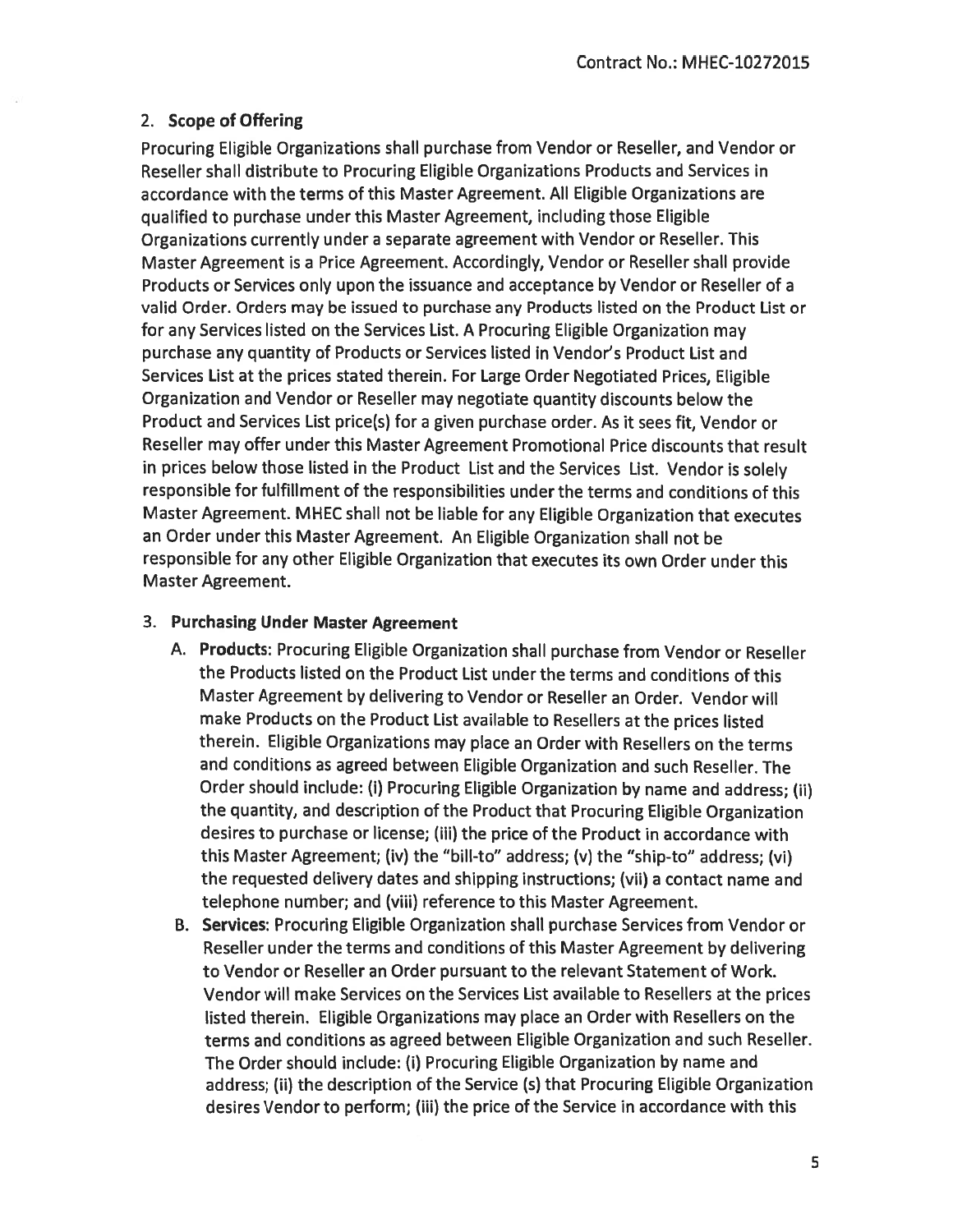Master Agreement; (iv) the "bill-to" address; (v) the requested performance dates; (vi) a contact name and telephone number; and (vii) reference to this Master Agreement. Eligible Organizations purchasing Services, including training and/or on-site consultative services, shall negotiate the terms and conditions of such purchases with the Vendor.

- C. Each Order that is accepted by Vendor or Reseller will become a part of the Agreement as to the Products and/or Services listed on the Order only; no additional terms or conditions will be added to this Agreement as a result of the acceptance of the Order, nor will such terms affect any purchase. An Order from an Eligible Organization accepted by Vendor or Reseller constitutes a binding contract.
- D. All Products furnished will be subject to acceptance pursuant to the terms and conditions of Section 7.A ("Acceptance") by Procuring Eligible Organization after delivery. No substitutions or cancellations are permitted without approval of the Procuring Eligible Organization. Nothing in this Section precludes any agreements for the use of electronic purchase orders.
- E. Procuring Eligible Organization may request in writing changes to an Order ("Change Request") that Vendor or Reseller has previously accepted. In response to a Change Request, Vendor or Reseller will provide written quotations to Procuring Eligible Organization, including any changes to prices, license fees, shipment or completion dates. A Change Request is a separate Order subject to the terms and conditions of this Master Agreement and Vendor's change order process.
- F. Vendor or Reseller will accept a purchasing card for order placement in addition to accepting a purchase order.

### 4. Quantity Guarantee

This Master Agreement is not a purchase order, nor does it guarantee any purchases to be made by any Eligible Organization. This Master Agreement is not an exclusive agreement. MHEC and Eligible Organizations may obtain Products and Services from other sources during the term of the Master Agreement.

# 5. Master Agreement Term

This Master Agreement shall be effective on October 27, 2015 and shall remain in effect until December 31, 2018 or unless otherwise terminated pursuant to the terms of the Master Agreement. The Master Agreement may be mutually renewed for four (4) additional one (1) year terms unless terminated pursuant to the terms of this agreement.

# 6. Order of Precedence

Where the terms and conditions of this Master Agreement are in conflict with an Eligible Organization's state and/or institutional laws or regulations, the Eligible Organization and Vendor may enter into an addendum to amend the terms and conditions of the Master Agreement to conform to the Eligible Organization's state and/or institutional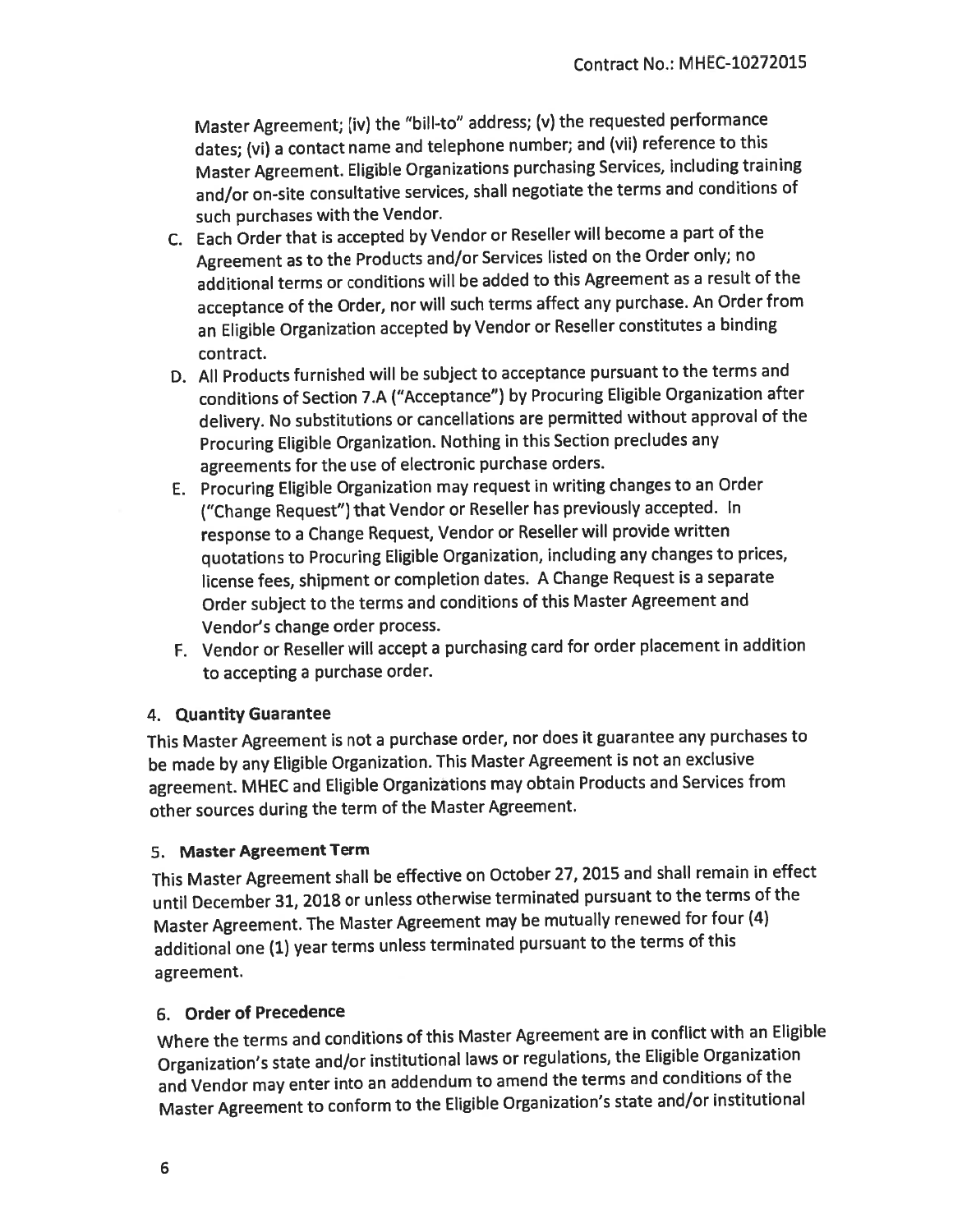laws or regulations. Likewise, a Procuring Eligible Organization and Vendor may enter into an addendum to supplement or modify this Agreement for specific Products or Services. The terms and conditions of the addendum shall only be applicable between the Eligible Organization that entered into the addendum and Vendor. In the event of any conflict among these documents, the following order of precedence shall apply:

- A. Executed addendum between Eligible Organization and Vendor, including any **Statement of Work**
- B. The terms and conditions of this Master Agreement
- C. Exhibits or amendments to this Master Agreement
- D. The list of Products and Services contained in the Order

#### 7. Payment Provisions

- A. Acceptance:
	- **Products:** Unless otherwise agreed upon by Procuring Eligible Organization Ι. and Vendor or Reseller, within thirty (30) days from the date of delivery, the Procuring Eligible Organization shall accept or reject the Products for which installation by Vendor or Reseller is not needed. Procuring Eligible Organization may reject the Product for any of the following conditions: (i) not operable at power-up or following initial burn in period; (ii) fails because of factory-configured hardware, software, or firmware; (iii) incomplete or missing items or components; (iv) misconfigured; (iv) not what was ordered; or (vi) received in damaged condition. For Products for which installation by Vendor or Reseller is required, and unless otherwise agreed upon by Procuring Eligible Organization and Vendor or Reseller, the Procuring Eligible Organization shall be deemed to have accepted the Products unless such Procuring Eligible Organization notifies Vendor in writing within thirty (30) days of Vendor's or Reseller's completion of installation and verification tests that the Products have been rejected, and the specific reason for rejection as identified above.
	- Services: Unless otherwise agreed to by Procuring Eligible Organization and II. Vendor or Reseller, within thirty (30) days from completion of Services, Procuring Eligible Organization shall be deemed to have accepted the Services unless such Procuring Eligible Organization notifies Vendor in writing that the Services have been rejected, and the specific basis for rejection identified. Services shall be invoiced upon completion unless otherwise specified on the Order.
- B. Payment of Invoice: Invoices shall be submitted to the Procuring Eligible Organization upon delivery of the Product or Services. Payments shall be remitted to Vendor or Reseller at the address shown on the invoice. Payment shall be tendered to Vendor or Reseller within thirty (30) days of the date of delivery of Product or Services. After the thirtieth (30) day from the date of delivery of Product or Services, unless mutually agreed to, interest shall be paid on the unpaid balance due to Vendor or Reseller at the rate of one and one-half percent (1½) per month or the maximum rate allowed by law, rule, regulation or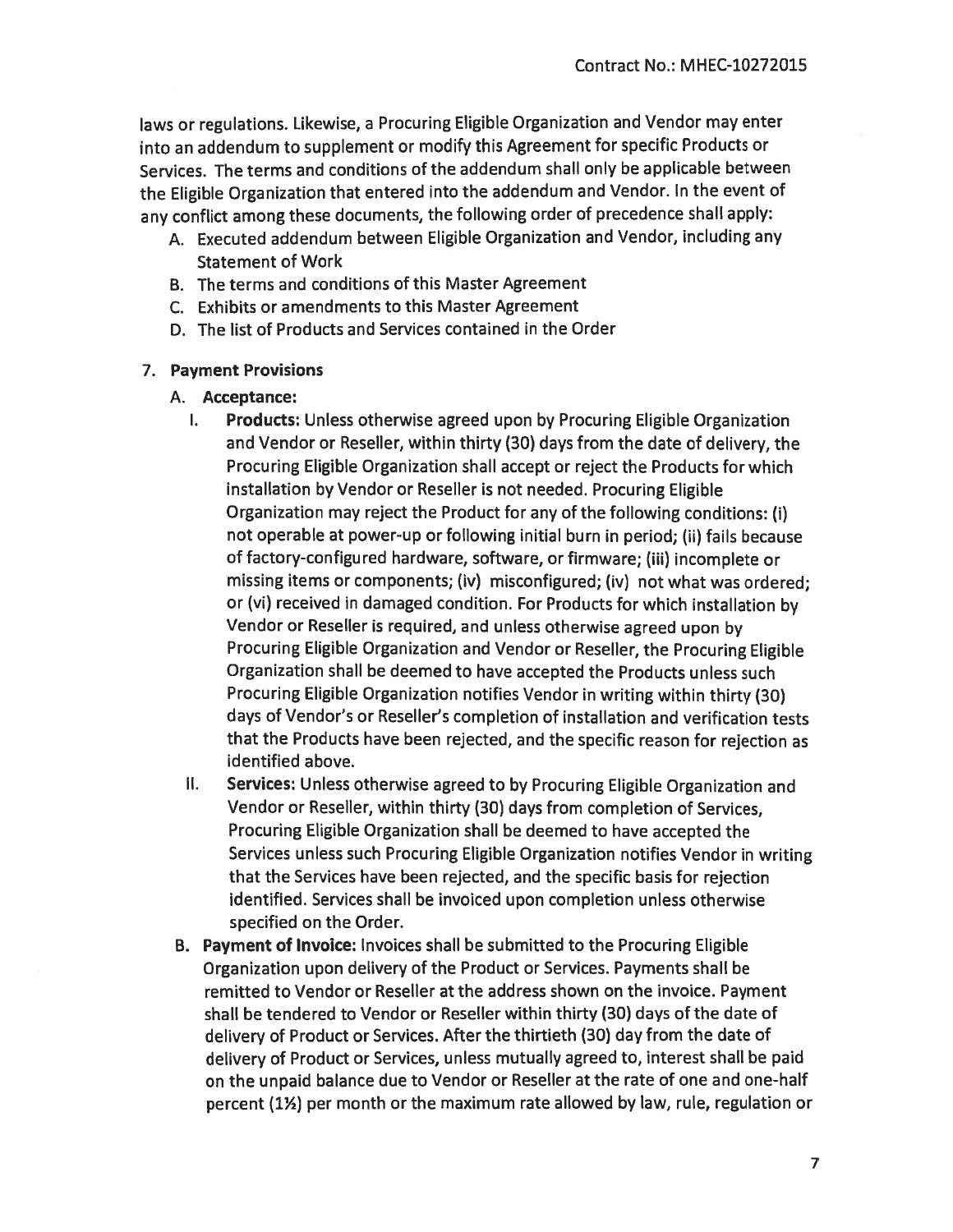court order. The Procuring Eligible Organization shall make a good faith effort to pay within thirty (30) days after delivery of Product or Services.

- C. Dispute Notice: Procuring Eligible Organization shall notify Vendor or Reseller of any billing discrepancies or disputes about an invoice within ten (10) days after receiving it, specifying with particularity the basis of any such dispute ("Dispute Notice"). Tender of a Dispute Notice does not relieve Procuring Eligible Organization of its obligations to pay the undisputed portion of any invoice subject to a Dispute Notice. Any amounts that were the subject of a Dispute Notice and are subsequently resolved in favor of Vendor or Reseller will be subject to interest charges accruing from the original due date.
- D. Partial Shipment: In the event an order is shipped incomplete (partial), the Procuring Eligible Organization must pay for each shipment as invoiced by Vendor or Reseller unless the Procuring Eligible Organization has clearly specified "No Partial Shipment" on each purchase order.
- E. Payment of Taxes: The price listed under this Master Agreement do not include, and Procuring Eligible Organization shall reimburse Vendor or Reseller for, any and all taxes and/or duties assessed against or payable by Vendor or Reseller in connection with the sale of Hardware, licensing of Software or Documentation, or performance of Services except for taxes imposed upon Vendor's or Reseller's net income. Unless the Procuring Eligible Organization provides a proof of tax exemption, taxes will be additive to the contracted price.

# 8. Shipping

Vendor or Reseller shall ship the Products F.O.B. destination. Title to Products shall pass to Procuring Eligible Organization upon delivery. Risk of loss or damage to the Products shall pass to Procuring Eligible Organization upon Acceptance.

# 9. Product Delivery

Unless otherwise agreed to by Procuring Eligible Organization and Vendor or Reseller, Vendor or Reseller agrees to deliver Products to Procuring Eligible Organization within thirty (30) days after receipt of a valid Order. If delivery cannot be made within thirty (30) calendar days, Vendor or Reseller will notify Procuring Eligible Organization within ten (10) business days following Order placement, and Procuring Eligible Organization, as its sole remedy, can cancel the order by written, electronic, or facsimile notification.

# 10. Price Guarantees

The Procuring Eligible Organization shall pay the lower of the prices contained in the Product List or an Announced Promotion Price or Large Order Negotiated Price (provided that, with respect to the applicability of Large Order Negotiated Prices, such Procuring Eligible Organization is a party to the Large Order Negotiated Price negotiations and the purchase is part of the project for which the Large Order Negotiated Price was negotiated).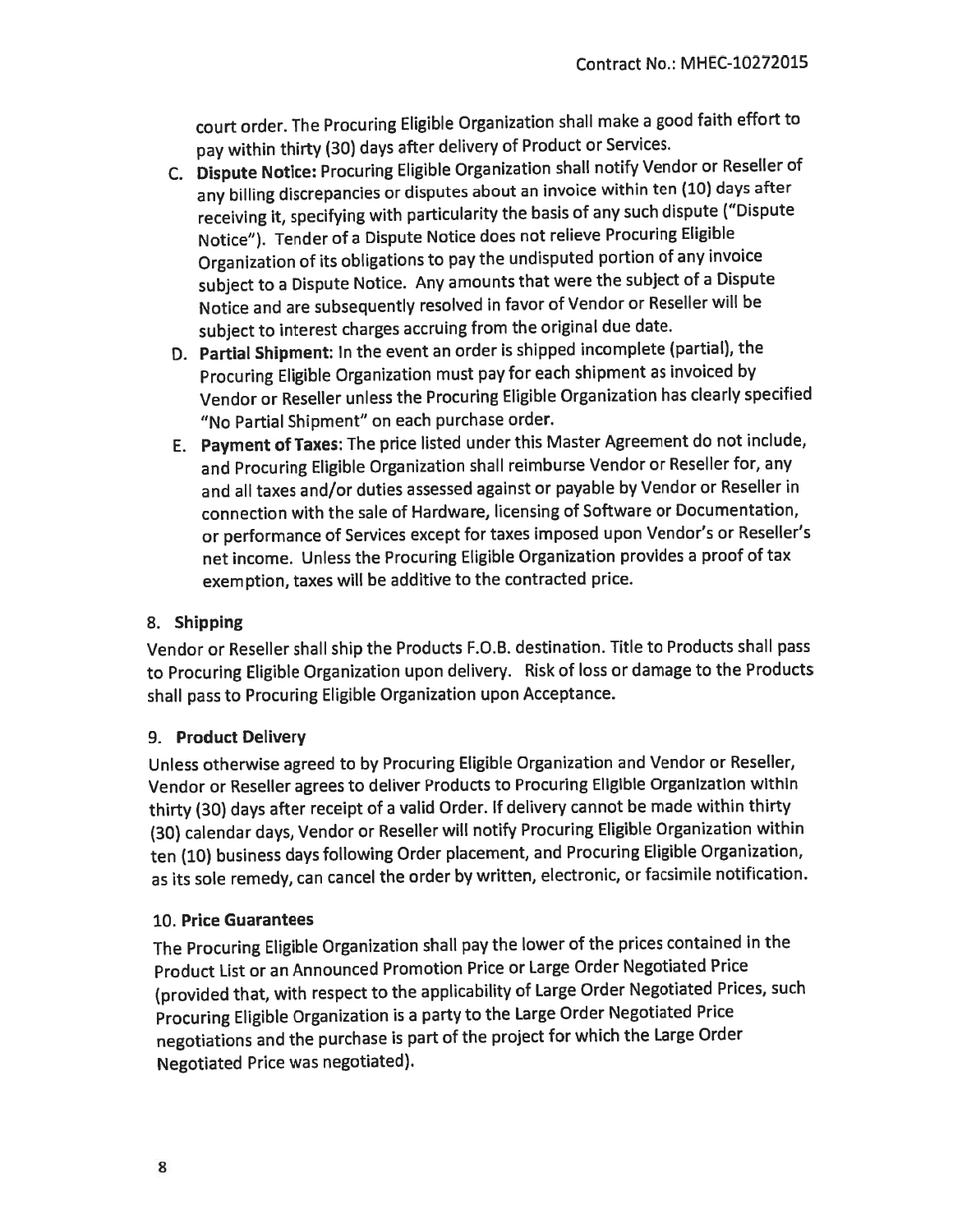# 11. Product Pricing

Vendor agrees to maintain the Product List in accordance with the following provisions:

- A. Commercial Price List for all Equipment, Software and Documentation will be set forth at http://www.lenovo.com/mhec. Changes to commercial prices are subject to change with thirty (30) days prior written notice to MHEC.
- B. Discount Percentage Pricing: The prices for Products are the Commercial Price List less applicable discount as specified in Exhibit A. Except as set forth in Section 10 "Price Guarantees" or Section 36 "Administrative Reporting and Fees," the discount percentages set forth in Exhibit A shall remain firm during the term of this Master Agreement. Lenovo shall add new Product(s) to Commercial Price List as new Product(s) become available for sale. The pricing for all new Products shall be at the price discount levels provided herein, or as agreed to by the Parties.
- C. Should the list price of a Product on Vendor's Commercial Price List decrease at any time during this Master Agreement, Vendor agrees to a similar price reduction on this Master Agreement's Product List for the same Product, prior to the Administrative Fee set forth in Paragraph 36 of this Master Agreement.
- D. Vendor shall add new product(s) to the Commercial Price List when new product(s) shall become available for sale by Vendor. The pricing for all new Products shall incorporate, to the extent possible, similar or comparable discount levels provided herein, be as agreed by the Parties.

# 12. Services Pricing

Vendor agrees to maintain the Service List in accordance with the following provisions:

- A. For any standard Services, in which the Services and corresponding pricing are on the Commercial Price List, the pricing will be as described in Section 11 "Products Pricing" for Discount Percentage Pricing, and the applicable discount percentage as noted in Exhibit B will apply. Except as set forth in Section 10, "Price Guarantees" or Section 36 "Administrative Reporting and Fees," the discount percentage set forth in Exhibit B shall remain firm for the term of the Master Agreement.
- B. For any custom Services that are not included on the Commercial Price List or require a Statement of Work, the prices for such Services purchased under this Master Agreement will be as mutually agreed upon by both Vendor and Procuring Eligible Organization and as set forth in a Vendor quote or an applicable Statement of Work or negotiated agreement.

# 13. Software License

Lenovo grants Procuring Eligible Organization a non-exclusive license to use the version or release of the system Software for Equipment. Permitted use is for internal purposes only (and not for further commercialization). Commercial off the shelf Software is subject to any specific Software Licensing information that is in the Software product or its supporting material, and the License terms will govern its use.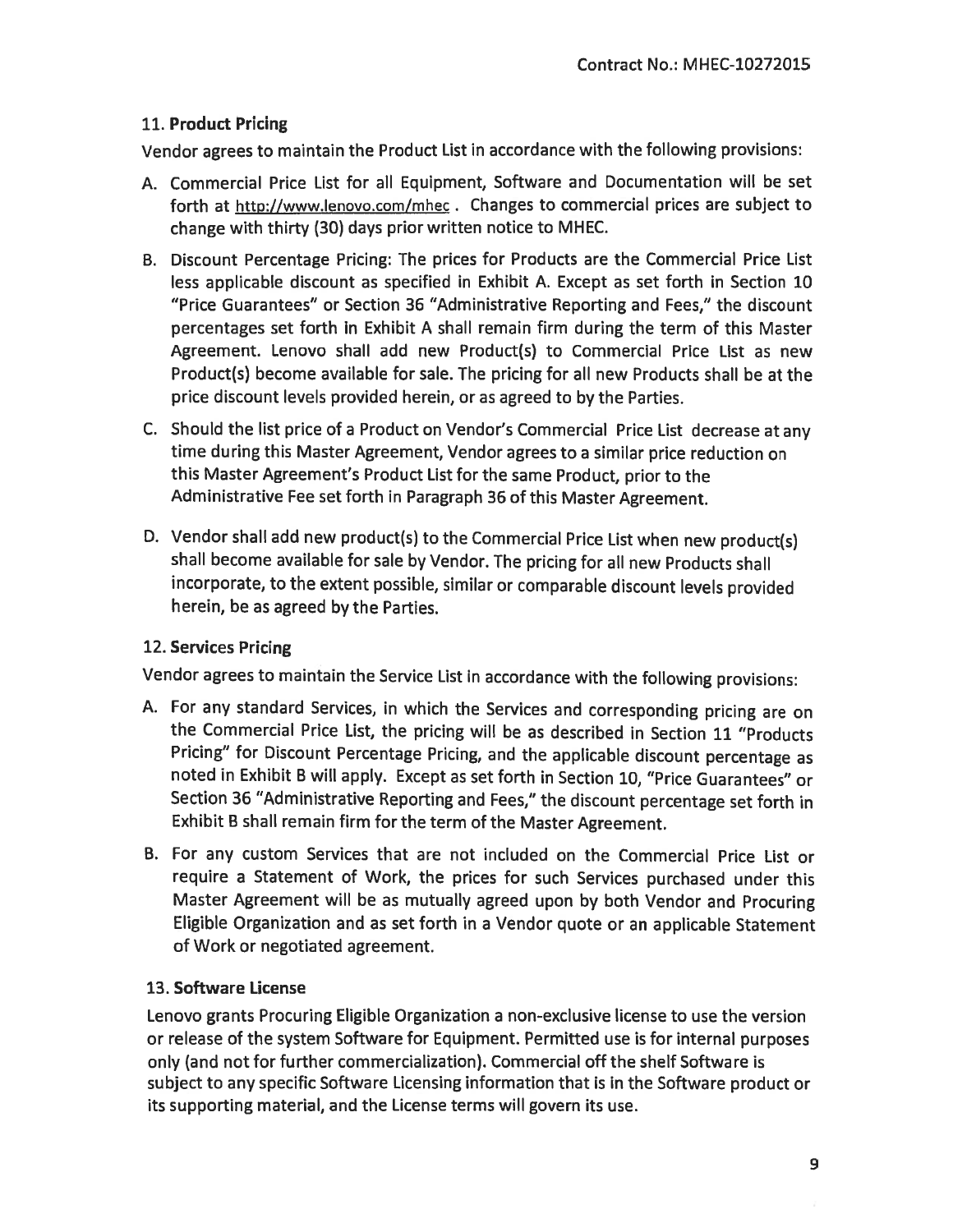# 14. Warranties

- A. Personal Computer Products: Vendor warrants that each Vendor branded Hardware Product, other than a Machine, purchased by Eligible Organization for such Eligible Organization's own use and not for resale, is free from defects in material and workmanship under normal use during the Warranty Period. The Warranty Period for a Hardware Product starts on the original date of purchase specified on Vendor's or Reseller invoice unless specified otherwise by Vendor in writing. The Warranty Period and type of warranty service that apply to a Hardware Product are specified in Attachment A - Warranty Service Information (Personal **Computer Products).**
- B. Machines: Vendor warrants that each Machine is free from defects in materials and workmanship under normal use during the warranty period. Unless Vendor specifies otherwise, the warranties apply only in the country of acquisition. The warranty period for a Machine is a fixed period of time specified in Attachment B: Warranty Service Information - Machines (Servers and Storage Products) or as specified in a Transaction Document. The warranty period starts on the original date of purchase specified on Vendor's or Reseller's invoice unless specified otherwise by Vendor in writing. During the warranty period, Vendor shall provide repair and exchange Service for the Machine, without charge, under the type of Service designated by Vendor for the Machine. If a defect in material or workmanship is discovered during the warranty period and Vendor is unable to either: (i) repair it; or (ii) replace it with one that is at least functionally equivalent, Eligible Organization may return it to Vendor for a prorated refund.
- C. Services: Vendor warrants that it performs each Service using reasonable care and skill and according to its current description contained in this Agreement, a Statement of Work, an Attachment, or an Order. Eligible Organization shall provide timely written notice of any failure to comply with this warranty in order that Lenovo may take corrective action. Additional terms regarding Service for Machines during and after the warranty period are contained in Attachment C: Terms for Servers, Storage Products and Related Services.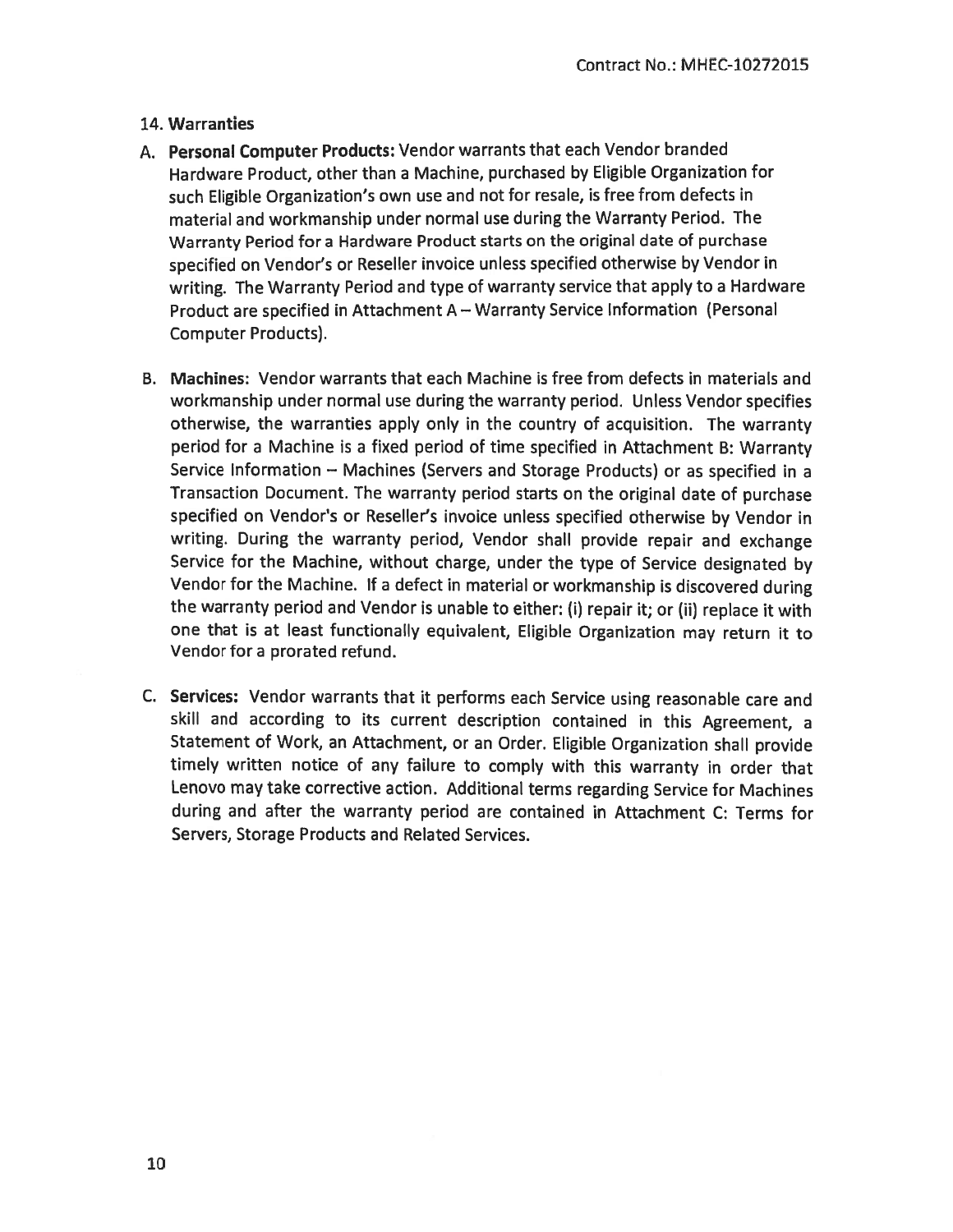- D. Items to which these warranties do not apply: These warranties shall not apply to any Hardware Product which has been subjected to misuse, accident, unauthorized modification: operated in an unsuitable physical or operating environment: subjected to natural disasters, power surges or unauthorized maintenance; to any third party hardware product, including those that Vendor may provide or integrate into a Hardware Product at Eligible Organization's request; or to software, whether provided with a Hardware Product or installed subsequently. These warranties do not include any technical support, such as assistance with "how-to" questions and those regarding Hardware Product set-up and installation. These warranties shall be voided by the removal or alteration of identification labels on a Hardware Product or its parts. In no event shall these warranties include liability for uninterrupted or error-free operation of a Hardware Product, correction of all defects; or any loss of. or damage to data by a Hardware Product.
- E. Vendor warrants that Procuring Eligible Organization shall acquire good and clear title to Lenovo branded Products being purchased under this Master Agreement. free and clear of all liens and encumbrances. For any non-Lenovo branded Products. Vendor warrants that it has the right to provide such products to the Procuring Eligible Organization.
- F. THESE WARRANTIES ARE EXCLUSIVE AND IN LIEU OF ALL OTHER WARRANTIES OR CONDITIONS, EXPRESS OR IMPLIED, INCLUDING WITHOUT LIMITATION, ANY IMPLIED WARRANTIES OF MERCHANTABILITY, NON-INFRINGEMENT OR FITNESS FOR A PARTICULAR PURPOSE. ALL SOFTWARE, SUPPORT AND ALL THIRD PARTY PRODUCTS AND SERVICES ARE PROVIDED AS IS, WITHOUT WARRANTIES OR CONDITIONS OF ANY KIND. THIRD PARTY MANUFACTURERS, SUPPLIERS, DEVELOPERS, SERVICE PROVIDERS, LICENSORS OR PUBLISHERS MAY PROVIDE THEIR OWN WARRANTIES TO ELIGIBLE ORGANIZATION.

### 15. Termination

- A. At any time MHEC may terminate this Master Agreement, in whole or in part, by giving Vendor ninety (90) days written notice; provided however, neither MHEC nor Eligible Organization has the right to terminate a specific Order for convenience after it has been issued if the Product is ultimately accepted. At any time, Vendor may terminate this Master Agreement, in whole or in part, by giving MHEC ninety (90) days written notice. Such termination shall not relieve Vendor of any warranty or other service obligations incurred under the terms of this Master Agreement.
- B. Either Party may terminate this Master Agreement for cause based upon material breach of the Master Agreement by the other Party, provided that the nonbreaching Party shall give the breaching Party written notice specifying the breach and shall afford the breaching Party a reasonable opportunity to correct the breach. If within thirty (30) days after receipt of a written notice the breaching Party has not corrected the breach or, in the case of a breach that cannot be corrected in thirty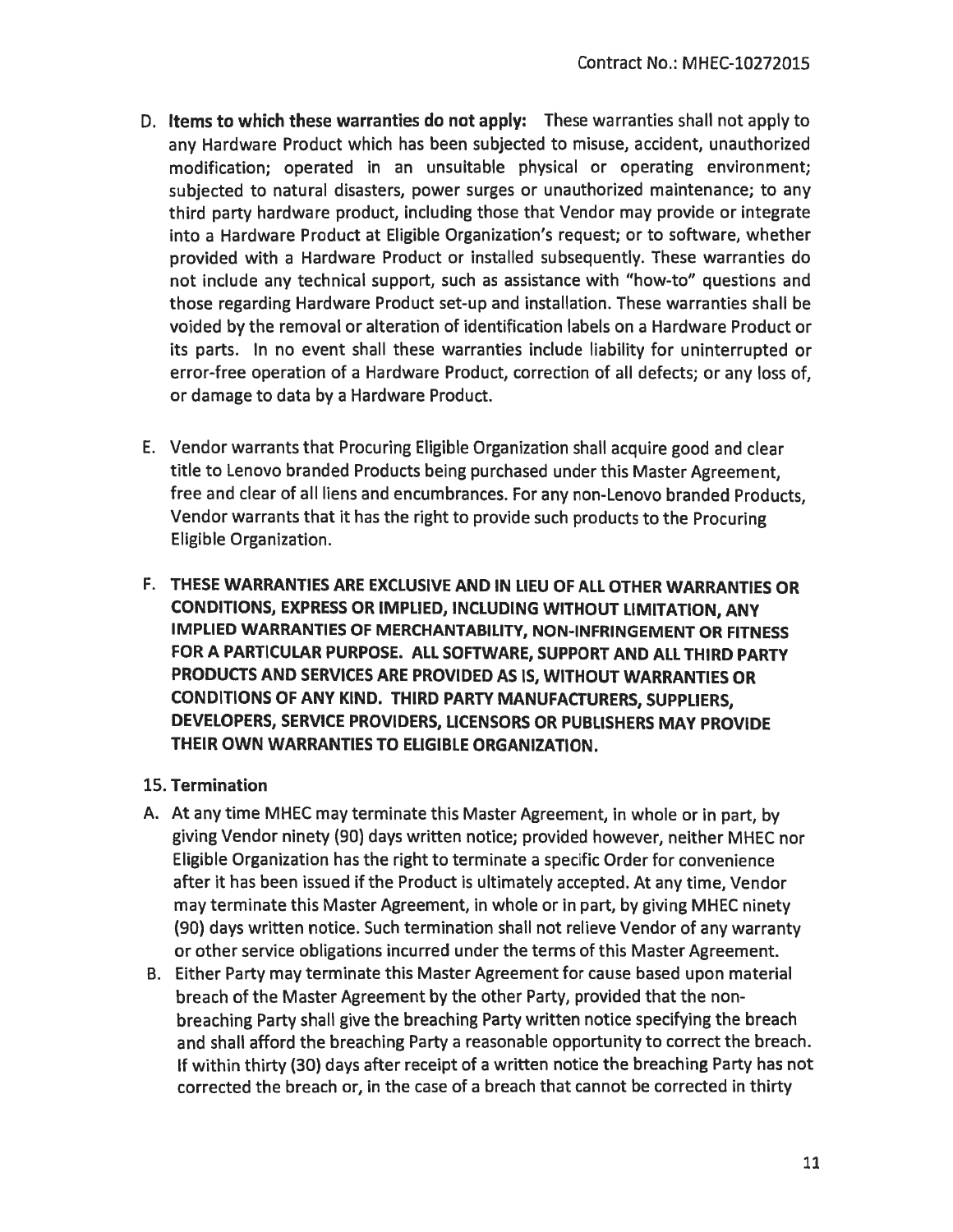(30) days, begun and proceeded in good faith to correct the breach, the nonbreaching Party may declare the breaching Party in default and terminate the agreement effective immediately. The non-breaching party shall retain any and all remedies available to it under the law.

- C. In the event that either Party be adjudged insolvent or bankrupt by a court of competent jurisdiction, or upon the institution of any proceedings by or against it seeking relief, reorganization or arrangement under any laws relating to insolvency, or upon any assignment for the benefit of creditors, or upon the appointment of a receiver or trustee of any of its property or assets, or upon the liquidation, dissolution or winding up of its business, then and in any such event this Master Agreement may immediately be terminated or cancelled by the other Party hereto.
- D. In the event this Master Agreement expires or is terminated for any reason, a Procuring Eligible Organization shall retain its rights in all Product and Services accepted prior to the effective termination date or ordered before the effective termination date and ultimately accepted.

# 16. Non-Appropriation

This provision applies only to publicly funded Eligible Organizations. The terms of this Master Agreement and any Order issued for multiple years under this Master Agreement is contingent upon sufficient appropriations being made by the legislature or other appropriate governing entity. Notwithstanding any language to the contrary in this Master Agreement or in any purchase order or other document, Procuring Eligible Organization may terminate its obligations under this Master Agreement if sufficient appropriations are not made by the governing entity to pay amounts due for multiple year agreements. The Procuring Eligible Organization's decision as to whether sufficient appropriations are available shall be accepted by Vendor and shall be final and binding. A Procuring Eligible Organization shall provide sixty (60) days notice, if possible, of its intent to terminate this contract for non-appropriation. The Procuring Eligible Organization shall send to Vendor a notice of its Governing Body's decision not to appropriate funds. Such termination shall relieve the Procuring Eligible Organization, its officers and employees from any responsibility or liability for the payment of any future Orders. However, all outstanding invoices from Vendor will be paid by the Procuring Eligible Organization.

### 17. Records and Audit

Vendor agrees to maintain detailed records pertaining to the price of Services rendered and Products delivered for a period of six (6) years from the date of Acceptance of each Order. These records shall be subject to inspection by Procuring Eligible Organization and appropriate governmental authorities with Procuring Eligible Organization's state. The Procuring Eligible Organization shall have the right to audit billings either before or after payment. Payment under this Master Agreement shall not foreclose the right of the Procuring Eligible Organization to recover excessive or illegal payments.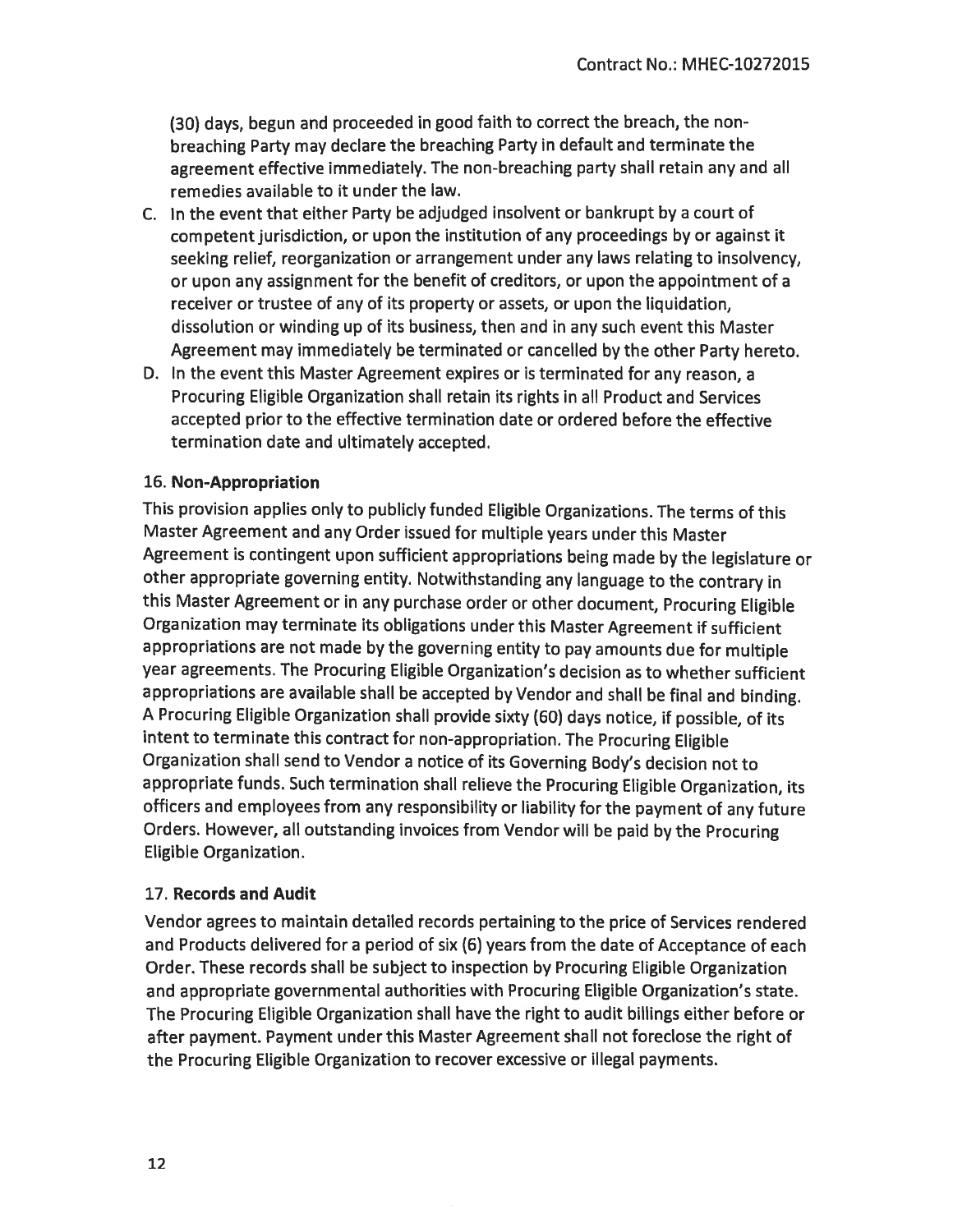### 18. Independent Contractor

Vendor and its agents and employees are independent contractors and are not employees of MHEC or any Eligible Organization. Vendor has no authorization, express or implied to bind MHEC or any Eligible Organization to any agreements, settlements, liability or understanding whatsoever, and agrees not to perform any acts as agent of MHEC or any Eligible Organization, except as expressly set forth herein. Nothing in this Master Agreement is intended, or shall be deemed, or construed to constitute a partnership or a joint venture between the Parties.

# 19. Infringement Protection

If a third party claims that a Vendor branded Hardware Product provided to MHEC or Eligible Organization by Vendor under this Agreement infringes that party's patent or copyright, Vendor will defend MHEC or an Eligible Organization against that claim at its expense, and pay all costs, damages, and attorneys' fees that a court finally awards against MHEC or an Eligible Organization or that are included in a settlement approved by Vendor, provided that MHEC or an Eligible Organization: (i) promptly notifies Vendor in writing of the claim; (ii) subject to any legally required approval, including approval of state's attorney general, or consistent with applicable law, allows Vendor to control, and cooperates with Vendor in the defense and any related settlement negotiations; and (iii) is and remains in compliance with MHEC and such Eligible Organization's obligations in this Section 19. The foregoing is Vendor's entire obligation to MHEC and any Eligible Organization and MHEC's and any Eligible Organization's exclusive remedy regarding any third party claim of infringement. Vendor will have no obligation under this section with respect to any Claim of infringement resulting from (a) Services performed, or Product provided, pursuant to Eligible Organization's specification or design; (b) an Eligible Organization's unauthorized modification of a Product; (c) any combination, operation, or use of the Product with systems other than those provided by Vendor to the extent that such a Claim is caused by such modification, combination, operation, or use of the Product; or (d) infringement by a third party product alone, as opposed to its combination with a Vendor branded Product. Following notice of a Claim or a threat of actual suit, MHEC or an Eligible Organization shall permit Vendor, at its own expense and option, to: (1) resolve the claim in a way that permits continued ownership and use of the affected Product or Service by MHEC or an Eligible Organization; (2) modify the Product; (3) to provide a comparable replacement that is at least functionally equivalent at no cost to MHEC or an Eligible Organization; or (4) if Vendor determines that none of the foregoing options is reasonably available, in the case of a Product accept return of the Product, freight collect, and provide a reasonable depreciated refund and in the case of a Service, provide a refund less a reasonable adjustment for beneficial use.

# 20. Indemnification

Vendor will indemnify, protect, save and hold harmless MHEC and Eligible Organizations, as well as the representatives, agents and employees of MHEC and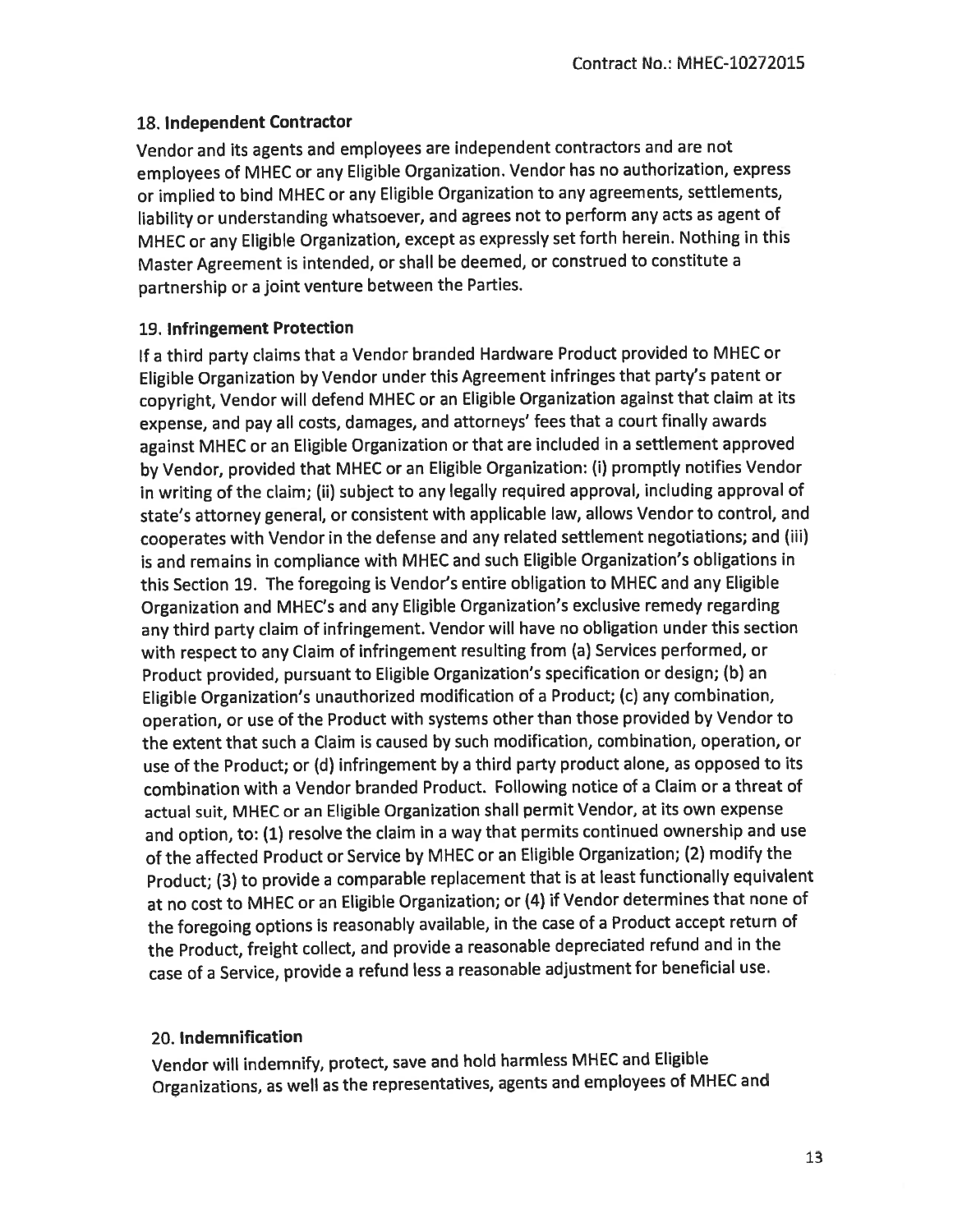Eligible Organizations, from any and all claims or causes of action related to a claim of personal injury (including death) or damage to real property or tangible personal property, including all attorneys' fees incurred by MHEC and/or Eligible Organizations, caused by a Vendor branded Product provided to MHEC or an Eligible Organization under this Agreement or arising from the performance of the Master Agreement by Vendor, Vendor's agents, employees, or subcontractors. MHEC and/or Eligible Organization shall give Vendor written notice, by registered mail, promptly after it becomes aware of any claim to be indemnified hereunder, and, subject to any legally required approval, including approval of state's attorney general, or consistent with applicable law permits Vendor to control the defense of any such claim or action at Vendor's own expense. MHEC and/or Eligible Organization agree that Vendor may employ attorneys of its own choice to appear and defend the claim or action and that MHEC and/or Eligible Organization shall do nothing to compromise the defense of such claim or action or any settlement thereof and shall provide Vendor with all reasonable assistance that Vendor may require.

#### 21. Limitation of Liability

In any action arising out of or related to this Agreement or any Order placed hereunder, Vendor, MHEC, or Eligible Organization shall not be liable for any of the following, even if informed of their possibility and whether arising in contract, tort (including negligence) or otherwise: (a) third party claims for damages; (b) loss of, or damage to, data; (c) any special, incidental, indirect, punitive, exemplary, or consequential damages; or (d) loss of profits, business, revenue, goodwill or anticipated savings; and The maximum cumulative liability of Vendor to MHEC or any Eligible Organization for all actions arising out of or relating to this Agreement and all orders placed hereunder, regardless of the form of the action or the theory of recovery, shall be limited to the greater of (i) direct damages up to \$500,000 or (ii) the total amount paid or payable by MHEC and any Eligible Organization to Vendor hereunder. The foregoing limitations under this section 21 do not apply to any indemnification obligations under Sections 19 and 20 of this Master Agreement.

#### 22. Confidentiality

A. While Vendor is providing Services hereunder, Eligible Organization or Vendor may disclose to the other certain business information identified as confidential ("Confidential Information"). All such information shall be marked or otherwise designated as "Confidential" or "Proprietary". In order for such information to be considered Confidential Information pursuant to this Section 22 of the Master Agreement, it must conform to the data practices laws or similar type laws of the State in which the Eligible Organization is located or was founded. Information of a proprietary nature which is disclosed orally to the other party shall not be treated as Confidential Information unless it is stated at the time of such oral disclosure that such information is Confidential Information and such information is reduced to writing and confirmed as Confidential Information to the recipient within ten (10) days after oral disclosure. Both Eligible Organization and Vendor agree that, with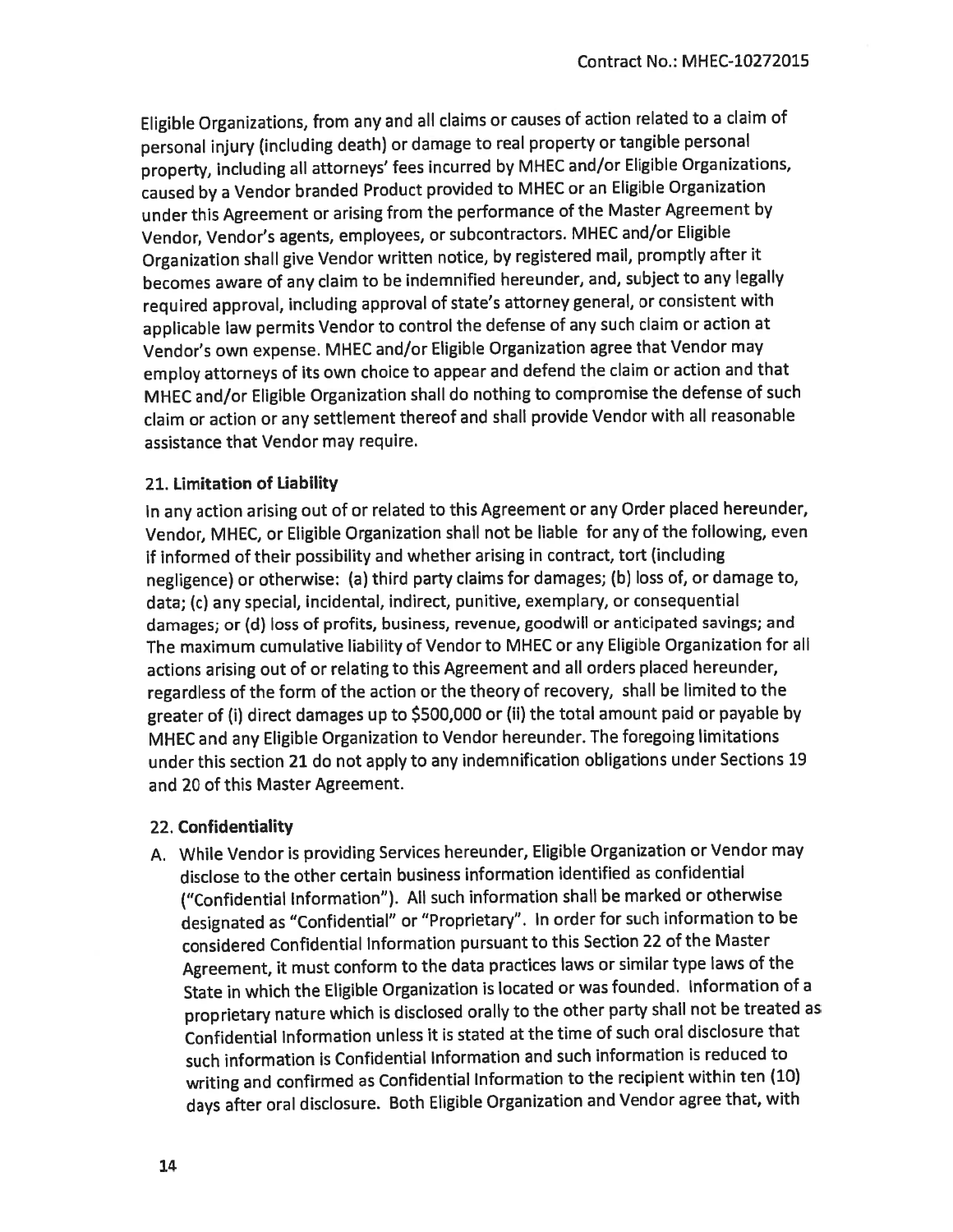respect to Confidential Information it receives (as "Recipient") from the other (as a "Discloser") in connection with this Master Agreement or an Order pursuant to this Master Agreement, that it (i) will use such Confidential Information solely for the purposes contemplated by the Master Agreement or an Order placed under this Master Agreement, (ii) shall not use any such Confidential Information for any other purpose and in particular shall not so use such Confidential Information in any manner either to the detriment of the Discloser or for the benefit of the Recipient or any third party, and (iii) shall receive and hold such Confidential Information in trust and confidence for the benefit of the Discloser.

- B. Each Party will make reasonable efforts not to disclose the other Party's Confidential Information to any third party, except as may be required by law, unless such Confidential Information: (i) was in the public domain prior to, at the time of, or subsequent to the date of disclosure through no fault of the non-disclosing party; (ii) was rightfully in the non-disclosing party's possession or the possession of any third party free of any obligation of confidentiality; or (iii) was developed by the nondisclosing party's employees or agents independently of and without reference to any of the other party's Confidential Information. Confidential Information shall remain the property of and be returned to the Disclosure (along with all copies or other embodiments thereof) within fifteen (15) days of (a) the termination or completion of the Order under this Master Agreement, or (b) the earlier receipt by the Recipient from the Discloser of a written demand following a breach by Eligible Participant or Vendor of this Master Agreement or an Order under this Master Agreement directing that Confidential Information described generally or specifically in such demand be returned to the Discloser.
- C. Notwithstanding anything to the contrary in this Agreement or amendment to this Master Agreement, both Eligible Participant and Vendor agree to comply with any applicable data practices or similar type laws of the State in which Eligible Participant is located or founded.

### 23. FERPA (and Other Privacy Laws)

The parties acknowledge that Vendor does not require access to MHEC or any Eligible Organization's data in the performance of its obligations under this Agreement. Where applicable in Vendor's provision of a Service pursuant to a Statement of Work under this Agreement, Vendor agrees to comply with the Family Education Rights and Privacy Act (FERPA), the Health Insurance Portability and Accountability Act (HIPPA), the Gramm-Leach Bliley Act (GLBA) and all other state and federal privacy laws; and agrees to implement and maintain safeguards to protect the security, confidentiality, and integrity of information it receives from Eligible Organization.

### 24. Amendments

Except as provided for in Section 6, "Order of Preference"; Section 11, "Product Pricing"; and Section 12 "Service Pricing"; this Master Agreement shall only be amended by written instrument executed by the Parties.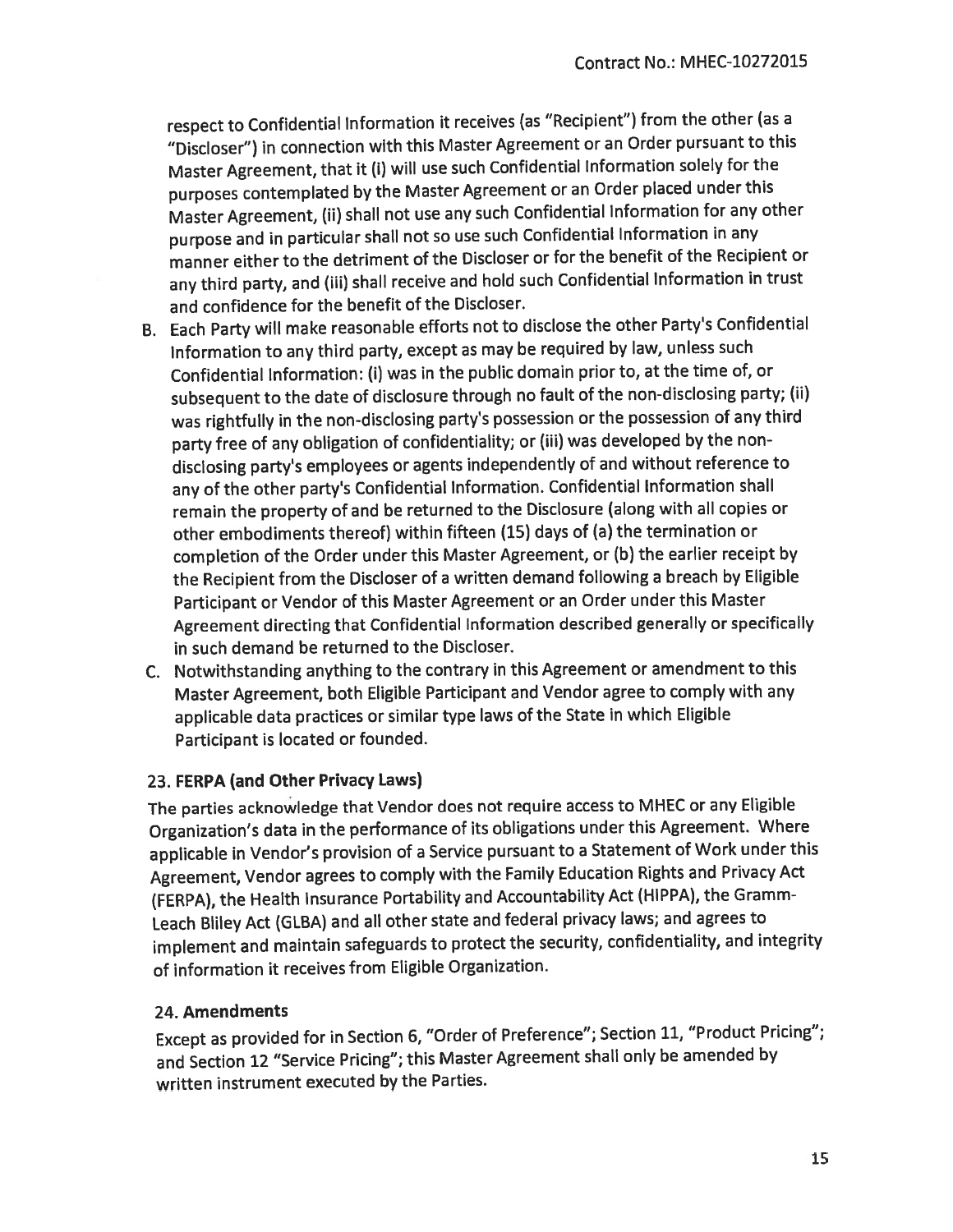### 25. Scope of Agreement

This Master Agreement incorporates all of the agreements of the Parties concerning the subject matter of this Agreement, and all prior agreements have been merged into this Master Agreement. No prior agreements, verbal or otherwise, of the Parties or their agents shall be valid or enforceable unless embodied in this Master Agreement.

# 26. Invalid Term or Condition

If any term or condition of this Master Agreement shall be held invalid or unenforceable, the remainder of this Master Agreement shall not be affected and shall be valid and enforceable.

# 27. Enforcement of Agreement

A Party's failure to require strict performance of any provision of this Master Agreement shall not waive or diminish that Party's right thereafter to demand strict compliance with that or any other provision. No waiver by a Party of any of its rights under this Master Agreement shall be effective unless express and in writing, and no effective waiver by a Party of any of its rights shall be effective to waive any other rights.

# 28. Web Site Maintenance

Vendor agrees to maintain and support internet website(s) for access to the Product List, Service List, Product descriptions, Product specifications, Service descriptions, Service specifications and other aids in accordance with instructions provided by MHEC. In addition, Vendor will provide electronic commerce assistance for the electronic submission of purchase orders, purchase order tracking and reporting. Vendor shall notify MHEC when there are additions and/or deletions made to the list of authorized Resellers.

# 29. Equal Opportunity Compliance

Vendor agrees to abide by all applicable laws, regulations, and executive orders pertaining to equal employment opportunity, including federal laws and the laws of the State in which its primary place of business is located. In accordance with such laws, regulations, and executive orders, Vendor agrees that no person in the United States shall, on the grounds of race, color, religion, national origin, sex, age, veteran status or handicap, be excluded from employment with or participation in, be denied the benefits of, or be otherwise subjected to discrimination under any program or activity performed by Vendor under this Master Agreement. If Vendor is found to be not in compliance with these requirements during the life of this Master Agreement, Vendor agrees to take appropriate steps to correct these deficiencies.

# 30. Compliance with Law

Vendor shall comply with all applicable laws and governmental regulations, which by their terms, apply to Vendor's performance under an Order pursuant to this Master Agreement. Eligible Organization agrees to comply with all applicable laws and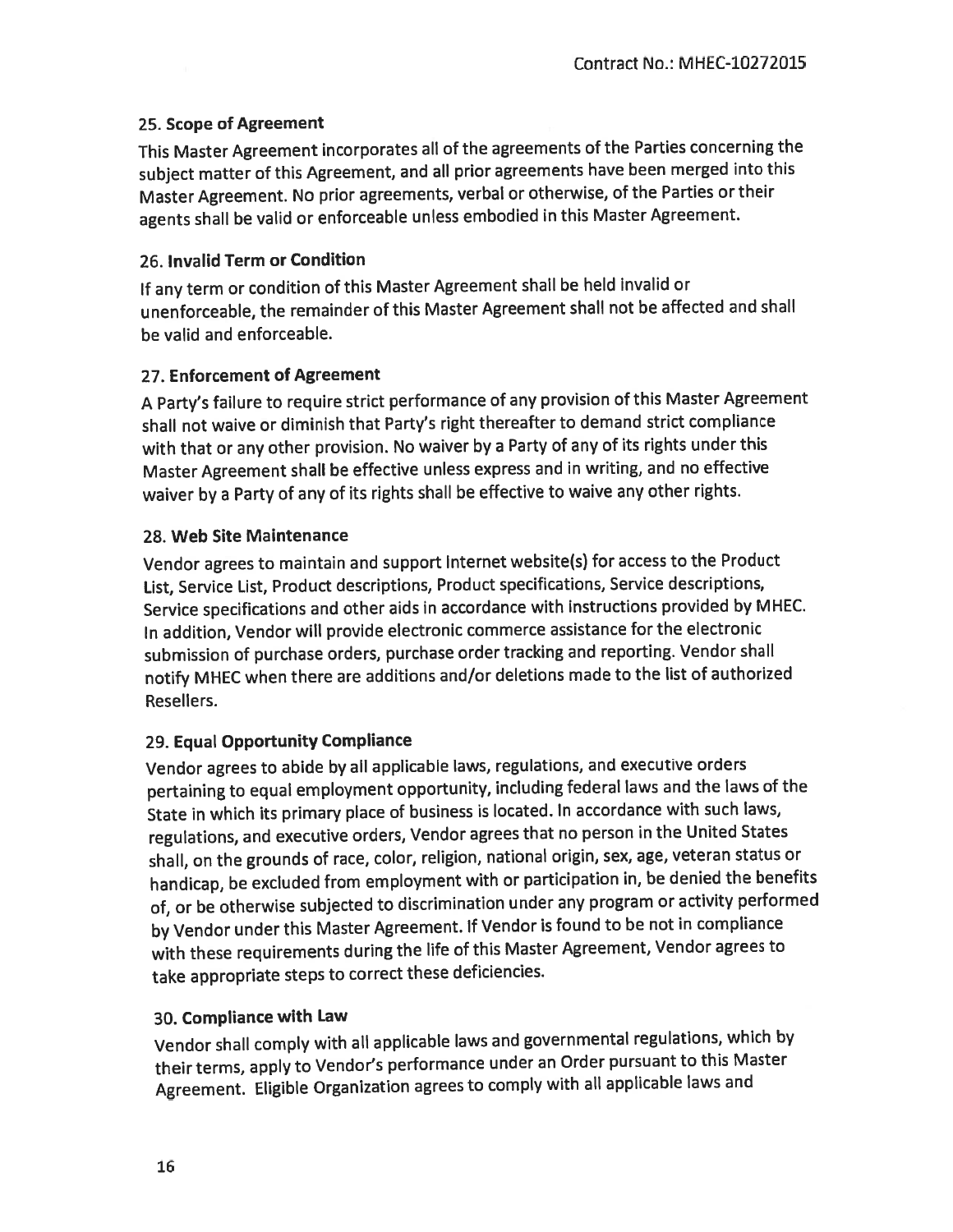governmental regulations in connection with this Master Agreement. MHEC agrees to comply with all applicable laws and governmental regulations in connection with this Master Agreement.

# 31. Applicable Law

- A. As between Eligible Organization and Vendor, this Master Agreement will be construed in accordance with, and its performance governed by the laws of the state in which the Eligible Organization resides. Venue for all legal proceedings arising out of this Master Agreement, or breach thereof, shall be in a state or federal court with competent jurisdiction located in the state in which the Eligible Organization resides.
- B. As between MHEC and Vendor this Master Agreement will be construed in accordance and its performance governed by the laws of the state of Minnesota. Venue for all legal proceedings arising out of this Master Agreement, or breach thereof, shall be in a state or federal court with competent jurisdiction located in the State of Minnesota.
- C. As between Eligible Organization, MHEC, and Vendor this Master Agreement will be construed in accordance with and its performance governed by the laws of the state in which the Eligible Organization resides. Venue for all legal proceedings arising out of this Master Agreement, or breach thereof, shall be in a state or federal court with competent jurisdiction located in the state in which the Eligible Organization resides.

# 32. Conflict of Interest

Vendor warrants that it presently has no interest and shall not acquire any interest, direct or indirect, which would conflict in any manner or degree with the performance of services required under this Master Agreement.

# 33. Assignment

Neither Party shall sell, transfer, assign or otherwise dispose of the Master Agreement or any portion thereof or of any right, title, or interest herein without the prior written consent of the other Party. This consent requirement includes reassignment of this Master Agreement due to change in ownership, merger, or acquisition of a Party or its subsidiary or affiliated corporations. Nothing in this Section shall preclude Vendor from employing a subcontractor in carrying out its obligations under this Master Agreement. Vendor's use of such subcontractors will not release Vendor from its obligations under this Master Agreement.

# 34. Survival

Certain paragraphs of this Master Agreement including but not limited to Indemnification; and Limitation of Liability shall survive the expiration of this Master Agreement. Software licenses, warranty and service agreements, and non-disclosure agreements that were entered into under terms and conditions of this Master Agreement shall survive this Master Agreement.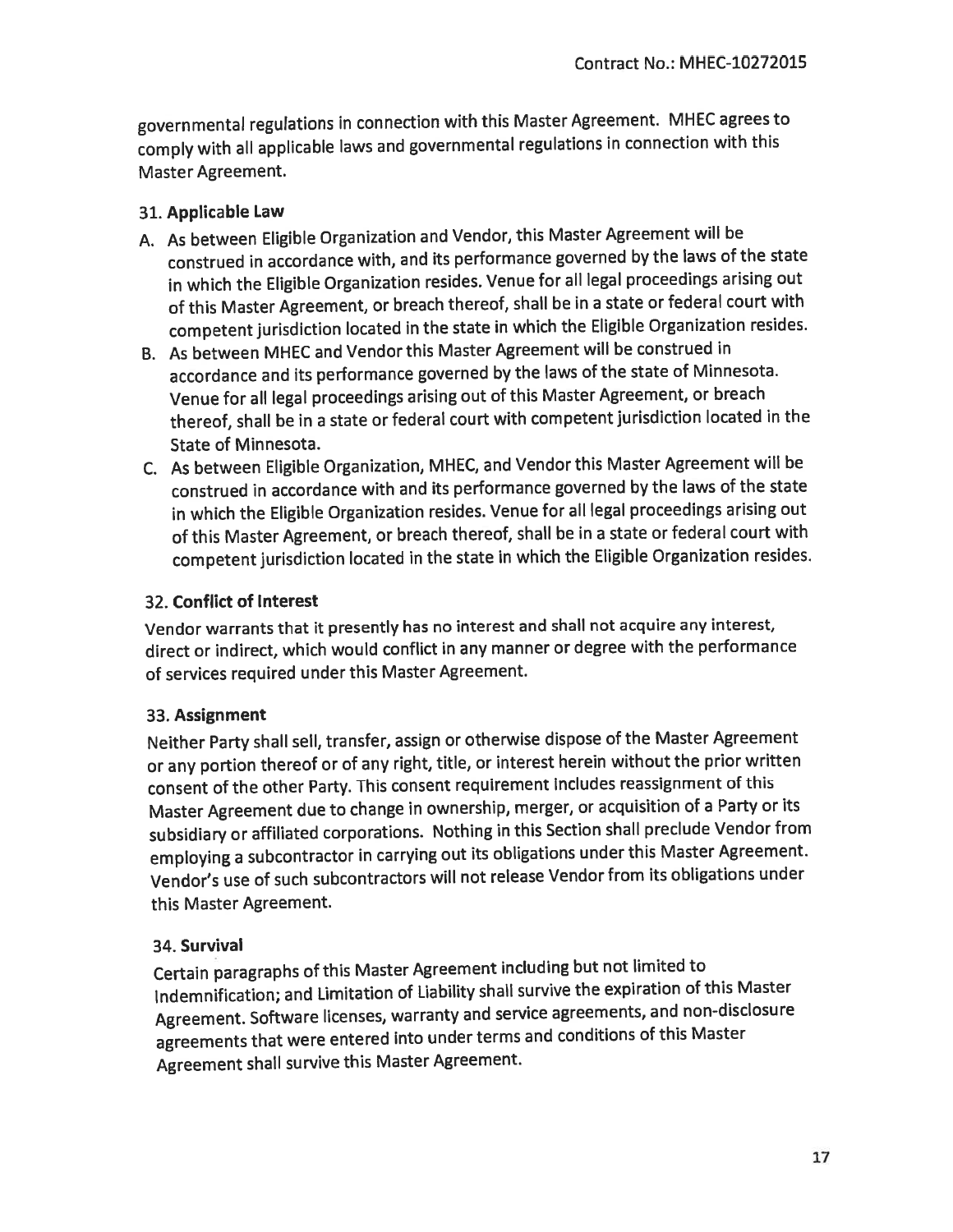# 35. Notification

A. Between the Parties: Whenever under the terms of this Master Agreement any notice is required or permitted to be given by one Party to the other, such notice shall be given in writing and shall be deemed to have been sufficiently given for all purposes hereof if given by facsimile or mail, postage prepaid, to the Parties at the addresses set forth below, or at such other address as the Parties may direct in writing from time to time:

| <b>TO MHEC:</b>                   | <b>TO Vendor:</b>         |
|-----------------------------------|---------------------------|
| Name: Nathan Sorensen             | Name: Steve Rychly        |
| Address:                          | Address:                  |
| 105 Fifth Avenue South, Suite 450 | 1009 Think Place          |
| Minneapolis, Minnesota 55401      | Morrisville, NC 27560     |
| Email: Nathans@mhec.org           | Email: srychly@lenovo.com |
| Fax: 612-767-3353                 | Fax: 919-257-4996         |

B. To Eligible Organization: Notices shall be sent to Eligible Organization's business address. The term "business address" shall mean the "Bill to" address set forth in an invoice submitted to Eligible Organization.

### 36. Administrative Reporting and Fees

On a quarterly basis (where quarter one is January 1 - March 31 and the quarter one report is due by April 30), Vendor will, in a timely manner, make available to MHEC utilization reports and information generated by this Master Agreement, including but not limited to state-by-state and institution-by-institution information on sales volume and volume savings.

The information and reports shall be accompanied with a check payable to the Midwestern Higher Education Commission for an amount equal to 0.75% or 0.0075 of the net Product and Service sales for that quarter period (the "Fee"). MHEC, from time to time, may change the percentage of the Fee it will receive as a result of this Master Agreement. Any change in the fee shall also require a change in the Product List and Service List price.

# 37. MHEC Not Liable For Eligible Participants

MHEC is not liable to Vendor for the failure of any Eligible Organization to make any payment or to otherwise fully perform pursuant to the terms and conditions of an Order and/or the Master Agreement.

# 38. Announcements and Publicity

Any announcements and publicity given to MHEC (or an Eligible Organization) resulting from this Master Agreement must receive the prior approval of MHEC (or Eligible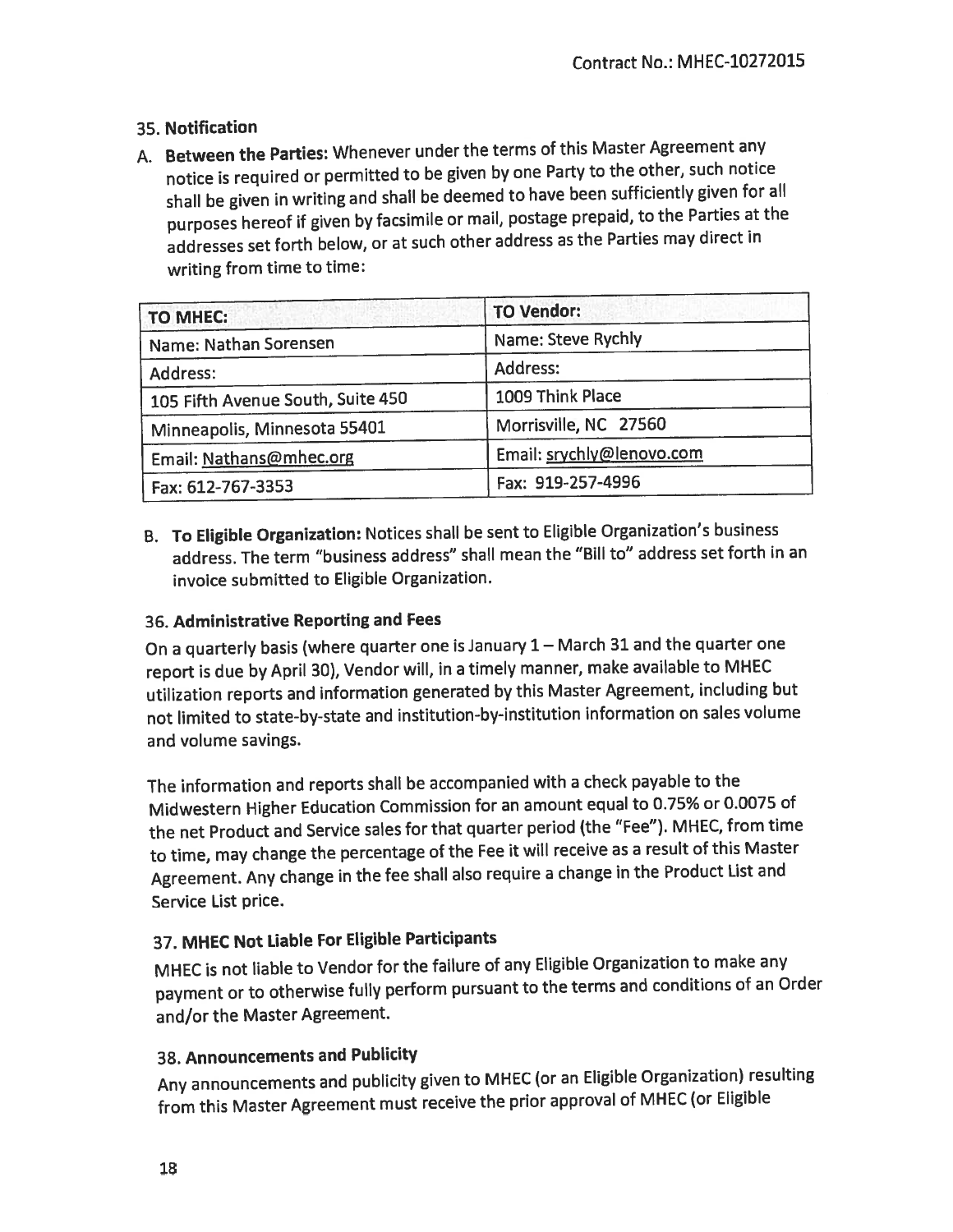Organization). Vendor will not make any representations of MHEC's (or an Eligible Organization's) opinion or position as to the quality of effectiveness of the Products, Supplies and/or Services that are the subject of this Master Agreement without the prior written consent of MHEC (or Eligible Organization).

### 39. Marketing

Vendor will assist MHEC in developing and implementing appropriate marketing strategies including seminars, printed materials and a full service, on-line MHEC-specific web site to receive information on products, supplies, services and prices and to place Orders.

# 40. Oversight Committee

An Oversight Committee comprised of representatives of Eligible Organizations shall be appointed by MHEC to assist and support MHEC and Vendor in developing and refining the implementation of this Master Agreement. This shall include, but not be limited to, assistance with marketing strategies, representing the interests of Eligible Organizations in assuring quality and timely products and services; and to advise Vendor on the effectiveness of its implementation progression. There will be an annual meeting between Vendor and MHEC (and perhaps members of the Oversight Committee) to perform a contract health check; including items such as those above.

# 41. Force Majeure.

Neither Vendor nor MHEC nor Procuring Eligible Organization shall be liable to each other during any period in which its performance is delayed or prevented, in whole or in part, by a circumstance beyond its reasonable control, which circumstances include, but are not limited to, the following: act of God (e.g., flood, earthquake, wind); fire; war; act of a public enemy or terrorist; act of sabotage; epidemic; strike or other labor dispute; riot; piracy or other misadventure of the sea; embargo; inability to secure materials and or transportation; or, a restriction imposed by legislation, an order or a rule or regulation of a governmental entity. If such a circumstance occurs, the Party unable to perform shall undertake reasonable action to notify the other Parties of the same.

### 42. Sovereign Immunity.

Notwithstanding anything to the contrary in this Master Agreement or Order under this Master Agreement, this Master Agreement shall not be construed to deprive a Eligible Organization of its sovereign immunity, or of any legal requirements, prohibitions, protections, exclusions or limitations of liability applying to this Master Agreement or afforded by Eligible Organization's State to the Eligible Organization.

# 43. Miscellaneous.

All Parties to this Master Agreement may retain a reproduction (e.g., electronic image, photocopy, facsimile) of this Master Agreement that shall be considered an original and shall be admissible in any action to enforce this Master Agreement. Vendor may accept this Master Agreement either by its authorized signature or a signed Order. Except as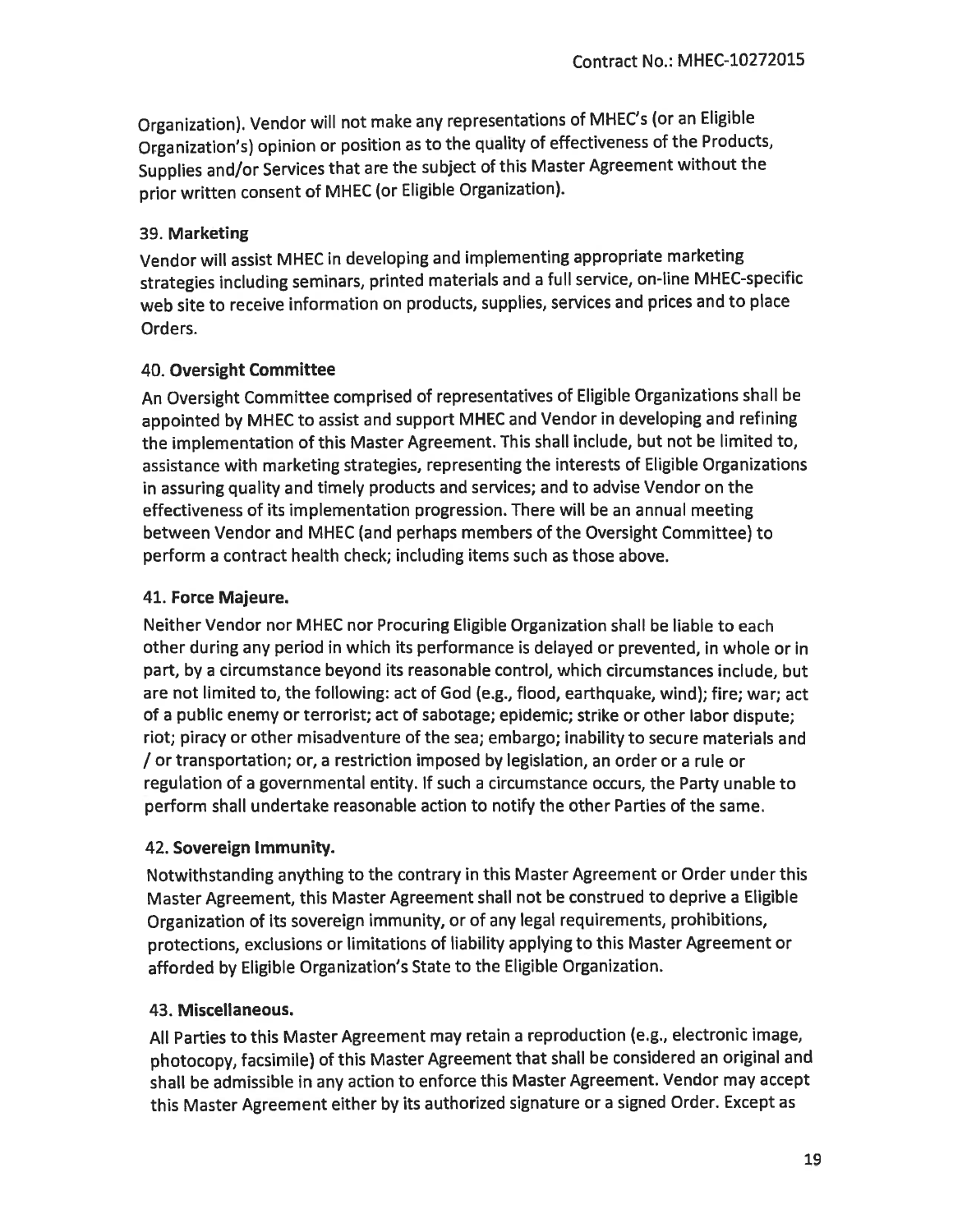provided for in this Master Agreement, all changes to this Master Agreement must be made in writing signed by both Parties; accordingly any additional terms on the Procuring Eligible Organization's ordering documents shall be of no force or effect. The Parties, by their representatives signing below, agree with the terms of this Master Agreement and further certify that their respective signatories are duly authorized to execute this Agreement.

|              | <b>Midwestern Higher Education</b>       | Vendor                         |
|--------------|------------------------------------------|--------------------------------|
|              | <b>Commission</b>                        |                                |
| Signature: C | an.                                      |                                |
|              | Name: Larry Isaak                        | Steve Rychly                   |
|              | Title: President                         | <b>Regional Sales Director</b> |
|              | Education<br>Higher<br><b>Midwest</b>    | Vendor                         |
|              | Address: 1300 South Second Street, Suite | 1009 Think Place               |
|              | Minneapolis, Minnesota, 55454            | Morrisville, NC 27560          |
| Date:        |                                          |                                |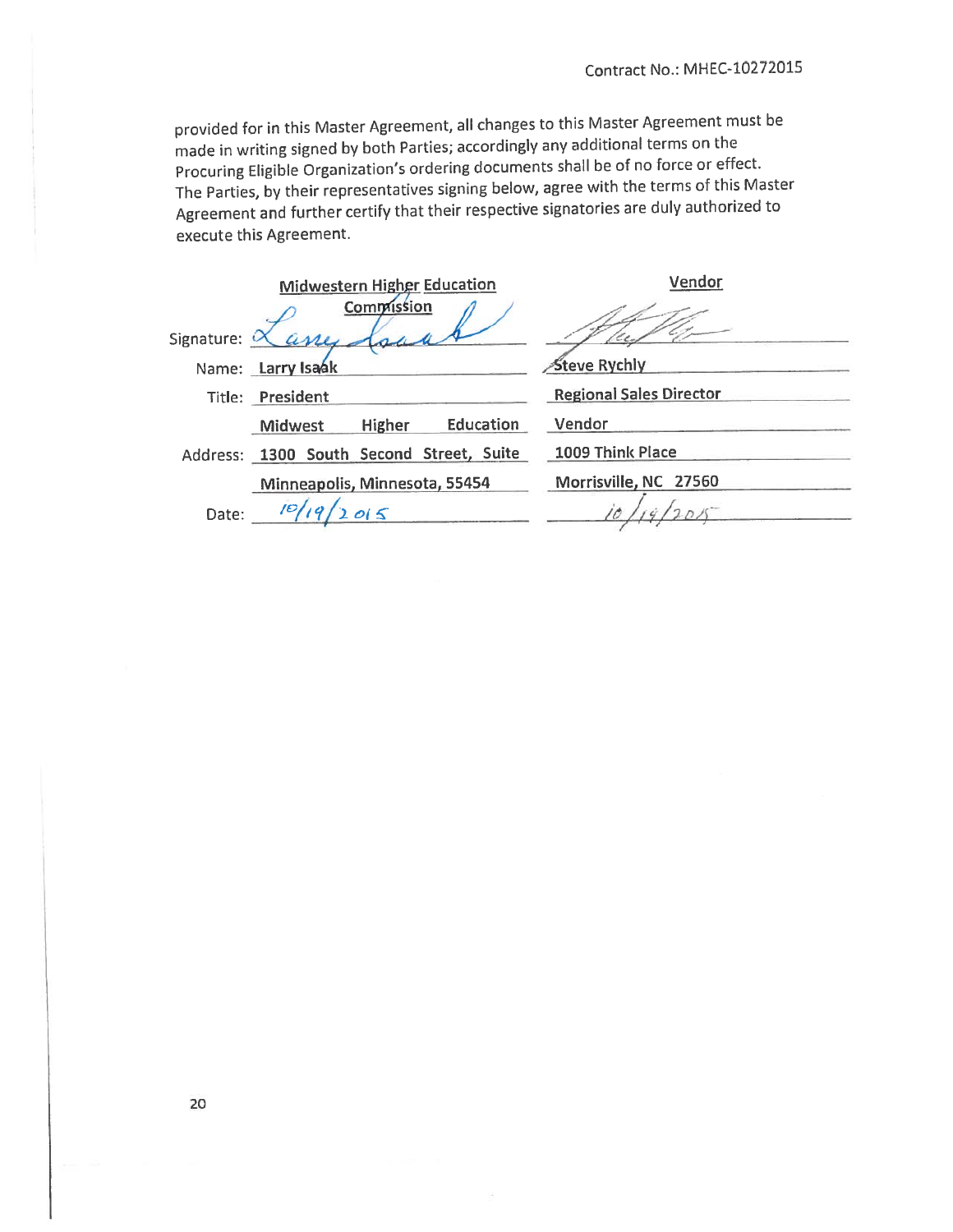# **Exhibit A Product List**

| <b>Product Categories</b>                                           | MHEC End User Customer Discount off List Price Schedule                      |
|---------------------------------------------------------------------|------------------------------------------------------------------------------|
| Lenovo ThinkCentres                                                 | 30% off List Price if Corporate Model; 3% off List Price if TopSeller Model* |
| Lenovo ThinkStations                                                | 28% off List Price if Corporate Model; 3% off List Price if TopSeller Model* |
| Lenovo ThinkPads                                                    | 30% off List Price if Corporate Model; 3% off List Price if TopSeller Model* |
| Lenovo Tabiet                                                       | 32% off List Price if Corporate Model; 3% off List Price if TopSeller Model* |
| Lenovo Think/System X Servers                                       | 24% off List Price if Corporate Model; 3% off List Price if TopSeller Model* |
| Lenovo Storage                                                      | 20% off List Price if Corporate Model; 3% off List Price if TopSeller Model* |
| Lenovo Visuals                                                      | 12% off List Price; 3% off List Price if TopSeller Model*                    |
| <b>Accessories</b>                                                  | (20% off List Price; 3% off List Price if TopSeller Model*                   |
| <b>Warrantles</b>                                                   | 20% off List Price                                                           |
| Lenovo.com Products                                                 | Not Applicable                                                               |
| <sup>*</sup> Only available through approved Lenovo MHEC Resellers. |                                                                              |

Price List for all Products can be found at: http:// www.lenovo.com/mhec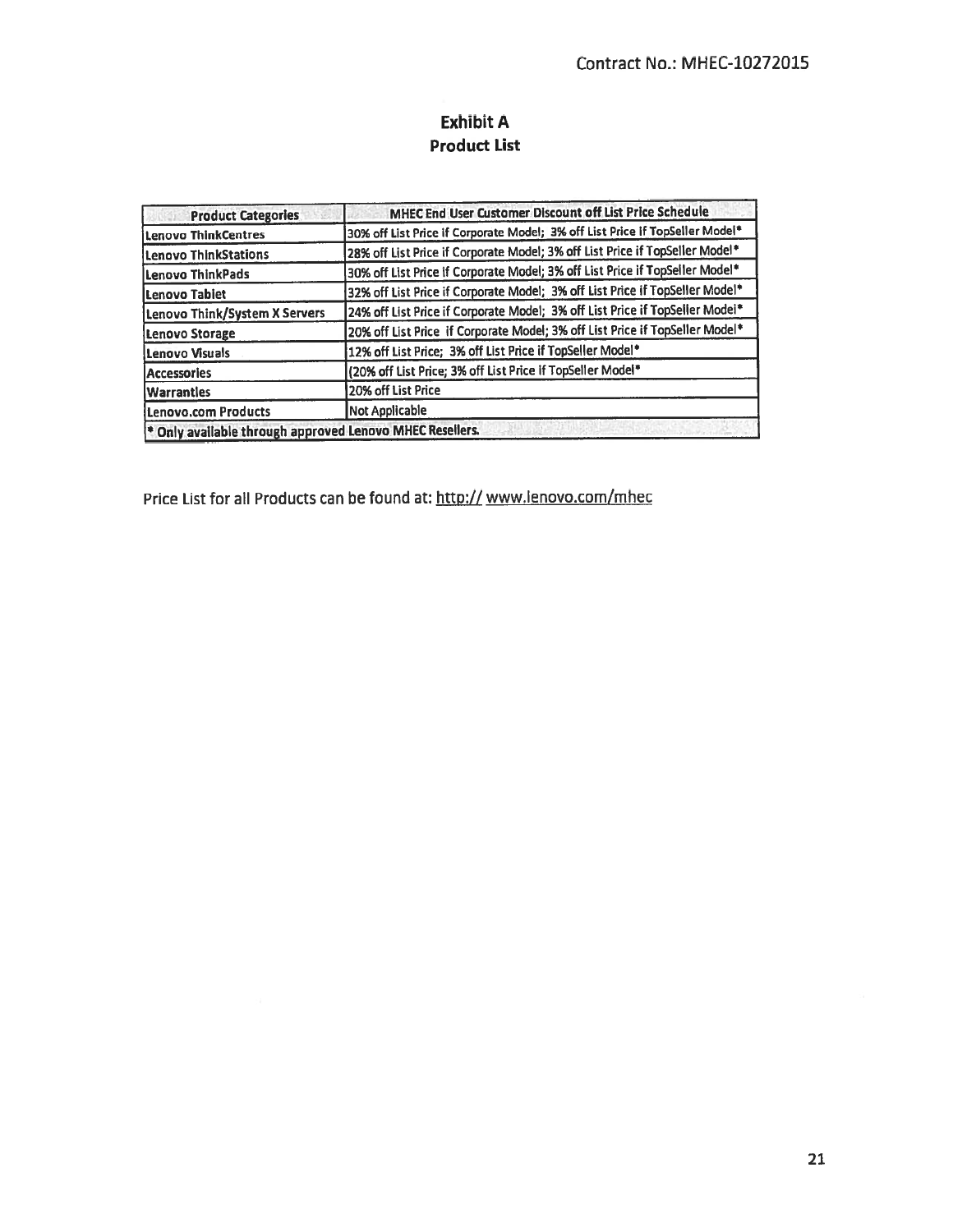# **Exhibit B Services List**

|                                      | <b>Warranty Services and Support</b>                                                                                                                                                                          |  |
|--------------------------------------|---------------------------------------------------------------------------------------------------------------------------------------------------------------------------------------------------------------|--|
| <b>Warranty Extensions</b>           | Are available for periods of up to five years (depending on your system)<br>giving you a fixed-term, fixed-cost service solution that allows you to<br>accurately budget for equipment expenses               |  |
| <b>Warranty Upgrades</b>             | Upgrade to onsite service for convenience of parts and labor provided<br>onsite, at your place of work                                                                                                        |  |
| <b>Battery Warranty</b>              | Extend a 1 year base battery warranty up to 3 years offering depot or onsite<br>replacement by a trained technician.                                                                                          |  |
| <b>Priority Support</b>              | 24/7 access to advanced technicians                                                                                                                                                                           |  |
| <b>Accidental Damage Protection</b>  | Covers accidental drops, spills, bumps, and structural failures incurred under<br>normal operating conditions or handling.                                                                                    |  |
| Keep Your Drive                      | Provides customers the option to retain their hard disk drive on their desktop<br>or mobile system in the event of repair, replacement, or disposal of their                                                  |  |
|                                      | <b>Factory Integration Services</b>                                                                                                                                                                           |  |
| <b>Image Load</b>                    | Image installed in manufacturing and tested for compatibility with Lenovo<br>hardware                                                                                                                         |  |
| Verification                         | Complete functionality and stability testing against client supplied image                                                                                                                                    |  |
| <b>First Boot</b>                    | Execute deployment steps at factory to reduce attended desk side time                                                                                                                                         |  |
| <b>Image Creation</b>                | Lenovo ITC will build a complete imaging solution using customer provided<br>applications                                                                                                                     |  |
| <b>Smart Image</b>                   | Smart image ensures you have compatibility across Lenovo hardware and<br>your Windows image in a single<br>dynamic imaging solution                                                                           |  |
| Custom Bios                          | BIOS settings - EX. Password protect, Enable or disable options, change boot                                                                                                                                  |  |
| <b>Asset Tag and Etching</b>         | Factory Asset Tagging saves time and provides detailed asset information<br>for importation into your asset management system/Add laser etching to<br>showcase your logo and further reduce the risk of theft |  |
|                                      | <b>Professoinal &amp; Managed Services[1]</b>                                                                                                                                                                 |  |
| <b>Automated Deployment Services</b> | Complete automation of image deployment & user configuration                                                                                                                                                  |  |
| <b>Asset Recovery Services</b>       | Helps to mitigate the environmental and data security risks associated with<br>end of-life asset disposal regardless of brand or model                                                                        |  |
| <b>Deployment Services</b>           | ex. Installation of new CPU and monitor (if applicable), Removal of<br>deployment related dunnage, Join to company domain and migrate user<br>settings and credentials                                        |  |

<sup>[1]</sup> For any professional or managed services not included on the Commercial Price List or require a Statement of Work, the prices for such services purchased under this Master Agreement will be as mutually agreed upon by both Vendor and Procuring Eligible Organization and as set forth in a Vendor quote or an applicable Statement of Work or negotiated agreement.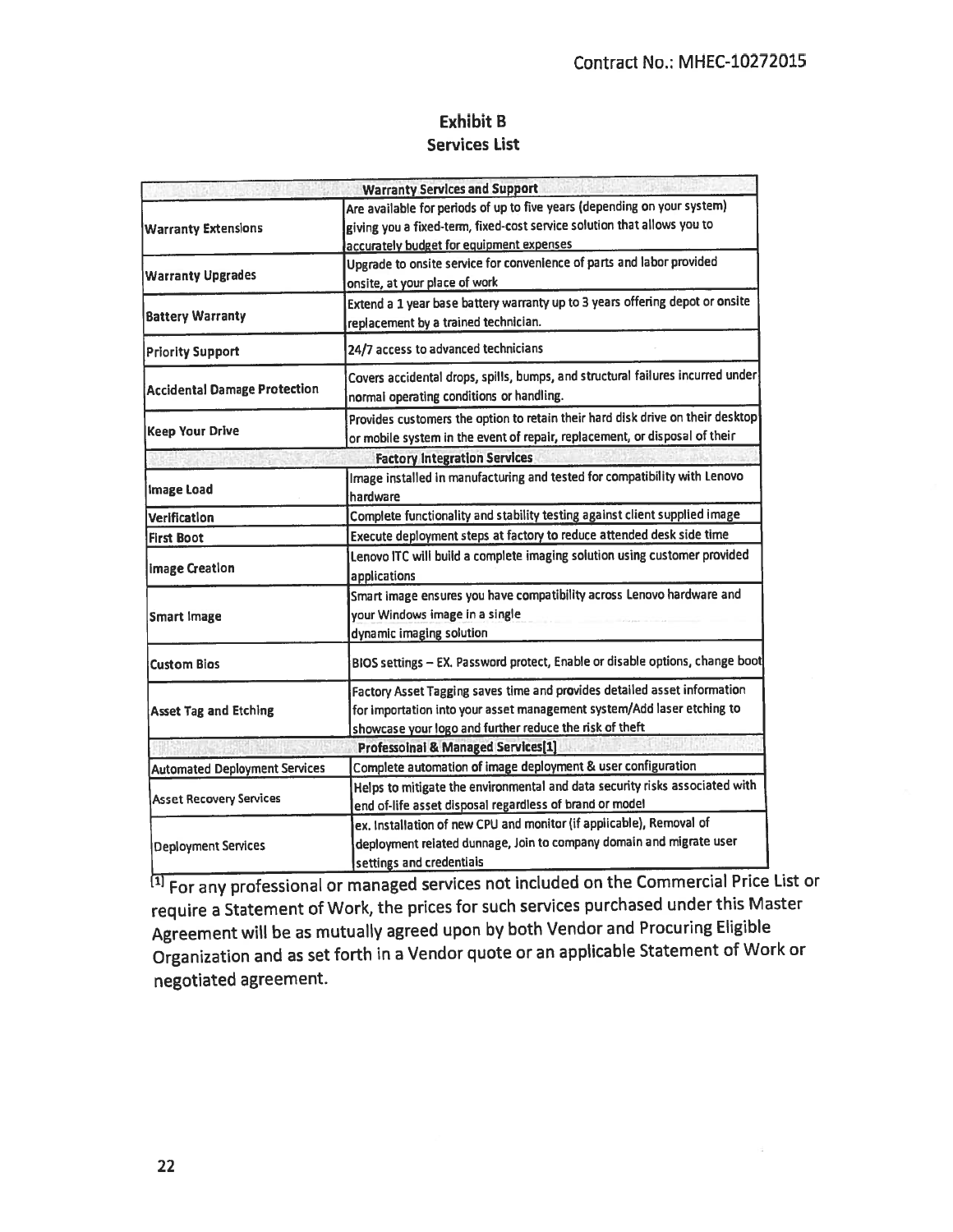#### **Attachment A Warranty Service Information** (Personal Computer Products)

If a defect in material or workmanship is discovered during the warranty period, warranty service may be obtained by contacting Lenovo or a Lenovo approved service provider ("Service Provider"). Accept in the instances where warranty services is not available, Repair, correction and replacement in the manner described below, or refund shall constitute fulfillment of all of Lenovo's obligations under the Lenovo limited warranty. A list of Service Providers and their telephone numbers is available at www.lenovo.com/support/phone.

Warranty service may not be available in all locations and may differ from location to location. Charges may apply outside a Service Provider's normal service area. Contact a local Service Provider for information specific to your location.

#### **Customer Responsibilities for Warranty Service**

Before warranty service is provided. Customer must take the following steps:

- follow the service request procedures specified by the Service Provider
- backup or secure all programs and data contained in the product
- provide the Service Provider with all system keys or passwords
- provide the Service Provider with sufficient, free, and safe access to Customer facilities to perform service
- . remove all data, including confidential information, proprietary information and personal information, from the hardware Product or, if Customer is unable to remove any such information, modify the information to prevent its access by another party or so that it is not personal data under applicable law. The Service Provider shall not be responsible for the loss or disclosure of any data, including confidential information, proprietary information, or personal information, on a hardware Product returned or accessed for warranty service
- remove all features, parts, options, alterations, and attachments not covered by the warranty
- ensure that the hardware Product or part is free of any legal restrictions that prevent its replacement
- if Customer is not the owner of a hardware Product or part, obtain authorization from the owner for the Service Provider to provide warranty service

# What the Service Provider Will Do to Correct Problems

When Customer contacts a Service Provider, Customer must follow the specified problem determination and resolution procedures.

The Service Provider will attempt to diagnose and resolve the problem by telephone, e-mail or The Service Provider may direct Customer to download and install remote assistance. designated software updates.

Some problems may be resolved with a replacement part to be installed by Customer called a "Customer Replaceable Unit" or "CRU." If so, the Service Provider will ship the CRU to Customer for installation.

If the problem cannot be resolved over the telephone; through the application of software updates or the installation of a CRU, the Service Provider will arrange for service under the Type of Warranty Service designated for the hardware Product as specified in the table below.

If the Service Provider determines that it is unable to repair the hardware Product, the Service Provider will replace it with one that is at least functionally equivalent.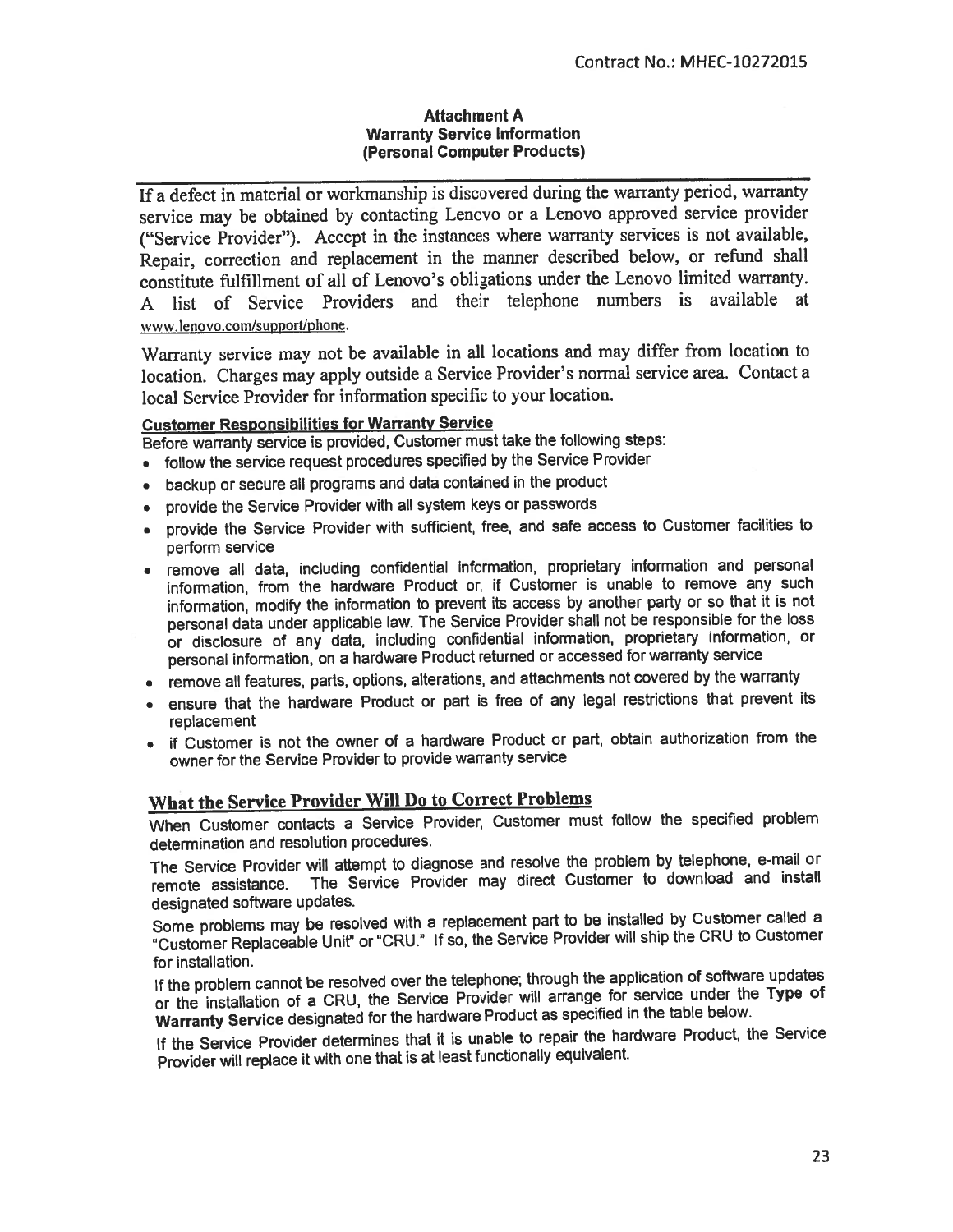If the Service Provider determines that it is unable to either repair or replace the hardware Product, Customer's sole remedy under this Limited Warranty is to return the hardware Product to the place of purchase or to Lenovo for a refund of the purchase price.

#### **Replacement Products and Parts**

When warranty service involves the replacement of a hardware Product or part, the replaced hardware Product or part becomes Lenovo's property and the replacement hardware Product or part becomes Customer's property. Only unaltered Lenovo hardware Products and parts are eligible for replacement. The replacement hardware Product or part provided by Lenovo may not be new, but it will be in good working order and at least functionally equivalent to the original hardware Product or part. The replacement hardware Product or part shall be warranted for the balance of the period remaining on the original hardware Product.

#### **What this Warranty Does not Cover**

This warranty does not cover the following:

- . uninterrupted or error-free operation of a hardware Product
- loss of, or damage to, Customer data by a hardware Product
- any software programs, whether provided with the hardware Product or installed subsequently
- failure or damage resulting from misuse, abuse, accident, modification, unsuitable physical or operating environment, natural disasters, power surges, improper maintenance, or use not in accordance with the hardware Product information materials
- · damage caused by a non-authorized service provider
- failure of, or damage caused by, any third party products, including those that Lenovo may provide or integrate into the Lenovo hardware Product at Customer's request, other than those failures or damages caused by Lenovo's faulty integration.
- any technical or other support, such as assistance with "how-to" questions and those regarding the hardware Product set-up and installation
- hardware Products or parts with an altered identification label or from which the identification label has been removed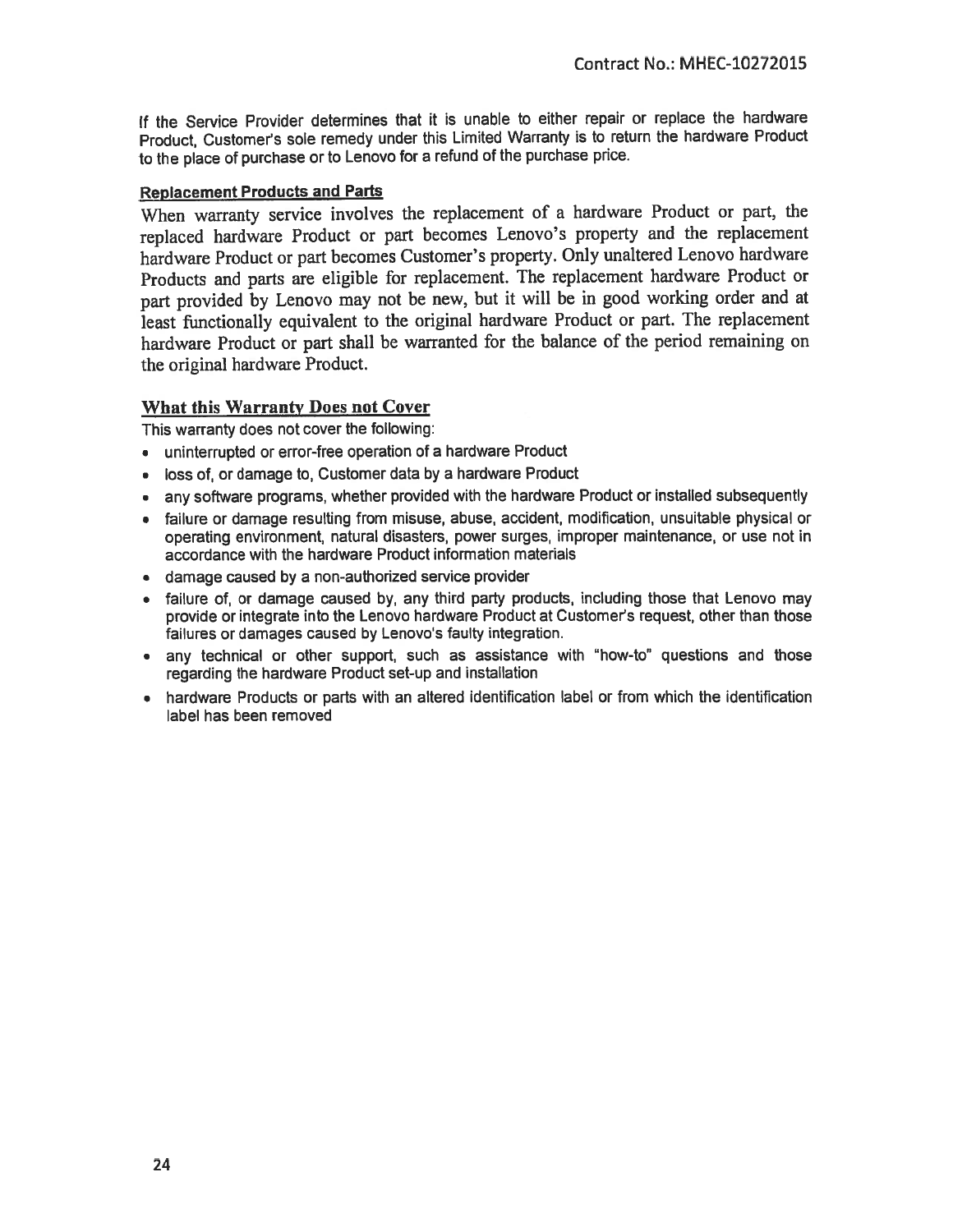| Lenovo<br><b>Product</b>                                        | <b>Standard Warranty</b>                                                                                                                                                                                                                                                                                                                                          | <b>Type of Warranty</b><br><b>Service</b> |
|-----------------------------------------------------------------|-------------------------------------------------------------------------------------------------------------------------------------------------------------------------------------------------------------------------------------------------------------------------------------------------------------------------------------------------------------------|-------------------------------------------|
| <b>ThinkCentre</b><br><b>Desktops</b><br>(Global Model<br>Plus) | Standard level of service is 3 years parts and labor Limited On-<br>Site Warranty, Next Business Day Response, where available, 9<br>hours per day. Monday thru Friday excluding Holidays. Hours of<br>Operation vary by country and can be found at<br>support.lenovo.com.                                                                                       | 1&2<br>Where Available                    |
| <b>ThinkStation</b><br><b>Workstations</b>                      | Standard level of service is 3 years parts and labor Limited On-<br>Site Warranty, Next Business Day Response, where available, 9<br>hours per day. Monday thru Friday, excluding Holidays. Hours of<br>Operation vary by country and can be found at<br>support.lenovo.com.                                                                                      | 1&2<br><b>Where Available</b>             |
| <b>ThinkServer</b><br><b>Servers</b>                            | Standard level of service is 3 years parts and labor Limited On-<br>Site Warranty, Next Business Day Response, where available, 9<br>hours per day. Monday thru Friday, excluding Holidays. Hours of<br>Operation vary by country and can be found at<br>support.lenovo.com.                                                                                      | 1 & 2<br>Where Available                  |
| <b>ThinkPad</b><br><b>Notebooks</b><br>(Global Model<br>Plus)   | Standard level of service is 3 years parts and labor Limited On-<br>Site Warranty, Next Business Day Response, where available, 9<br>hours per day. Monday thru Friday, excluding Holidays. Batteries<br>have a 1 year parts and labor Customer Replaceable Unit (CRU)<br>Warranty. Hours of Operation vary by country and can be found<br>at support.lenovo.com. | 1&2<br><b>Where Available</b>             |
| <b>ThinkPad</b><br><b>Notebooks</b><br>(standard<br>warranty)   | Standard level of service is 3 years parts and labor Repair in<br>Service Center Warranty. Batteries have a 1 year parts and labor<br>Customer Replaceable Unit (CRU) Warranty.                                                                                                                                                                                   | 183                                       |
| <b>ThinkPad</b><br><b>Battery</b>                               | One (1) Year                                                                                                                                                                                                                                                                                                                                                      | 1&2                                       |
| <b>ThinkVision</b><br><b>Monitors</b>                           | Standard level of service is 3 year, Product Exchange Service. All<br>shipping costs are paid for valid warranty claims.                                                                                                                                                                                                                                          | 7                                         |

#### **Warranty Information**

Global Model Plus: International Warranty Service offering allows Products to receive warranty service in any country where that Product is sold and serviced.

If required, the Service Provider will provide repair or exchange service depending on the type of warranty service specified for the hardware Product and the available service. Scheduling of service will depend upon the time of Customer's call, parts availability, and other factors.

#### **Types of Warranty Service**

#### 1. Customer Replaceable Unit ("CRU") Service

Under CRU Service, a Service Provider will ship CRUs to Customer for installation by Customer. CRU information and replacement instructions are shipped with the hardware Product and are available from Lenovo at any time upon request. CRUs that are easily installed by Customer are called "Self-service CRUs". "Optional-service CRUs" are CRUs that may require some technical skill and tools. Installation of Self-service CRUs is Customer's responsibility. Customer may request that a Service Provider install Optional-service CRUs under one of the other types of warranty service designated for the hardware Product. An optional service offering may be available for purchase from a Service Provider or Lenovo under which Self-service CRUs would be installed for Customer. Customer may find a list of CRUs and their designation in the publication that ships with the hardware Product or at www.lenovo.com/CRUs. The requirement to return a defective CRU, if any, will be specified in the materials shipped with a replacement CRU. When return is required: 1) return instructions, a prepaid return shipping label, and a container will be included with the replacement CRU; and 2) Customer may be charged for the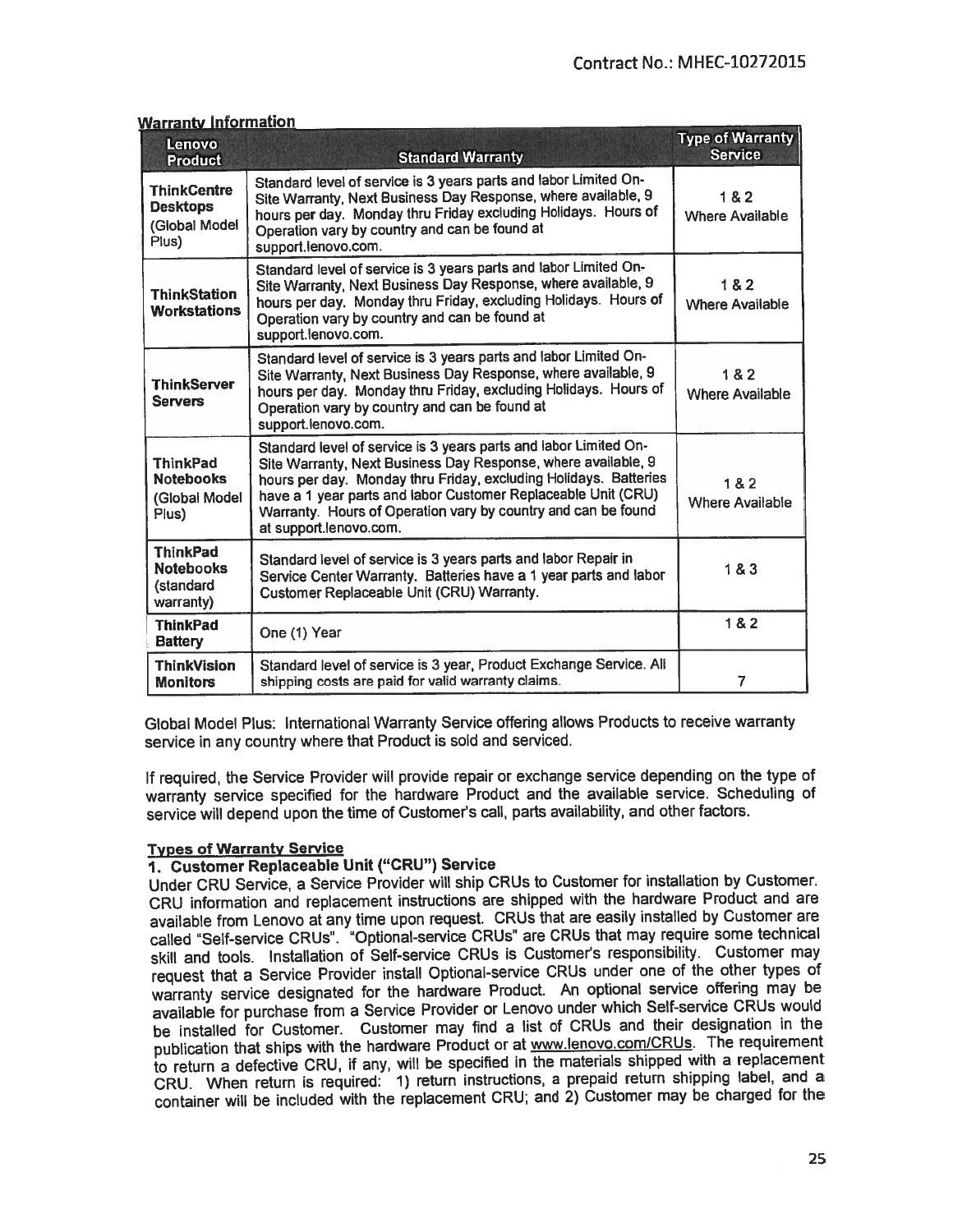replacement CRU if the Service Provider does not receive the defective CRU within thirty (30) days of Customer's receipt of the replacement CRU.

#### 2. On-Site Service

Under On-Site Service, a Service Provider will either repair or exchange the hardware Product at Customer's location. Customer must provide a suitable working area to allow disassembly and reassembly of the hardware Product. Some repairs may need to be completed at a service center. If so, the Service Provider will send the hardware Product to the service center at its expense.

#### 3. Courier or Depot Service

Under Courier or Depot Service, the hardware Product will be repaired or exchanged at a designated service center, with shipping at the expense of the Service Provider. Customer is responsible for disconnecting the hardware Product and packing it in a shipping container provided to Customer for return of the hardware Product to a designated service center. A courier will pick up the hardware Product and deliver it to the designated service center. The service center will return the hardware Product to Customer at its expense.

#### 4. Customer Carry-In Service

Under Customer Carry-In Service, the hardware Product will be repaired or exchanged after Customer delivers it to a designated service center at Customer's risk and expense. After the hardware Product has been repaired or exchanged, it will be made available for collection by Customer. Failure to collect the hardware Product may result in the Service Provider disposing of the hardware Product as it sees fit, with no liability to Customer.

#### 5. Mail-In Service

Under Mail-In Service, the hardware Product will be repaired or exchanged at a designated service center after Customer delivers it at Customer's risk and expense. After the hardware Product has been repaired or exchanged, it will be returned to Customer at Lenovo's risk and expense, unless the Service Provider specifies otherwise.

#### 6. Customer Two-Way Mail-in Service

Under Customer Two-Way Mail-In Service, the hardware Product will be repaired or exchanged after Customer delivers it to a designated service center at Customer's risk and expense. After the hardware Product has been repaired or exchanged, it will be made available to Customer for return shipping at Customer's risk and expense. If Customer fails to arrange return shipment, the Service Provider may dispose of the product as it sees fit, with no liability to Customer.

#### 7. Product Exchange Service

Under Product Exchange Service, Lenovo will ship a replacement hardware Product to Customer's location. Customer shall be responsible for its installation and verification of its operation. The replacement hardware Product becomes the property of Customer in exchange for the failed hardware Product, which becomes the property of Lenovo. Customer shall pack the failed hardware Product in the shipping carton used to ship the replacement hardware Product and return it to Lenovo. Transportation charges, both ways, shall be at Lenovo's expense. If Customer fails to use the carton in which the replacement hardware Product was received, Customer may be responsible for any damage to the failed hardware Product occurring during shipment. Customer may be charged for the replacement hardware Product if Lenovo does not receive the failed hardware Product within thirty (30) days of Customer's receipt of the replacement hardware Product.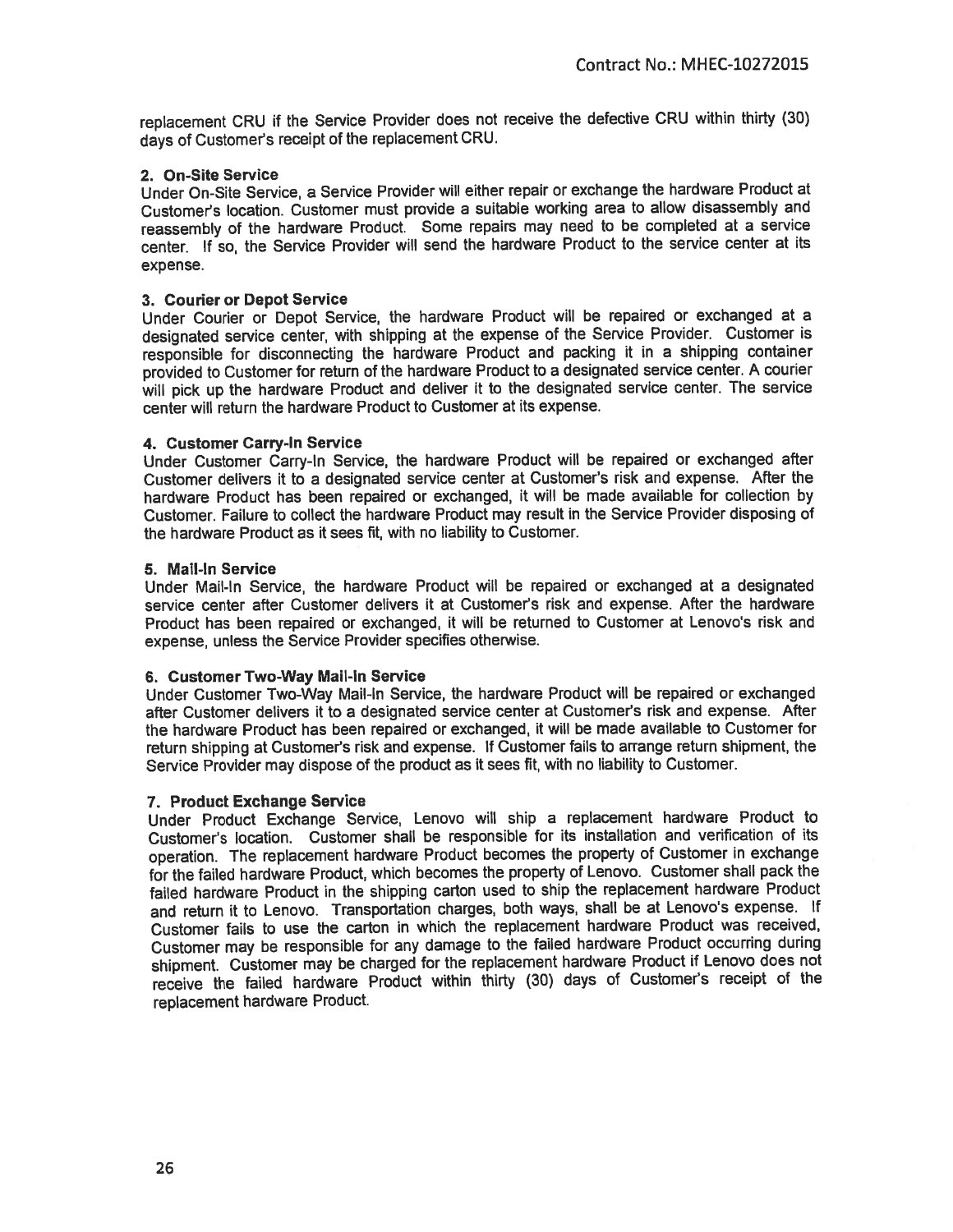#### **Attachment B Warranty Service Information - Machines** (Servers and Storage Products)

The performance of warranty service is subject to the following: (i) the time Customer's request for service is received; (ii) Machine technology and redundancy; and (iii) availability of parts. Customer should contact their local Lenovo representative, or the subcontractor or reseller performing services on behalf of Lenovo, for country and location specific information.

| Lenovo Product | <b>Standard Warranty</b>                                                                               | <b>Type of Warranty</b><br>Service <sup>1</sup>                                     |
|----------------|--------------------------------------------------------------------------------------------------------|-------------------------------------------------------------------------------------|
|                | $^{\circ}$ System X Servers   Determined by the Warranty Configured with the Server Configuration $_3$ | Determined by the<br><b>Warranty Configured</b><br>with the Server<br>Configuration |

#### **Types of Warranty Service**

### Type 1 - Customer Replaceable Unit ("CRU") Service

Lenovo provides replacement CRUs to Customer for installation by Customer. CRU information and replacement instructions are shipped with each Machine and are available from Lenovo at any time upon request. CRUs are designated as being either a Tier 1 (mandatory) or a Tier 2 (optional) CRU. Installation of a Tier 1 CRU is a responsibility of Customer. If Lenovo installs a Tier 1 CRU at Customer's request, Customer will be charged for the installation. Customer may install a Tier 2 CRU or request Lenovo to install it, at no additional charge, under the type of warranty service designated for Customer's Machine. In the materials shipped with a replacement CRU, Lenovo may require that a defective CRU be returned to Lenovo. When return is required by Lenovo: (1) return instructions and a container are shipped with the replacement CRU; and (2) Customer may be charged for the replacement CRU if Lenovo does not receive the defective CRU within fifteen (15) days of Customer's receipt of the replacement CRU.

#### Type 5 - CRU and On-site Service

At Lenovo's discretion, Customer will receive CRU service or Lenovo, or a Lenovo subcontractor or reseller, will repair the defective Machine at Customer's location and verify its operation. Customer must provide suitable working area to allow disassembly and reassembly of the Machine. The area must be clean, well lit and suitable for the purposes of repair.

#### Type 6 - CRU and Courier or Depot Service

At Lenovo's discretion, Customer will receive CRU service or Customer will disconnect the defective Machine and make it available for collection arranged by Lenovo. Lenovo will provide Customer with a shipping container for return of Customer's Machine to a designated service center. A courier will pick up Customer's Machine and deliver it to the designated service center. After repair or exchange, Lenovo will arrange the return delivery of the Machine to Customer's location. Customer is responsible for installation of the Machine and verification of its operation.

#### Type 7 - CRU and Customer Carry-In or Mail-In Service

At Lenovo's discretion, Customer will receive CRU service or Customer will ship (prepaid unless Lenovo specifies otherwise) the defective Machine suitably packaged to a location designated by Lenovo. After Lenovo has repaired or exchanged the Machine, Lenovo will make it available for collection by Customer. In the case of Mail-in Service, Lenovo will return the Machine to Customer at Lenovo's expense, unless Lenovo specifies otherwise. Customer is responsible for installation of the Machine and verification of its operation.

#### Type 8 - CRU and Machine Exchange Service

At Lenovo's discretion, Customer will receive specified CRU service or Lenovo will initiate shipment of a replacement Machine to Customer's location. Customer must pack the defective Machine into the shipping container that contained the replacement Machine and return the defective Machine to Lenovo. Transportation charges, both ways, shall be paid by Lenovo. Customer may be charged for the replacement Machine if Lenovo does not receive the defective Machine within fifteen (15) days of Customer's receipt of the replacement Machine. Customer is responsible for installation of the Machine and verification of its operation.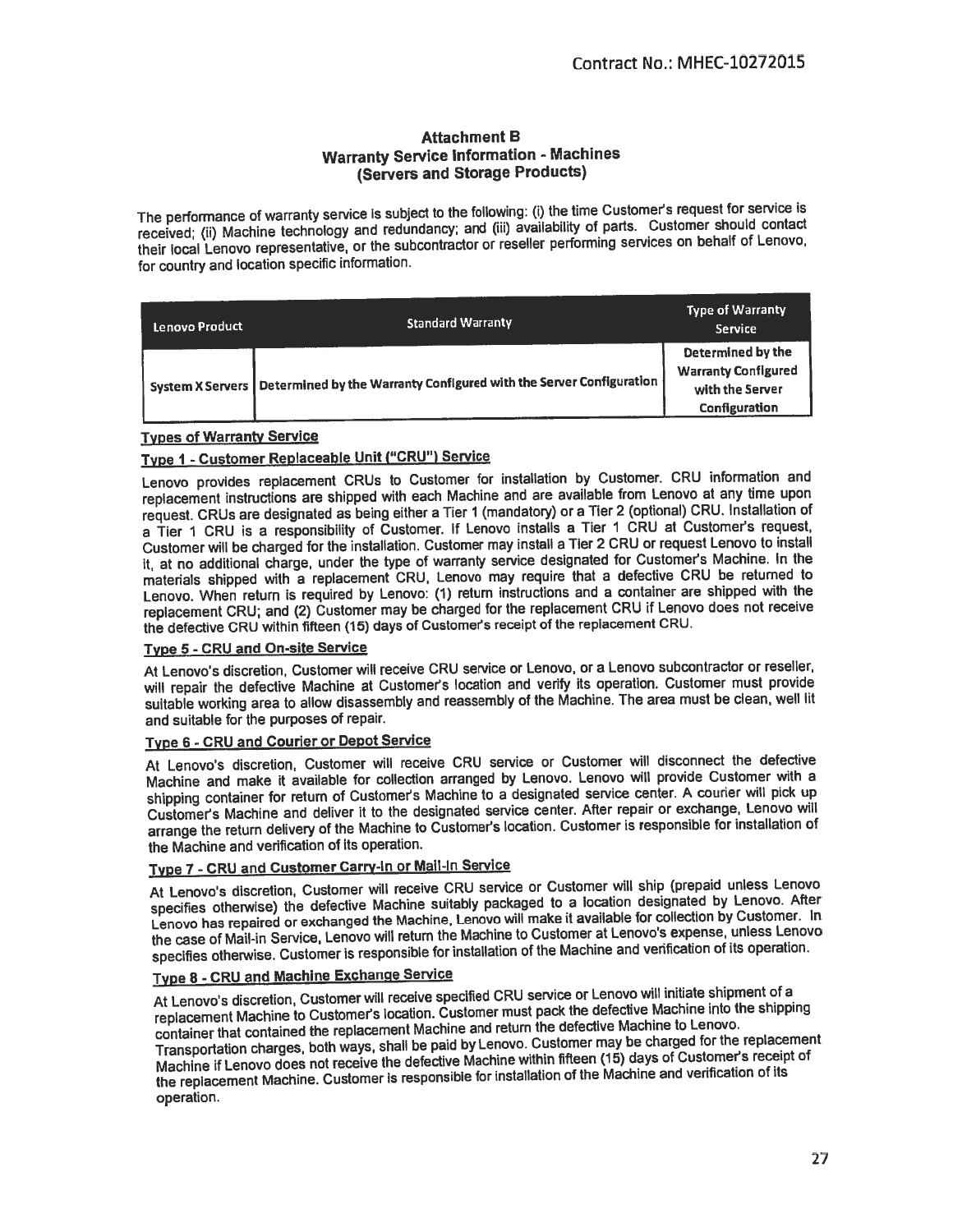# **Attachment C**

# Terms for Servers, Storage Products and Related Services

#### 1. General Terms

#### **1.1 Definitions**

Machine means a server or storage hardware Product identified by a Machine Type as well as its features, conversions or upgrades. The term "Machine" does not include any Programs, whether pre-loaded with the Machine, installed subsequently, or otherwise.

Machine Code means all code provided for a Machine (including, without limitation, a Machine's firmware and microcode), excluding code that is licensed under a license agreement other than the license agreement governing use of Machine Code. The term Machine Code specifically includes any whole or partial copy of Machine Code, and any fix, patch, or replacement provided for Machine Code.

Program means a software Product,

#### **1.2 Charges and Payment**

#### 1.2.1 Charges

A Transaction Document specifies the amount payable for Products or Services, based on one or more of the following types of charges: one-time, recurring, time and materials, or fixed price. Additional charges may apply (such as special handling or travel related expenses). Lenovo will inform Customer in advance whenever additional charges apply.

Charges for Services are billed as specified in an order, which may be in advance, periodically during the performance of the Service, or after the Service is complete. Unless otherwise provided in this Agreement (including any applicable Attachment or order): i) Services for which Customer pays in advance must be used within the applicable contract period; and ii) Lenovo shall not be required to credit or refund any advance payments.

If a Transaction Document provides an estimated total charge for time and materials, the estimate is for planning purposes and budgetary purposes only. Lenovo invoices charges based on actual time and materials expended or actual or authorized use, subject to any specified minimum commitment.

#### 1.2.2 Changes to Charges

From time to time, Lenovo may change its charges. Customer receives the benefit of a decrease in charges for amounts that become due on or after the effective date of the decrease.

Lenovo may increase recurring charges for Products and Services, as well as labor rates and minimums for Services provided under this Agreement. Lenovo shall provide Customer three (3) months' written notice of any such change. An increase shall apply on the first day of the invoice or charging period on or after the effective date specified in the notice.

Lenovo may increase one-time charges without notice. However, an increase to one-time charges does not apply to Customer if: i) Lenovo receives the order before the announcement date of the increase; and ii) one of the following occurs within three (3) months after Lenovo's receipt of the order:

(i) Lenovo ships Customer the Machine or makes the Program available to Customer; or

(ii) Customer makes an authorized copy of a Program or distributes a chargeable component of a Program to another Machine.

#### 1.3 Changes to the Agreement Terms

Lenovo may change the terms of this Agreement by providing Customer at least three (3) months' written notice. However, no such change shall be retroactive. Any such change shall be effective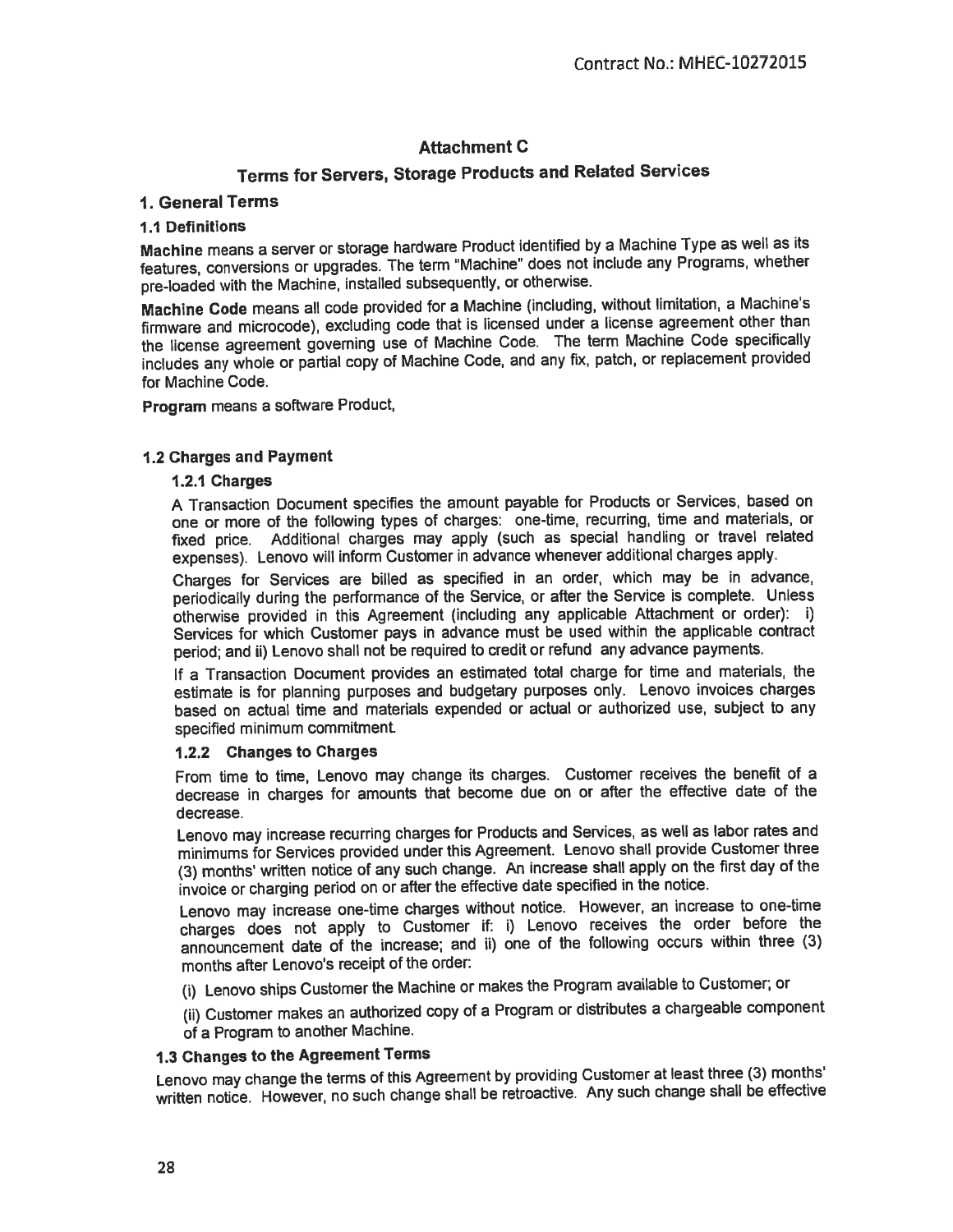on the date specified in the notice. It shall only apply to new orders, on-going transactions that do not expire, and transactions with a defined renewable contract period. For transactions with a defined renewable contract period, Customer may request that Lenovo delay the effective date of the change to the end of the current renewable contract period.

Customer acknowledges its agreement to have these changes apply for such transactions by: i) placing new orders for Products or Services after the change effective date; ii) failing to request that the effective date of the change be delayed until the end of the renewable contract period; iii) allowing transactions to renew after receipt of the change notice; or iv) failing to terminate nonexpiring transactions prior to the effective date of the change. Changes to charges are implemented as described in Section 1.2 Charges and Payment above.

Except as provided above, in order for a change to be valid, it must be signed by both parties.

### 2. Machine Terms

#### **2.1 Production Status**

A Machine may be manufactured from parts that are not new. In some cases, a Machine may not be new and may have been previously installed. Notwithstanding such circumstances, Lenovo's applicable warranty terms shall apply to a Machine sold under this Agreement.

#### 2.2 installation

#### 2.2.1 Machine installation

Customer shall provide an environment meeting the requirements for the Machine as specified in its published documentation.

Customer is responsible for installing a Machine according to instructions provided with the Machine.

#### 2.2.2 Engineering Changes

Customer shall allow Lenovo to install mandatory engineering changes (such as those required for safety) on a Machine within thirty (30) calendar days of the date of Lenovo's notice to Customer unless otherwise agreed by the parties.

Many engineering changes require the removal of parts and the transfer of title and possession of the removed parts to Lenovo. Customer shall return all removed parts to Lenovo upon installation of the engineering change. Customer represents that Customer has permission from the owner and any lien holders to: i) install engineering changes; and ii) transfer title and possession of removed parts to Lenovo. Customer further represents that all removed parts are genuine, unaltered, and in good working order. A part that replaces a removed part shall be subject to the warranty or maintenance Service status of the replaced part.

#### 3. Licenses for Machine Code

Customer acknowledges that each Machine contains Machine Code. Regardless of the source from which Customer acquires a Machine, the Machine Code shall be subject to the terms of the license agreement included with the Machine.

#### 4. Services

#### 4.1 Personnel

Each party shall assign personnel that are qualified to perform the tasks required of such party under this Agreement and shall be responsible for the supervision, direction, control, and compensation of its personnel. Subject to the foregoing, each party, in its sole discretion, may determine the assignment of its personnel and contractors.

Lenovo may engage subcontractors to provide or assist in providing Services. Lenovo shall be responsible for the performance of Services under this Agreement by its subcontractors.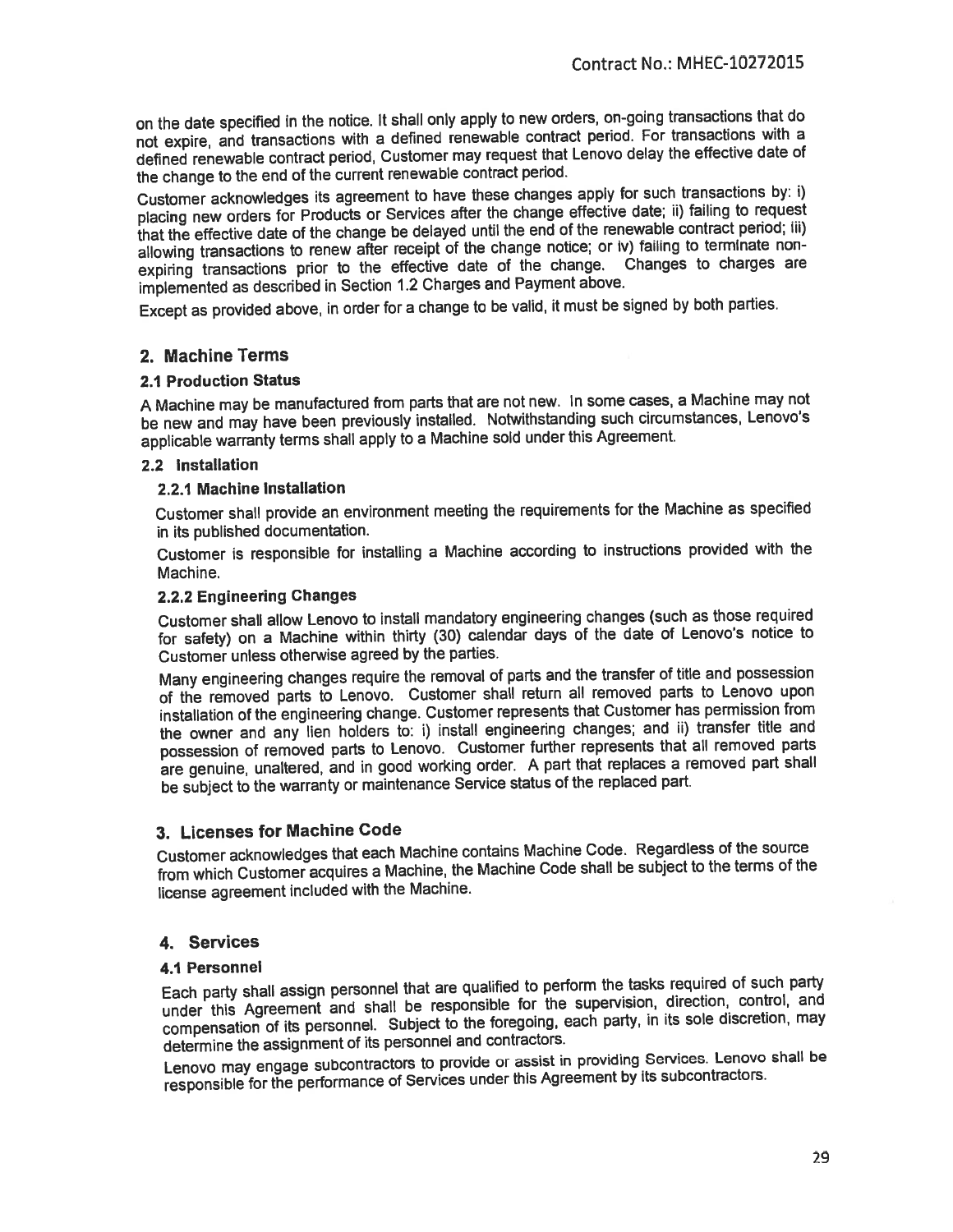#### **4.2 Customer Resources**

If Customer is making available to Lenovo any facilities, software, hardware or other resources in connection with Services, Customer shall obtain any licenses or approvals related to these resources that may be necessary for Lenovo to perform the Services. Lenovo shall be relieved of any obligations that are adversely affected by Customer's failure to promptly obtain such licenses or approvals. Customer shall reimburse Lenovo for any reasonable costs and other amounts that Lenovo may incur related to Customer's failure to obtain these licenses or approvals.

Unless otherwise agreed in an Attachment or order, Customer is responsible for: i) any data and the content of any database that it makes available to Lenovo in connection with Services ordered under this Agreement; ii) the selection and implementation of procedures and controls regarding access, security, encryption, use, and transmission of data; and iii) backup and recovery of the database and any stored data. Lenovo's responsibilities regarding such data or database, including any confidentiality and security obligations, are governed by the Attachments and orders applicable to the particular Services transaction (which prevail over the terms of any separate confidentiality agreements) and subject to the Limitation of Liability and other terms in this Agreement.

### 4.3 Service for Machines (during and after warranty)

#### 4.3.1 Service for Machines

Lenovo provides certain types of Service to keep Machines in, or restore them to, conformance with their specifications. Lenovo will inform Customer of the available types of Service for a Machine. At its discretion, Lenovo will: i) either repair or exchange the defective Machine; and ii) provide the Service either at Customer's location or a service center. Lenovo manages and installs selected engineering changes that apply to Machines and may also perform preventive maintenance.

Any feature, conversion, or upgrade must be installed on a Machine which is: i) the designated, serial-numbered Machine, if applicable; and ii) at an engineering-change level compatible with the feature, conversion, or upgrade.

When the type of Service requires that Customer deliver the defective Machine to Lenovo, Customer agrees to ship it suitably packaged (prepaid unless Lenovo specifies otherwise) to a location designated by Lenovo. After Lenovo has repaired or exchanged the Machine, Lenovo will deliver it to Customer at Lenovo's expense unless Lenovo specifies otherwise. Lenovo is responsible for loss of, or damage to, Customer's Machine while it is: i) in Lenovo's possession; or ii) in transit in those cases where Lenovo is responsible for the transportation charges.

#### Customer shall:

obtain authorization from the owner to have Lenovo service a Machine that Customer does not own:

(i) where applicable, before Lenovo provides Service, --

- follow the problem determination and service request procedures that Lenovo  $1<sub>1</sub>$ provides,
- secure all programs, data, and funds contained in a Machine, and  $2.$
- inform Lenovo of changes in a Machine's location.  $3<sub>1</sub>$

follow the Service instructions that Lenovo provides (which may include installing Machine Code and other software updates either downloaded from an Lenovo Internet Web site or copied from other electronic media); and

- (ii) when Customer returns a Machine to Lenovo for any reason -
	- securely erase from any Machine all programs not provided by Lenovo with  $\mathbf 1$ the Machine and data, including without limitation, the following: i) information about identified or identifiable individuals or legal entities ("Personal Data"); and ii) Customer's confidential or proprietary information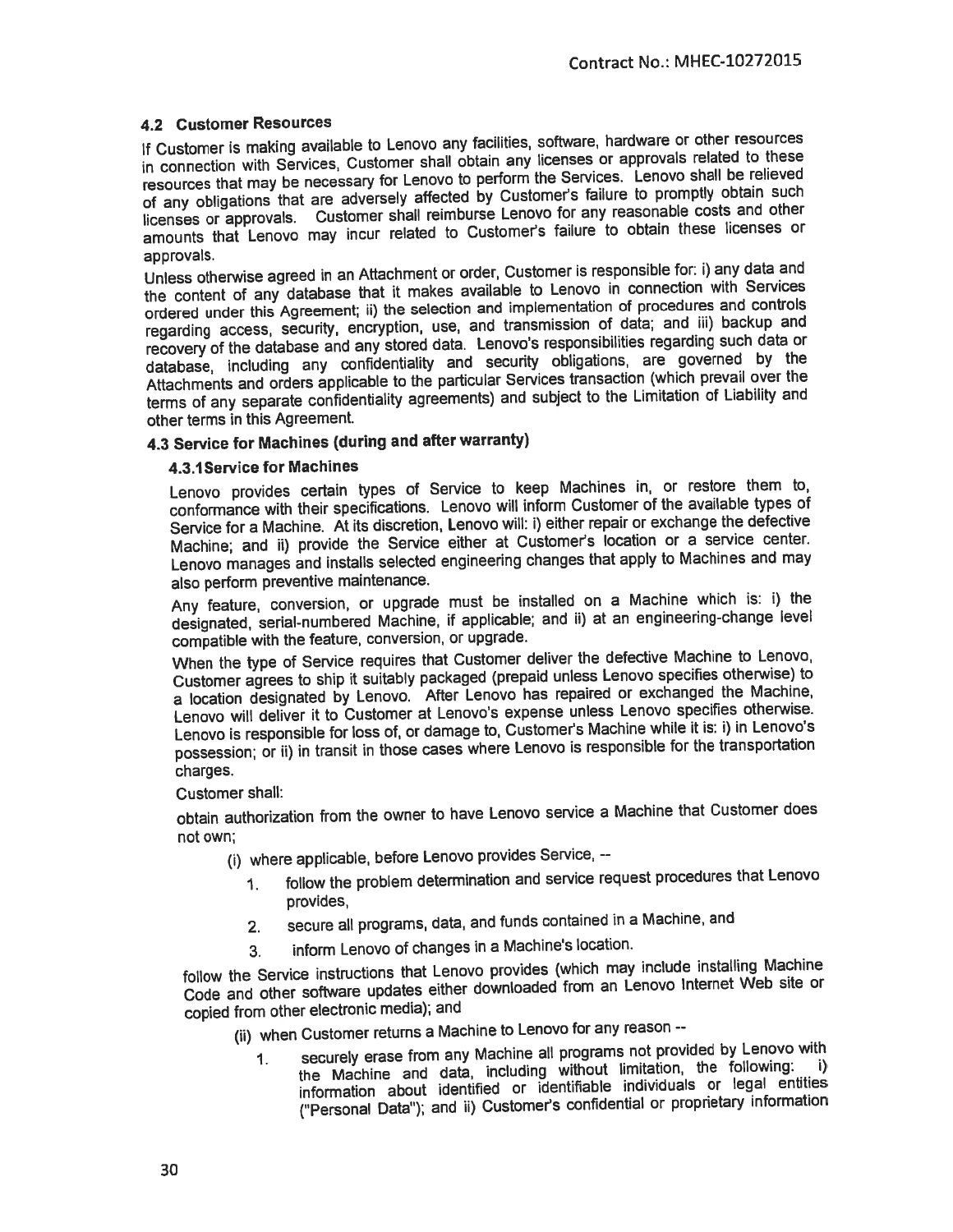and other data. If removing or deleting Personal Data is not possible, Customer agrees to transform such information, e.g., by making it anonymous, so that it ceases to be Personal Data under applicable law;

- remove all funds from Machines returned to Lenovo. Lenovo is not  $2.$ responsible for any funds or Programs not provided by Lenovo with the Machine, or data contained in a Machine that Customer returns to Lenovo; and
- authorize Lenovo to ship all or part of the Machine or its software to other  $3.$ Lenovo or third party locations around the world to perform its responsibilities under this Agreement.

#### 4.3.2 Replacements

When Service involves the exchange of a part or Machine, the item replaced by Lenovo becomes Lenovo's property and the replacement becomes Customer's property. Customer represents that all replaced items are genuine and unaltered. A replacement may not be new, but it will be in good working order and at least functionally equivalent to the replaced item. The replacement assumes the warranty or maintenance Service status of the replaced item. Before Lenovo exchanges a part or Machine, Customer shall remove all features, parts, options, alterations, and attachments not under Lenovo's service. Customer shall also: i) only provide a part or Machine that is free of any legal obligations or restrictions that prevent Lenovo from receiving free and clear title to it; and ii) transfer ownership and possession of replaced parts to Lenovo.

Service for some Machines involves an exchange replacement part or Machine for installation by Customer. Such exchange replacements may be: i) a part of a Machine (called a Customer Replaceable Unit, or "CRU," e.g., keyboard, memory, or hard disk drive); or (ii) an entire Machine.

Customer may request Lenovo to install the replacement CRU or Machine, however, Customer may be charged for the installation. Lenovo provides information and replacement instructions with Machines as well as at any time upon request. Lenovo may require that a failed CRU or Machine be returned to Lenovo as a condition for replacement. When return is required, return instructions and a container are shipped with the replacement. Customer may be charged for a replacement if Lenovo does not receive the failed CRU or Machine within fifteen (15) calendar days after Customer's receipt of the replacement.

#### 4.3.3 Items Not Covered

Repair and exchange Services do not cover:

- (i) accessories, supply items, consumables (such as batteries and printer cartridges). and structural parts (such as frames and covers);
- (ii) Machines damaged by misuse, accident, modification, unsuitable physical or operating environment, or improper maintenance by Customer or a third party;
- (iii) Machines with removed or altered Machine or part identification labels;
- (iv) failures caused by a product for which Lenovo is not responsible;
- (v) service of Machine alterations; or
- (vi) service of a Machine on which Customer is using capacity or capability, other than that authorized by Lenovo in writing.

#### 4.4 Warranty Service Upgrade

For certain Machines, Customer may select an upgrade from the standard type of warranty service for the Machine. Lenovo charges for an upgrade to be added during the warranty period.

Customer may not terminate the upgrade or transfer it to another Machine during the warranty period.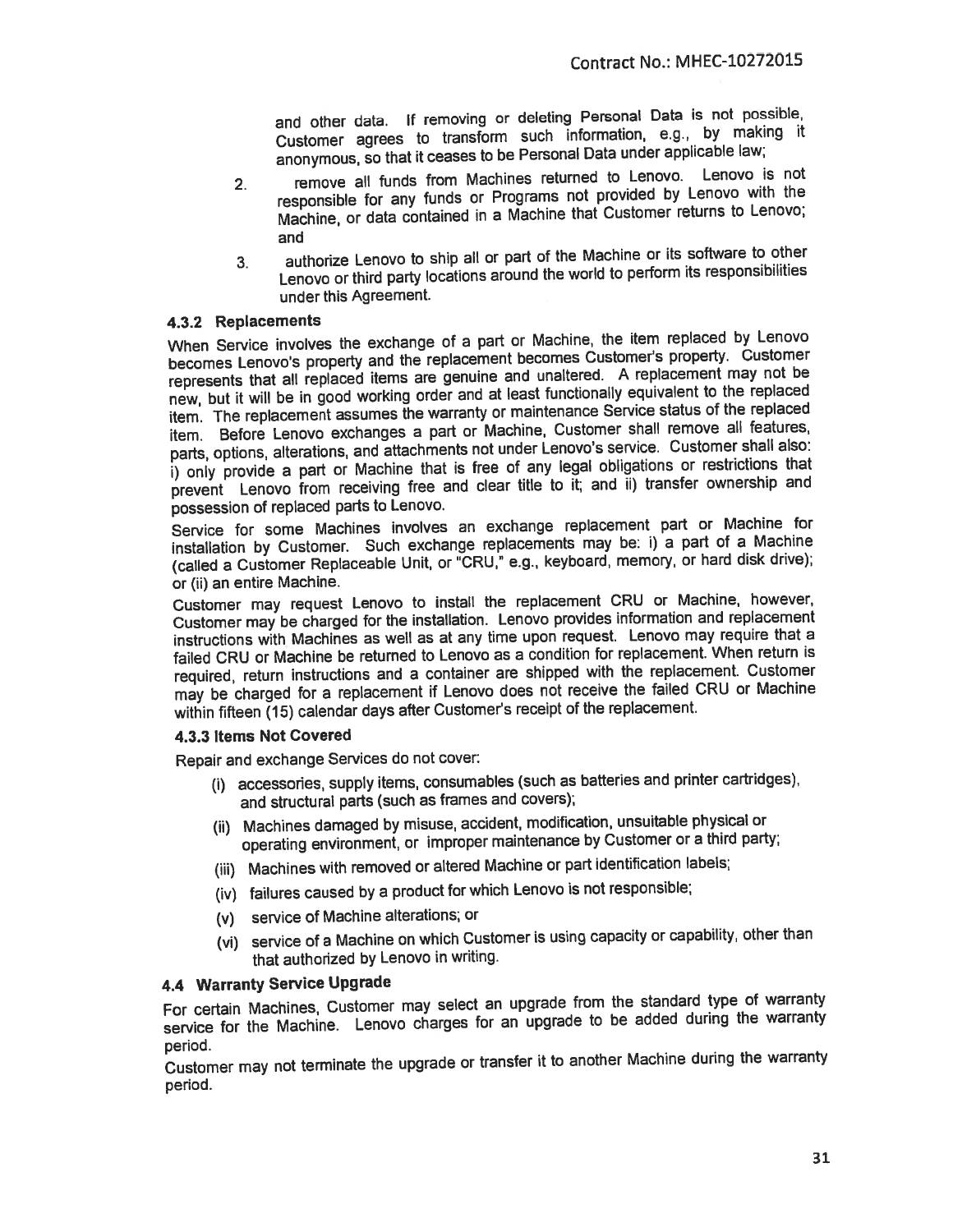At the end of the warranty period, the Machine will convert to maintenance Service at the same type of Service Customer selected for warranty service upgrade.

#### **4.5 Maintenance Coverage**

When Customer orders maintenance Service for a Machine, Lenovo will notify Customer of the start date. Lenovo may inspect the Machine within one (1) month of the start date. If the Machine is not in an acceptable condition for Service, Customer may have Lenovo restore it for an additional charge or withdraw its request for maintenance Service. Customer shall pay Lenovo for any maintenance Service performed at Customer's request.

#### **4.6 Automatic Service Renewal**

Renewable Services renew automatically for a period of the same duration unless either party elects not to renew by written notice to the other not less than one (1) month prior to the end of the current period.

During an automatic renewal period, Customer may terminate the Service on one (1) month's written notice to Lenovo. Lenovo will provide Customer a prorated credit for any unused Services for which Customer has paid in advance.

#### 4.7 Termination and Withdrawal of a Service

Either party may terminate a Service transaction if the other party materially fails to meet its obligations concerning the Service.

Customer may terminate a Service, on notice to Lenovo provided Customer has met all minimum requirements and paid any adjustment charges specified in the applicable Attachments, Transaction Documents, and orders.

For a maintenance Service, Customer may terminate without adjustment charge, provided any of the following circumstances occur:

- Customer permanently removes the eligible Product, for which the Service is  $(i)$ provided, from productive use by Customer and its affiliates;
- (ii) the eligible location, for which the Service is provided, is no longer controlled by Customer (for example, because of sale or closing of the facility); or
- (iii) the Machine has been under maintenance Service for at least one (1) year and Customer gives Lenovo one (1) month's written notice prior to terminating the maintenance Service.

Customer shall pay Lenovo for: i) Services provided and any Products delivered; and ii) reimbursable expenses incurred, through the date of termination. If Customer's termination is without cause. Customer shall also pay any applicable adjustment or termination charges as well as such expenses Lenovo may incur as a result of such termination. Lenovo may withdraw a Service or support for an eligible Product on three (3) months' written notice to Customer. If Customer has paid for such Service or support in advance, Lenovo shall refund Customer on a prorated basis. Any terms that by their nature extend beyond termination or withdrawal remain in effect until fulfilled and apply to respective successors and assignees.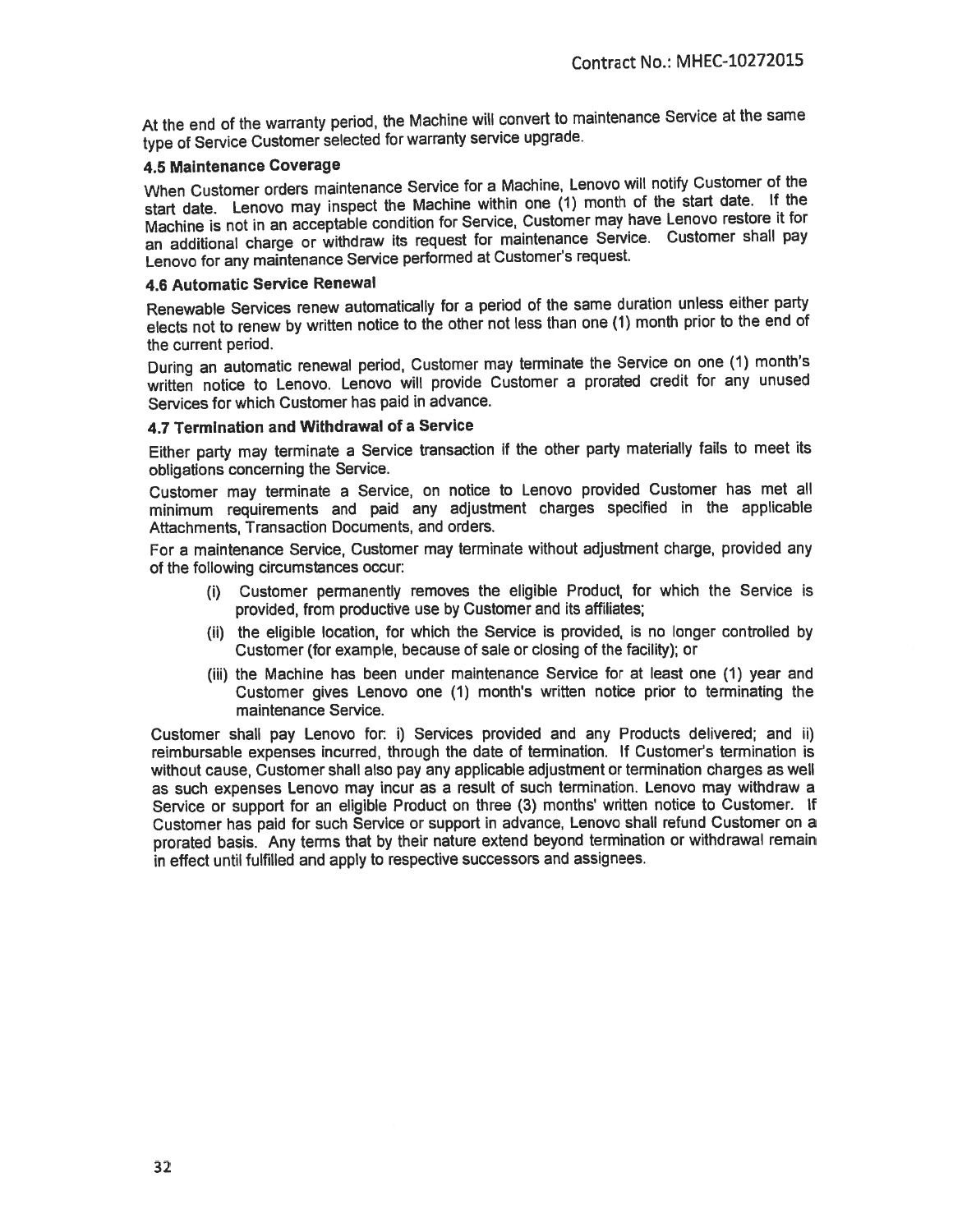#### **Attachment D**

#### **Reseller Acceptance of Terms Document Standard Template**

# **ICHOVO** Partner Network Reseller Attachment

Order Fulfiller Attachment for Sales to the CUSTOMER, acting by and through Midwestern Higher Education Commission ("MHEC") under Contract MHEC-10272015

#### **Our Relationship**

As a Lenovo Order Fulfiller under the terms of this Order Fulfiller Attachment ("Attachment"). you shall market to, accept orders and payment from, and fulfill to Authorized Purchasers the Products and Services that Lenovo approves you to market and fulfill on our behalf at prices and terms established by Lenovo and the MHEC, pursuant to Contract MHEC-10272015 between the MHEC, acting by and through the MHEC and Lenovo (United States) Inc. ("Agreement"). As a Lenovo Order Fulfiller, you shall manage the Product and Services ordering process from order receipt and delivery to payment receipt.

Our relationship under this Attachment is limited to fulfillment of Lenovo sales under the Agreement. You acknowledge that you are not authorized to act on behalf of Lenovo in any activities before the signing of Attachment by both parties that would constitute lobbying under "state" laws. You also warrant that you will not undertake any activities on behalf of Lenovo that would constitute lobbying under applicable law. You acknowledge that vou are knowledgeable with applicable "state" laws concerning governmental procurement and lobbying activities, and you will obtain advice and counsel as you determine is warranted to remain in compliance with the terms of this Attachment.

You have no Agreement with the CUSTOMER under this Attachment and you agree not to present any claim against the MHEC related to this Attachment. The parties agree that any purchase order from an Authorized Purchaser to Order Fulfiller would constitute a separate Agreement between Order Fulfiller and Authorized Purchaser, however any such purchase order shall be governed by the terms of the CUSTOMER Standard Contract form executed hetween Lenovo and CUSTOMER DATE.

#### 2. Marketing Approval

You may market and fulfill Products and Services as our Order Fulfiller to an Authorized Purchaser as specified in the Schedule A of this Attachment.

#### 3. Your Responsibilities to Lenovo

You agree to:

- 1. at all times, when you are acting as Lenovo Order Fulfiller under the Agreement, to comply with all terms of the Agreement;
- 2. actively market, accept and fulfill orders only from Authorized Purchasers, and receive payment for Products and Services in compliance with the terms of the Agreement;
- 3. distinguish to the Authorized Purchasers between those activities you perform on your own behalf under your prices and terms (i.e. not delivered under the Agreement), and those you perform on Lenovo's behalf under the Agreement as our Order Fulfiller;
- 4. advise Lenovo of the Product's planned installation dates and any dependencies;
- 5. follow the procedures Lenovo specifies for the sale and ordering, fulfillment, payment, collection, transaction fees and activation of Products and Services;
- 6. report all Product and Services sales to Lenovo monthly within three business days following the end of each calendar month as Lenovo may specify, including but not limited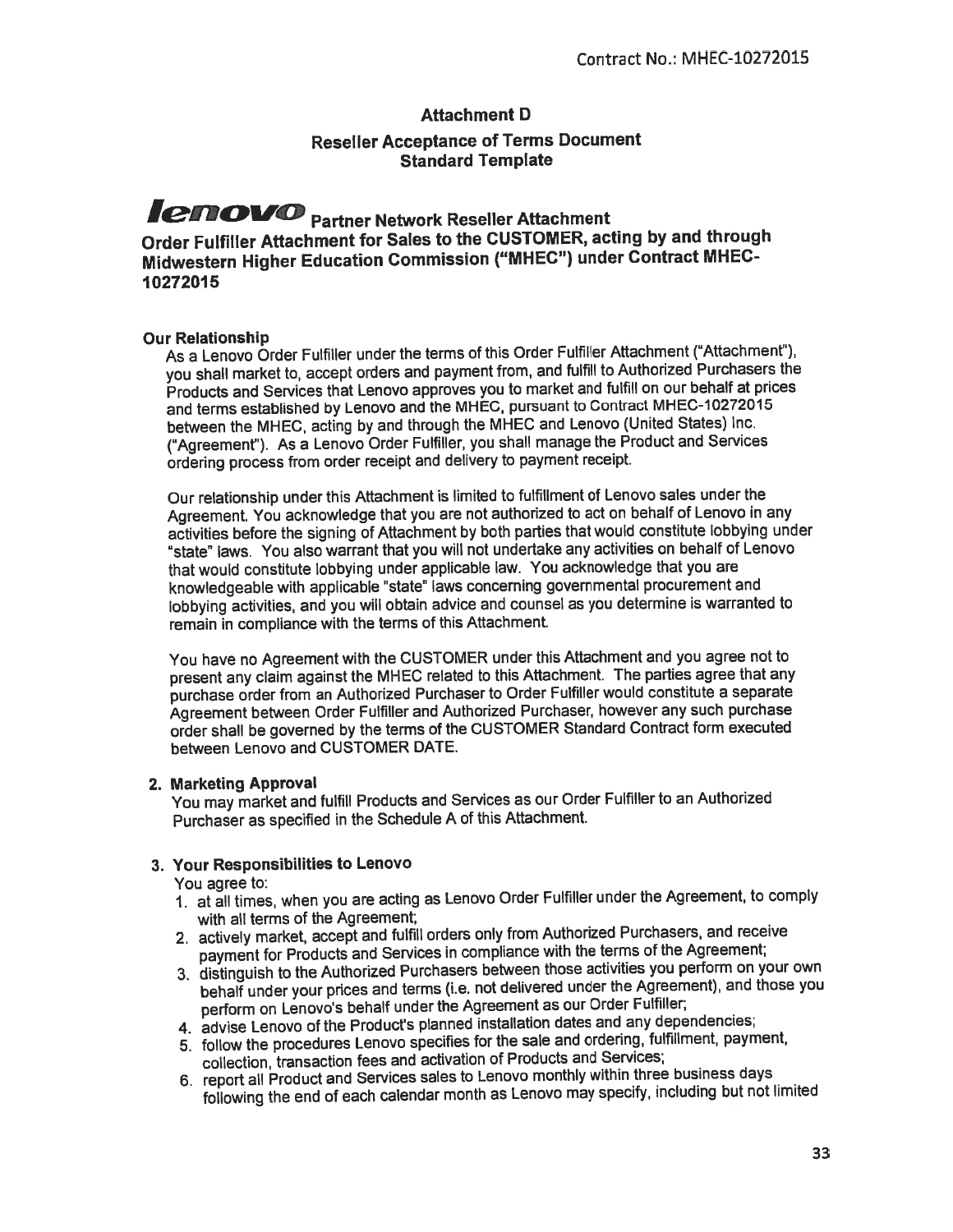to the Products and Services sold, the date sold, date delivered and the invoice price to **Authorized Purchasers;** 

- 7. disclose to the Authorized Purchaser that you retain the difference between the sale price collected from an Authorized Purchaser and the amount you pay Lenovo for Products and Service sold to Authorized Purchasers under the Agreement.
- 8. indemnify, defend and hold harmless Lenovo, Lenovo's affiliates, directors, employees, and the MHEC from any and all claims, liabilities or judgments arising out of this Attachment with respect to your negligent acts or omissions resulting in any:
	- 1. breach of any of your representations, warranties or any other term of this Attachment, or the Agreement:
	- 2. asserted or actual infringement of any intellectual property
	- 3. personal injury, death or property damage caused by you;
	- 4. unlawful, unfair, or deceptive trade practices attributable to you or your contractors

With respect to the above indemnification, you shall pay all damages and costs including, but not limited to, attorney fees, damage awards, settlement payments, fines, and the cost of internal resources of Lenovo and Lenovo's Affiliates to handle such matters. The provisions of this Section 3(8) shall survive the expiration or termination of this Attachment.

#### 4. Your Responsibilities To Authorized Purchasers

As our Order Fulfiller, when you make a sale of Products or Services under the Agreement, you agree to be responsible for Authorized Purchaser satisfaction regarding order receipt, invoicing, delivery and/or installation as appropriate with our Products and Service. You assume no responsibility for product warranty or merchantability for sales of Lenovo Products in unopened boxes.

#### 5. Compensation

You earn no fee from Lenovo under this Attachment. Rather, your compensation for your efforts as our Order Fulfiller under the Agreement and this Attachment is the amount over the price you pay to Lenovo for the Product or Service and the amounts you collect from the Authorized Purchaser.

You acknowledge that the Agreement prices are established under the Agreement, and you may not charge an Authorized Purchaser any price above that established in the Agreement for each specific Product or Service. Therefore your compensation would be the difference between what you pay Lenovo and what you charge the Authorized Purchaser.

Returns: You agree to accept returns if the Product you marketed and sold is returned to you according to the terms of the Agreement and to issue a refund to the Authorized Purchaser for the amount you charged such Authorized Purchaser.

In addition to any other rights under law or this Attachment, Lenovo may recover amounts paid to you for an amount equal to the loss or damage that Lenovo suffers as a result of your breach of the terms of this Attachment.

#### 6. Placement and Fulfillment of Orders:

Orders under the contract shall be placed by Eligible Entities in keeping with the terms of Contract MHEC-10272015 and will be placed directly with <BUSINESS PARNTER NAME>.

<BUSINESS PARTNER NAME> will fulfill orders by facilitating shipping under FOB Destination terms to the Eligible Entity's indicated address on the purchase order and billing the Eligible Entity accordingly.

#### 7. Pricing and Payment: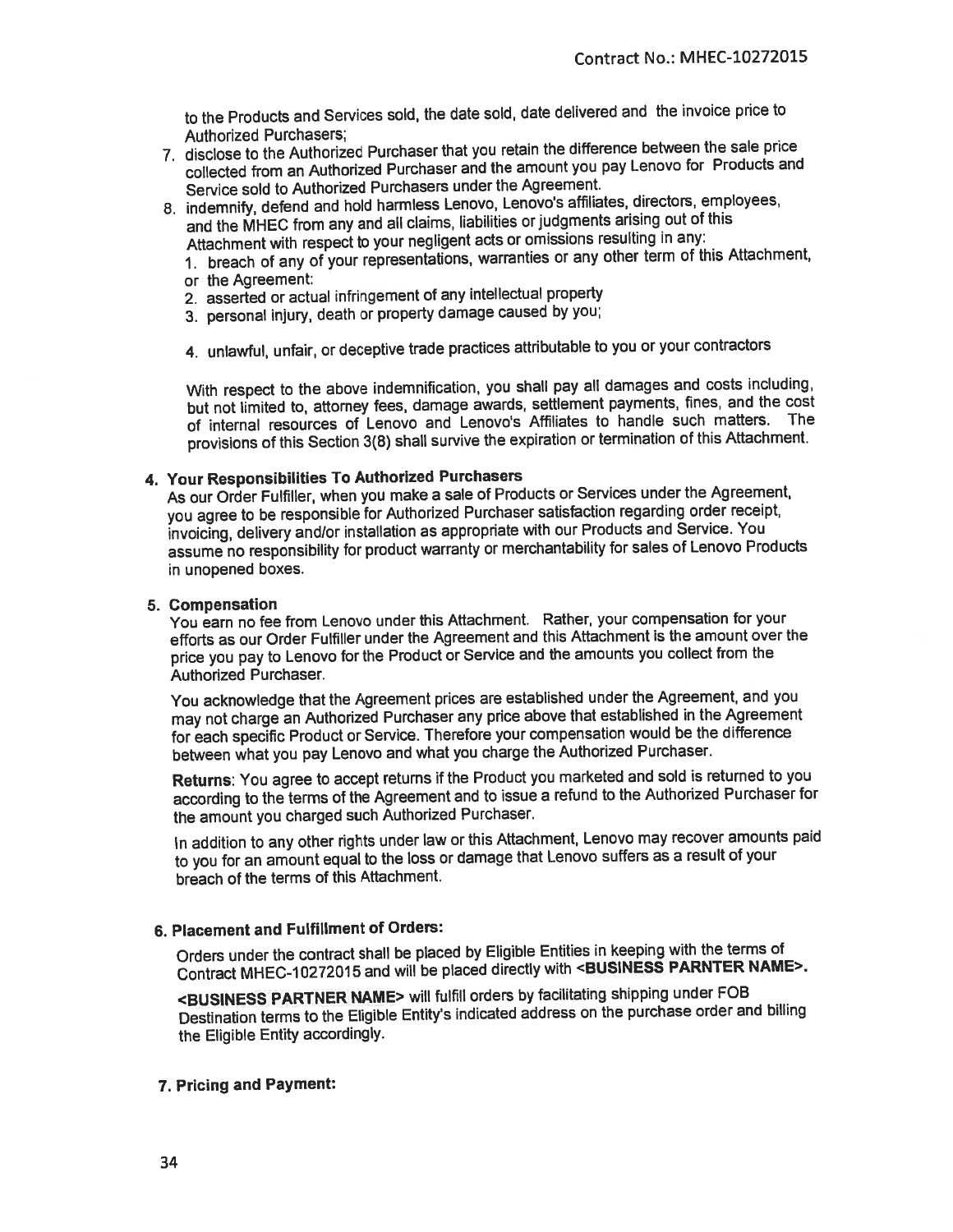Product pricing will be set by the Manufacturer and will be consistent with the terms established in the Contract MHEC-10272015.

Manufacturer agrees to provide pricing updates as frequently as with each update provided to the MHEC.

#### 8. Terminating this Attachment

Either party may terminate this Attachment, with or without cause, upon thirty (30) days' prior written notice. If, under applicable law, a longer notice period is mandatory, then the notice period is the minimum notice period allowable.

If Lenovo notifies you of our intent to terminate for cause, Lenovo may, at our discretion, allow you a reasonable opportunity to cure. If you fail to do so, the date of termination is that specified in the notice.

However, if either party breaches a material term of the Attachment, the other party may terminate the Attachment on written notice. Examples of such breach by you include, but are not limited to: your failure to maintain Authorized Purchaser satisfaction regarding order receipt, invoicing, delivery and/or installation your repudiation of this Attachment; or your making any material misrepresentations to Lenovo or an Authorized Purchaser. You agree that our only obligation is to provide the notice called for in this section and Lenovo is not liable for any claims or losses if Lenovo so terminates.

When this Attachment is terminated, each party agrees to promptly settle any related accounts with the other. Lenovo may offset any amounts due you against amounts due Lenovo as allowable under applicable law.

Each party agrees that the complete Agreement between us regarding your marketing of Products and Services under this Attachment consists of this Attachment, the CUSTOMER Contract and your Lenovo Partner Network Agreement and related Attachments.

By signing this Attachment you accept its terms and the terms of Contract MHEC-10272015 between Midwestern Higher Education Commission and Lenovo (United States) Inc.

Agreed to: Midwestern Higher Education Commission

Agreed to: Lenovo (United States) Inc.

 $By$ 

(Authorized signature)

Name:

 $By$ 

(Authorized signature)

Name:

Date:

Date:

Lenovo address: 1009 Think Place, B1, Morrisville, NC 27560

Reseller number: Reseller address:

35